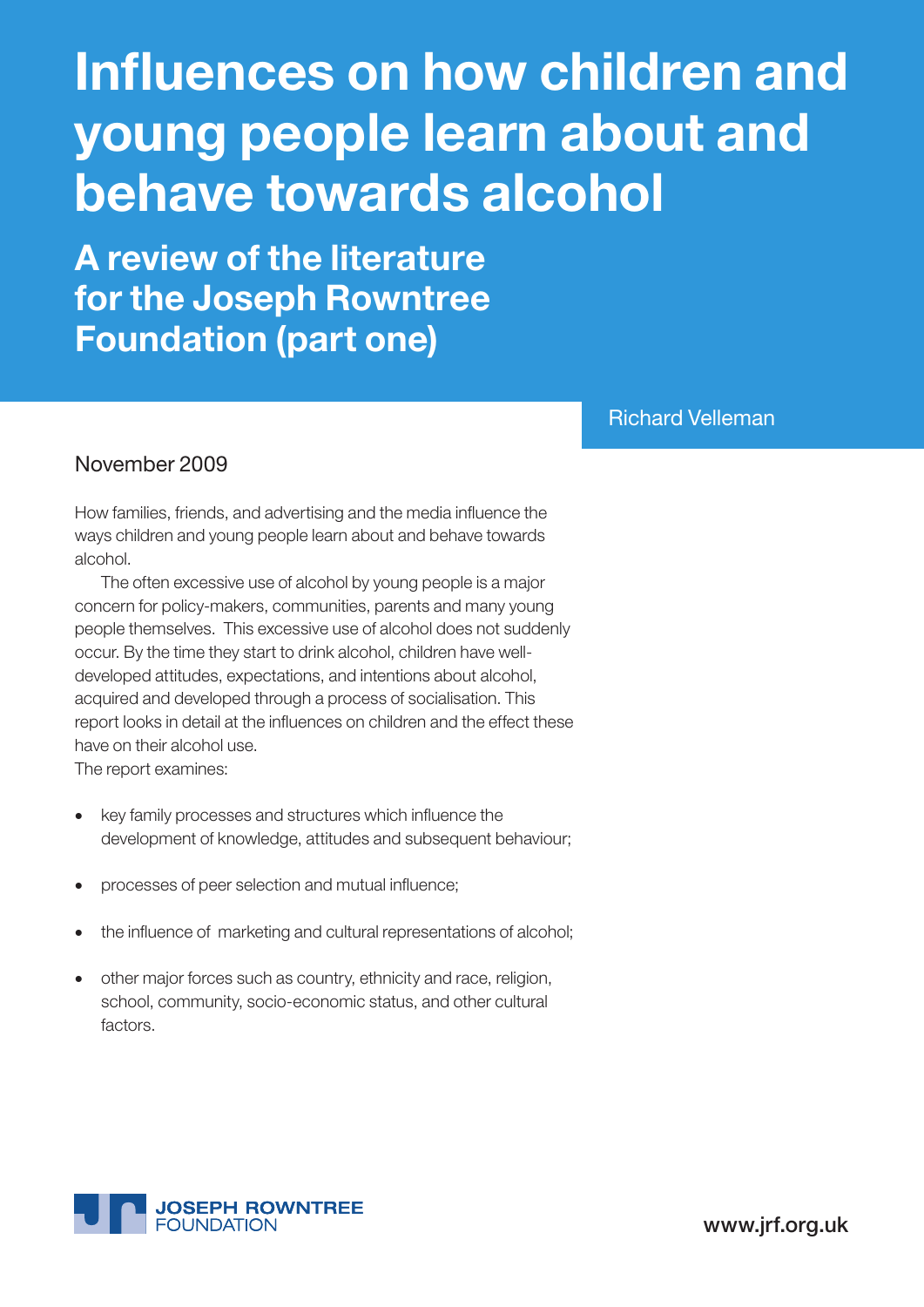## **Contents**

|              | <b>Preface</b>                                                                                                                                                                                                                                                                                                              | 4                                      |
|--------------|-----------------------------------------------------------------------------------------------------------------------------------------------------------------------------------------------------------------------------------------------------------------------------------------------------------------------------|----------------------------------------|
|              | <b>Executive summary</b>                                                                                                                                                                                                                                                                                                    | 5                                      |
| 1            | <b>Introduction</b><br>Drinking and intoxication: a cause for concern<br>The review                                                                                                                                                                                                                                         | 11<br>11<br>11                         |
| $\mathbf{2}$ | Setting the scene: children's knowledge,<br>attitudes, expectations and intentions<br>Children know a lot<br>Children have clear attitudes<br>Children have clear expectations<br>and intentions                                                                                                                            | 13<br>13<br>14<br>14                   |
| 3            | <b>Expectancies, intentions and drinking</b><br>behaviours<br>In summary: knowledge, attitudes and<br>behaviour                                                                                                                                                                                                             | 17<br>19                               |
| 4            | How children acquire knowledge and<br>attitudes about alcohol<br>The process of socialisation<br>Is learning about alcohol different?                                                                                                                                                                                       | 20<br>20<br>21                         |
| 5            | The impact of parents, peers, the media<br>and alcohol marketing<br>Parents and the family<br>Role of peers<br>Relative weight of family vs peers<br>Media and alcohol marketing<br>Relative weight of family, peers and<br>the media/marketing<br>Overall summary of the impact of parents,<br>family, peers and the media | 24<br>24<br>28<br>29<br>30<br>37<br>37 |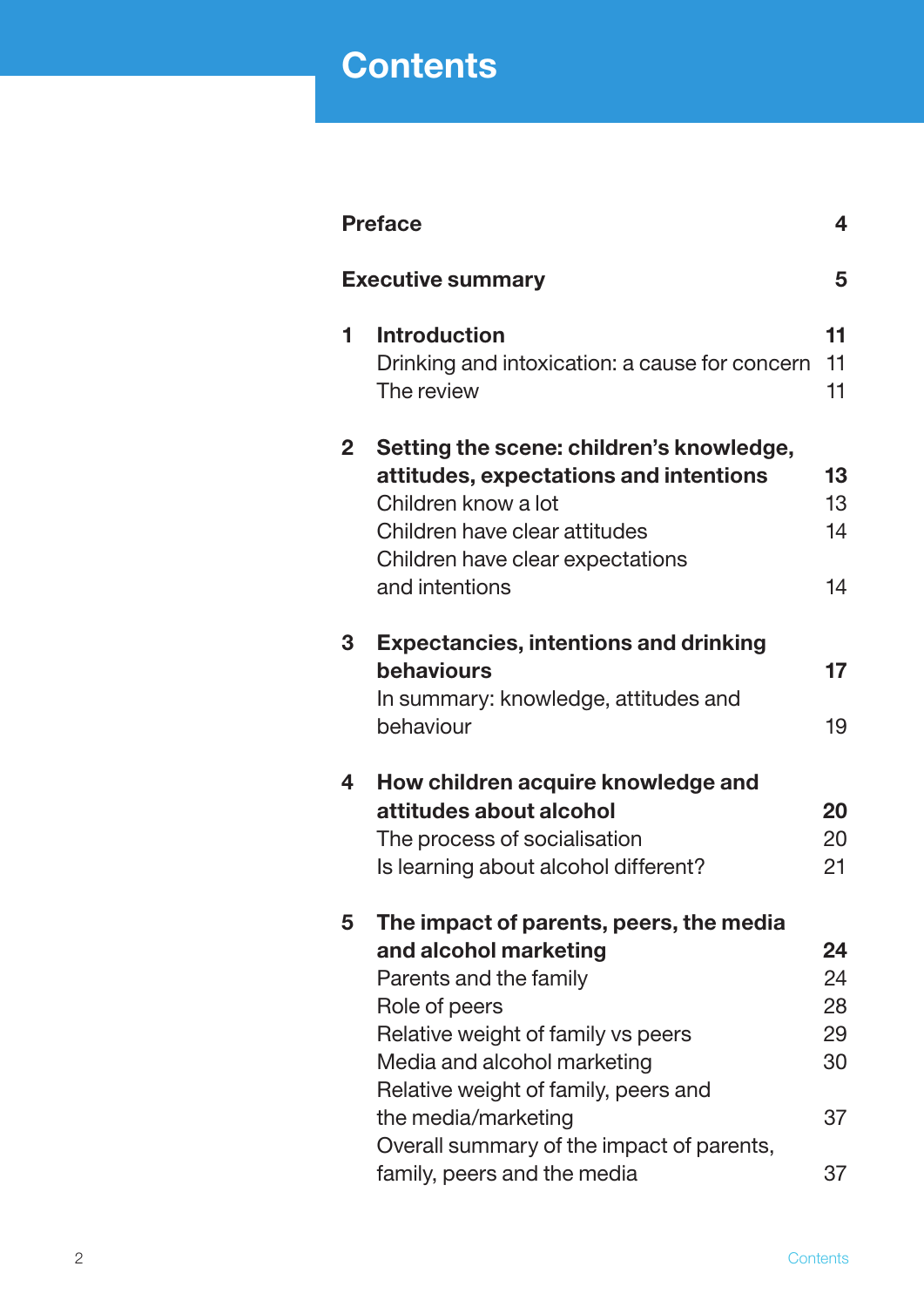| 6           | The impact of cultural and social contexts                    | 39 |
|-------------|---------------------------------------------------------------|----|
|             | National and regional drinking cultures                       | 39 |
|             | Academic achievement                                          | 40 |
|             | Ethnicity/race                                                | 41 |
|             | Religion                                                      | 42 |
|             | Socioeconomic status                                          | 44 |
|             | Sport and other extra-curricular activities                   | 44 |
|             | <b>Protective factors</b>                                     | 45 |
| 7           | <b>Conclusions</b>                                            | 46 |
| <b>Note</b> |                                                               | 48 |
|             | <b>References</b>                                             | 48 |
|             | Appendix                                                      | 59 |
|             | Table 1: Risk, protective and resilience factors for children | 59 |
|             | Table 2: Developmental assets                                 | 60 |
|             | Table 3: Relation of assets to high-risk behaviour            | 61 |
|             | Acknowledgements                                              | 62 |
|             | About the author                                              | 64 |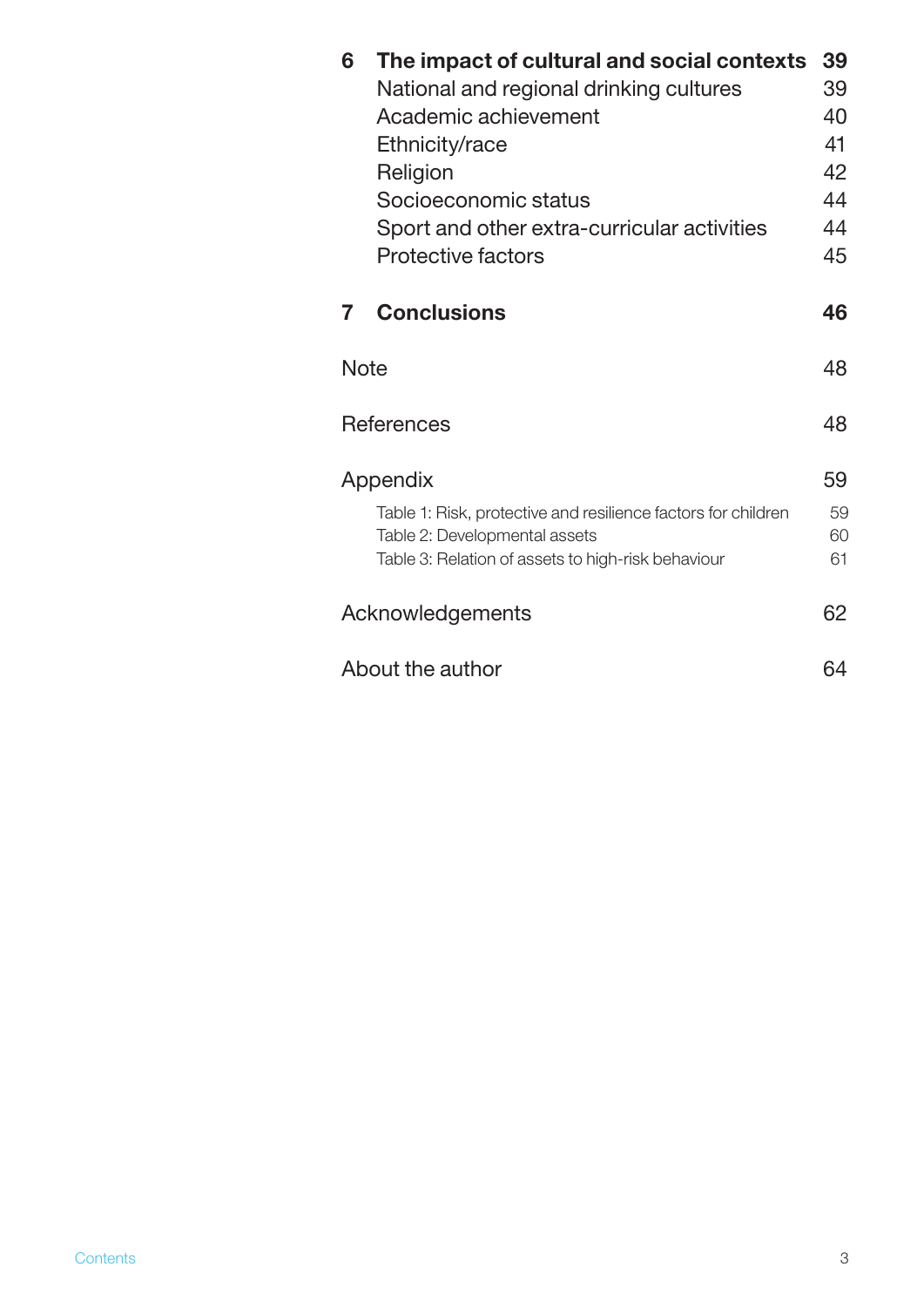## **Preface**

The present review is part of a much larger and more comprehensive review, available online and for downloading from the University of Bath website (Velleman, 2009a) (http://www.bath.ac.uk/health/ mhrdu/). This review relates to the first two thirds of that larger review. The larger review provides many more references and descriptions of studies, and readers who wish for more detail will be able to find it in that larger document.

There is a separate review (Velleman, 2009b) relating to the third part of the larger review, looking at what success preventative interventions based on the ideas within this present review have had, and providing an overall set of conclusions.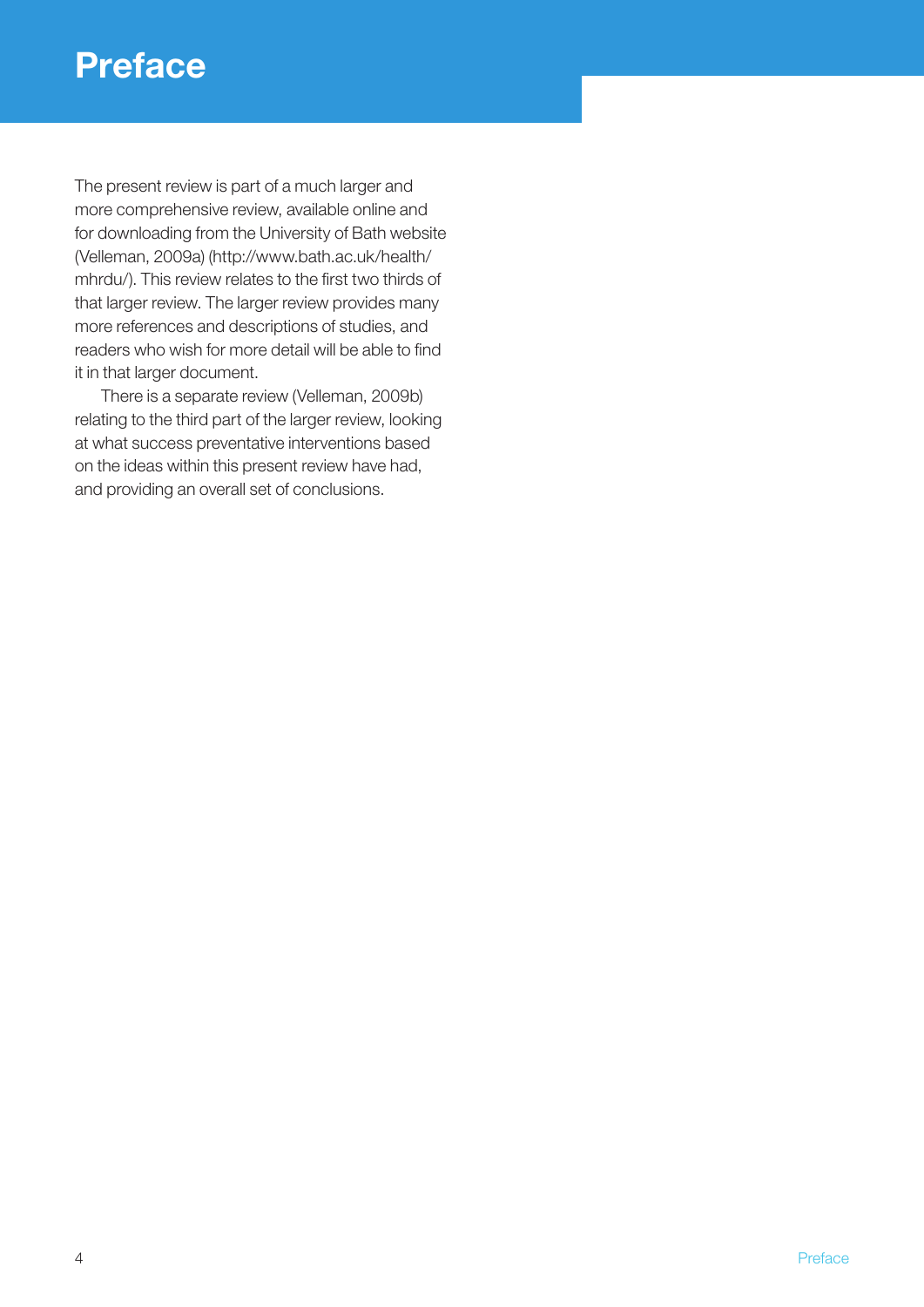By the time they start to drink alcohol, children already know a great deal, and have welldeveloped attitudes, expectations and intentions about alcohol. This knowledge and these attitudes, expectations and intentions, have been acquired and developed through a process of socialisation, involving significant influence from parents and other family members such as siblings, peers, advertising and media representations, and other important influences such as school, community, and religious and cultural influences.

Children learn about alcohol from an extremely young age. As with many other areas, this learning follows a developmental trajectory. They learn a great deal from the media and other representations, but basic attitudes and intentions will *initially* be most influenced by parents, although knowledge and expectancies will not necessarily be so predominantly influenced by them. Children may learn a great deal about alcohol, and acquire expectancies of what will happen if they drink, from the media or from other adults. However, their attitudes and intentions towards this knowledge and these expectancies will be initially primarily determined by their families – especially their parents, but including a host of other important family influences as well, such as grandparents and siblings, depending on how these other family influences are considered by the family subculture.

Key family processes and structures that have been shown to influence the development of knowledge, attitudes and subsequent behaviour towards alcohol include 'parenting style': responsive parenting (parents who expect a lot from their children, and provide them with a sense of self-efficacy), consistent child management practices (balancing the two dimensions of 'care' and control') involving having clear and consistent rules (which are enforced) and high levels of parental supervision or monitoring (i.e. knowing where children are and what they are doing), parental modelling of appropriate alcohol use, and clear and open communication of both expectations about alcohol use (or non-use) and

potential disapproval if expectations are not met; as well as a number of other areas including family cohesion, more family support, higher levels of family bonding (including family regularly eating an evening meal together, five or more times per week), a child liking or being satisfied with relationships with a parent, a child wanting to be like a parent, and a high level of family co-operation. Sibling behaviour is also important: older siblings' *willingness* to use substances, and their *actual* substance use, are both robust predictors of their younger sibling's later use.

Although there is less consensus about the influence of peers, it is clear that although peers are influential, a key peer process is peer selection: it is not so much that young people are *influenced* by their peers but that they select like-minded peers and that a process of *mutual influence* occurs.

The direct (advertising) and indirect (media representations, product placements, etc) marketing and cultural representations of alcohol have also been shown to exert a very significant influence on the development of young people's knowledge, attitudes and subsequent behaviour, with well-designed longitudinal studies showing that the advertising and marketing of alcohol are significant factors in the rise in consumption of alcohol by young people. Not surprisingly, young people who see, hear and read more alcohol advertisements and endorsements are more likely to drink and to drink more heavily than their peers.

When looking at the relative weight that each of these major aspects have, there are more contradictory results and less consensus.

In terms of the relative weight of family versus peer influences, it is clear both that peers do exert a significant influence, but that (as mentioned above) peer selection is a major factor, and that the family has an important role in enabling young people to *select who their peers are*. Even after initial experimentation with alcohol or drugs has occurred, parental influence may exert itself indirectly through choice of friends by the adolescent, and through their level of self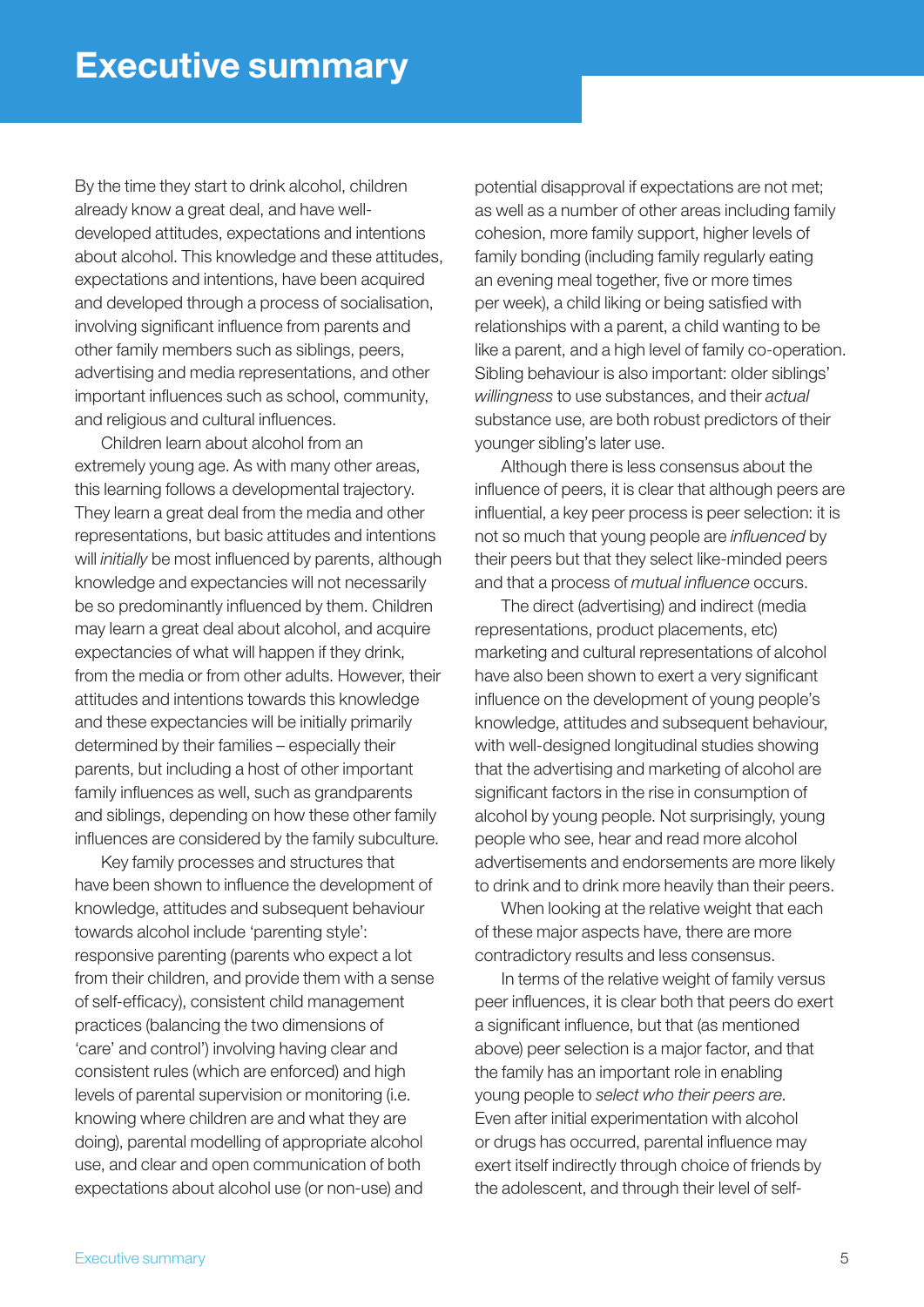esteem, which again is predicted by both family and school climates. Family and peer groups have become increasingly recognised as mutually influential and interdependent, and rather than searching to determine which influences dominate the likelihood of substance use in young people, a more productive approach may be to examine how these two forces interact. It seems likely that there has been an overemphasis on overt peer *pressure* (and how to overcome that) as opposed to seeing the process (and hence the skills needed by young people) as being far more complex than that simplistic analysis. Also, adolescents' susceptibility to various sources of interpersonal influence has been found to vary at different stages of involvement with substances, with the influence of parents being strongest (even crucial) preceding initiation into adolescent use. The transmission of cultural values from parent to child seems to be important and younger adolescents who are still non-users are more susceptible to the influence of their parents as models and sources of authority; young people who enjoy a more positive relationship with their parents may be less influenced by substance-using peers, and consequently be less involved in drug-using activities. Similarly, the family can continue to be a moderating influence throughout adolescence and even young adulthood, and parents usually affect *long-term* goals and values as well.

There has been only a small amount of work looking at the relative weight of family, peer and media/marketing/advertising influences. It is generally accepted that frequent exposure to persuasive alcohol portrayals via a huge range of media, both in direct advertising and via indirect means, has a major impact on children's developing knowledge, attitudes, intentions and then subsequent behaviour. Although findings are somewhat mixed, it is also generally accepted that the impact of these portrayals can be mediated by the range of parental and family factors reviewed above, and that especially parental reinforcement and counter-reinforcement of messages, open communication, parental monitoring and clear rules can help to offset some of these media socialisation effects. It can be concluded that the influence of these media and other global socialisations are massive, and have impacted on the influence

that these parental and family relationships have, especially with children/young people where family controls are less apparent.

These influences are also affected by other major forces, notably country, ethnicity and race, religion, socioeconomic status, culture and other societal and cultural factors.

### **Country**

It has been known for some time that drinking patterns are highly influenced by culture. This occurs at many levels: there is an overall national culture, which determines what the collective norms are for drinking behaviour, and within that overall culture there are various subcultures within which a young person will grow up, which will further impact on their knowledge, attitudes and later drinking behaviour. The national drinking culture plays a prominent role in setting norms and expectancies around drinking, including expectations about age of initiation into drinking and about expected quantities and frequencies of drinking, as well as behaviours to be exhibited when drunk. Nevertheless, national drinking cultures also change, and recent findings have suggested that a general pattern of earlier-initiated, frequent, low-quantity, low-problem alcohol use by young people in Mediterranean countries compared to older-initiated, less frequent, higherquantity, higher-problem use in Scandinavian countries (with the UK being somewhere in the middle of these two patterns) is changing. This data also shows a major change in the drinking of young people within the UK, with a strong rise in consumption levels: this drinking by UK teenagers has altered much more drastically than in other European countries. Historically, national culture also determined the relative likelihood of women and girls drinking and getting drunk, with rates for males far exceeding rates for females. This too is changing in the UK: recent figures show that, in the UK, Ireland and the Isle of Man, teenage girls are more likely than teenage boys to have consumed alcohol in binges. Internationally too, young people seem to be developing a more globalised view of drinking, which mirrors the globalisation of youth culture, fuelled by common media (the marketing of television programmes and films worldwide,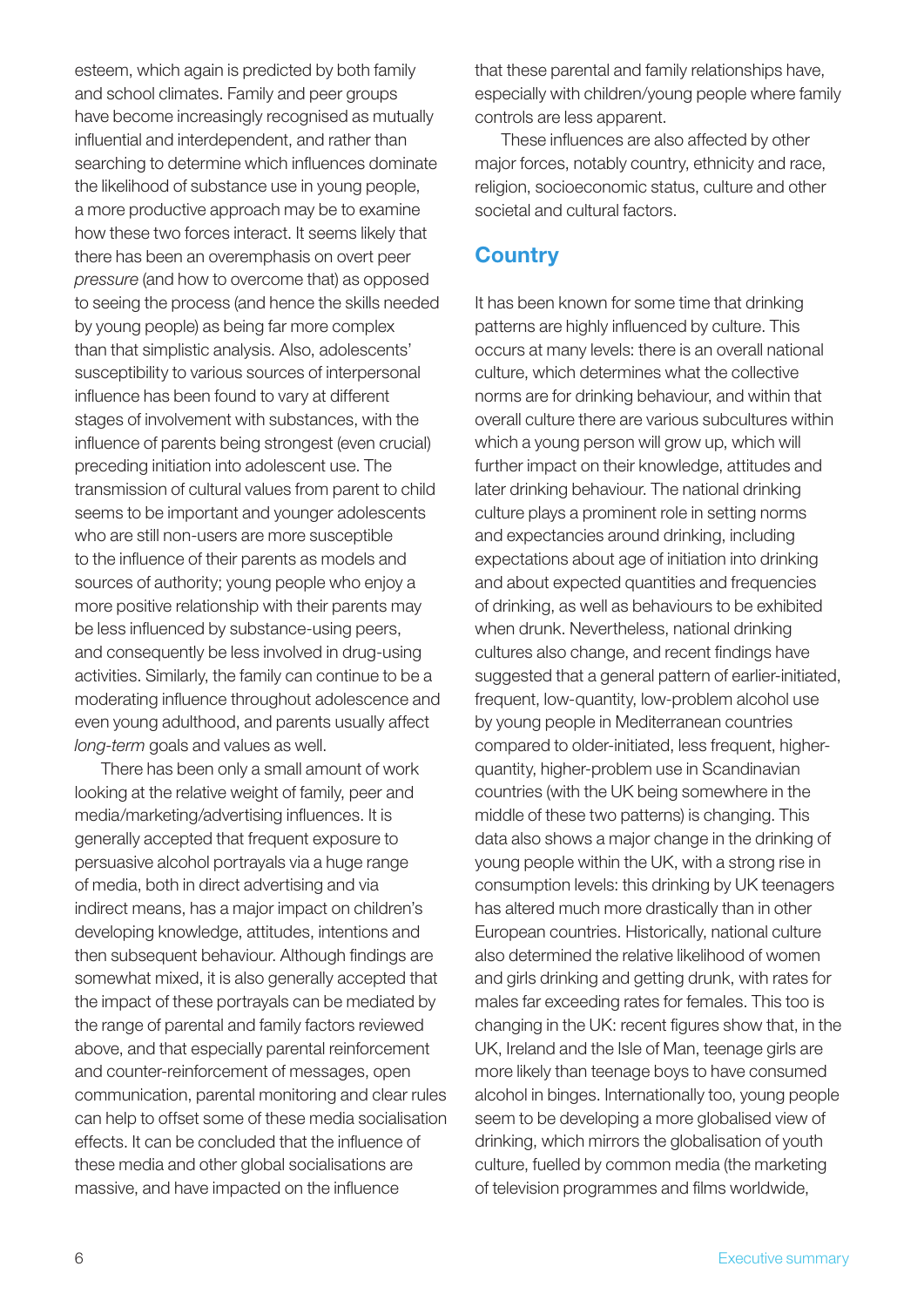the globalisation of music, etc) and an internet that has few cultural and national barriers. This, coupled with the increasing globalisation of alcohol advertising and marketing, means that many young people are modelling their drinking behaviour not on their parental or cultural stereotypes, but on a view of heavy drinking that is not rooted within their own culture. This in part explains why so many young people no longer drink the beverages traditional to their country or region (wine in France, ale in the UK, spirits in Scandinavia) but increasingly drink bottled lagers, and alcopops and their successors (premixed spirit-based drinks). Nevertheless, although there are strong national cultural differences in terms of when, how and how much young people should drink, and although there is an increasing globalisation of young people's drinking behaviour, the influence on these behaviours of family and peer factors is generally similar across countries.

## Ethnicity and race

The limited amount of research in the UK into ethnic variation in drinking attitudes and behaviour among adolescents suggests that some non-White groups are less likely than White groups to drink alcohol, and to drink frequently. There is some evidence to suggest that Black African and Black Caribbean young people drink at somewhat reduced levels compared to their White counterparts, and that those from the Indian subcontinent, especially those from the more Muslim areas such as Pakistan, Bangladesh and Bengal, but also including Hindu and Sikh young people, drink at a very much reduced rate and hold much less favourable attitudes to drinking alcohol than their White counterparts. Almost all work supports this finding that those from the Indian subcontinent drink the least and have the least favourable attitudes to drinking. Most work suggests that White young people report higher levels of substance use, those originating from the Indian subcontinent report lower levels, and Black African and Black Caribbean young people lie between the two extremes. There is conflicting evidence, however, about Black Caribbean youth, suggesting that in some cohorts, Black Caribbean, and those of mixed race, seem at highest risk of regular

drinking, even more than White young people. It also seems likely that familial, religious and peer influence is closely correlated with ethnicity, with factors independently associated with a lower risk of regular drinking being: born outside the UK, Muslim religion and higher family social support. Nevertheless, the vast majority of studies of ethnicity and drinking suffer from two severe problems: they confuse race and ethnicity, and they frequently pool a wide range of ethnic groupings and races into one 'minority ethnic' grouping.

The various family, peer and media factors described above are influenced by ethnic grouping in a variety of ways, although almost all of this research originates from outside the UK, with most coming from the US. Although it is problematic to generalise from the US (where issues of ethnicity are dealt with very differently from the UK and hence the experience of being part of a minority ethnic group will probably be different too), these studies do demonstrate that, at least for minority ethnic groups in the US, many of the same factors identified in the earlier parts of this review are equally important and independently associated with a lower risk of regular drinking: *family factors* such as:

- • parental monitoring
- perceived consequences
- maintaining intimacy and connection to the family
- family cohesion
- family connectedness
- family supervision
- low sibling willingness to use
- parental attitudes toward their child's alcohol use
- parent and adult-relative provision of alcohol (for older children)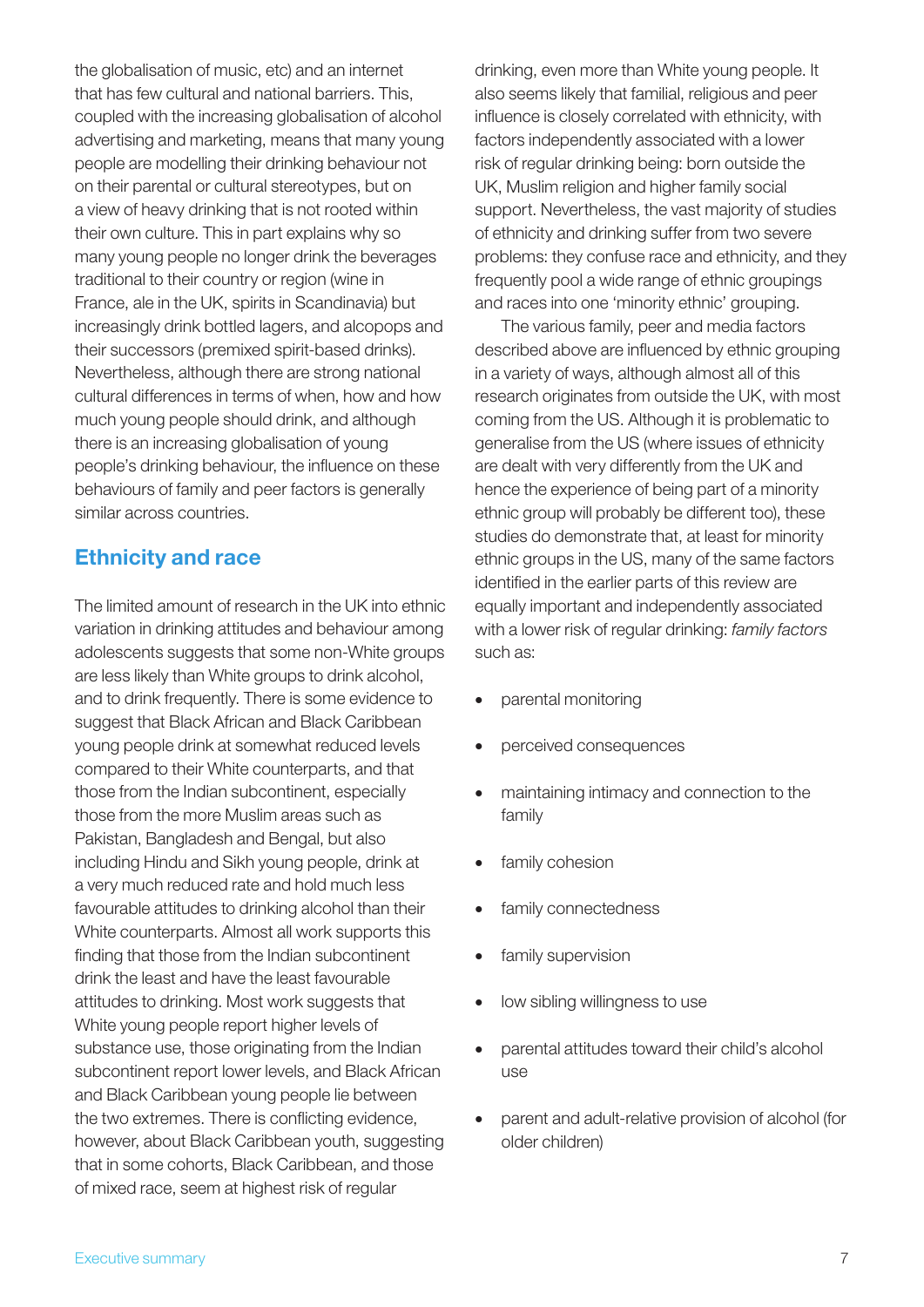- drinking with a parent (again for older children) and
- greater levels of family social support;

*individual factors* such as:

- better decision-making skills
- higher self-efficacy
- lower peer pressure susceptibility
- more positive attitudes about school
- prior school success
- negative drinking expectancies
- having low normative expectations of peer drinking, and of adult drinking;

and *peer factors* such as:

having few friends who drink.

Nevertheless, some studies have shown that the effects of some of these factors differ across some ethnic groups, suggesting for example that the parents of African American children in the US more frequently speak to their children about alcohol and substance use than Caucasian parents, and establish clear rules for drug use, including contingent consequences for breaking the rules.

## Religion

There has been even less research in the UK on the relationship between religion and attitudes and behaviour towards alcohol than there has been on ethnicity. What little research there has been suggests that *religious identification* is a significant indicator of whether people drink or not, and indeed is often more important than other cultural or social factors. For those who do consume alcohol, religious identification is associated with less risky drinking. There is a consensus that being a Muslim means that individuals are significantly less likely to drink, although some studies also report that

people holding any of the religions prominent within the Indian subcontinent have a markedly lower alcohol consumption than do British White people (presumably mainly non-practising Christians or those not affiliated to any religion). There is also some suggestion that young people from the Indian subcontinent may be drinking more than previous generations, and that drinking patterns among young 'non-White' (and Jewish) teenagers may be changing alongside those of their White peers. Nevertheless, great caution needs to be adopted in interpreting the research on the relationship between ethnicity and religion, mainly due to the lack of sophistication shown by many researchers over different religions and ethnic statuses.

On the other hand, the research into the impact of *religiosity* within any one ethnic group on alcohol consumption shows greater consensus. Although much of the research in this area has come from the US, where religion in general plays a more dominant role in people's lives than in the UK, there are still generalisable findings. Religiosity and active religious involvement appear to have a protective effect on young people's drinking. Religious attendance seems to predict decreases in the quantity and frequency of alcohol use. Religion seems to provide resilience against teenage alcohol use; and teenagers showing greater religious involvement (eg frequency of attendance at religious services) and stronger religious values (eg belief in relying on their religious beliefs to guide day-to-day living) have a lower risk of alcohol use. Others have also looked at religiosity as a protective factor against other risks, finding that religious affiliation, organisational religious activity and self-rated religiousness were all associated with lower rates of smoking initiation; that religious coping predicted a significant reduction in number of drugs used, frequency of drug use and problems associated with drug use; that parents thought that church involvement was important in preventing high-risk behaviours; and that religious identity is inversely associated with regular smoking.

As well as studies looking at the direct relationship between religion or religiosity and alcohol, there have also been a few studies looking at how these variables interact with the various family, peer and media factors described above. These studies suggest that familial, religious and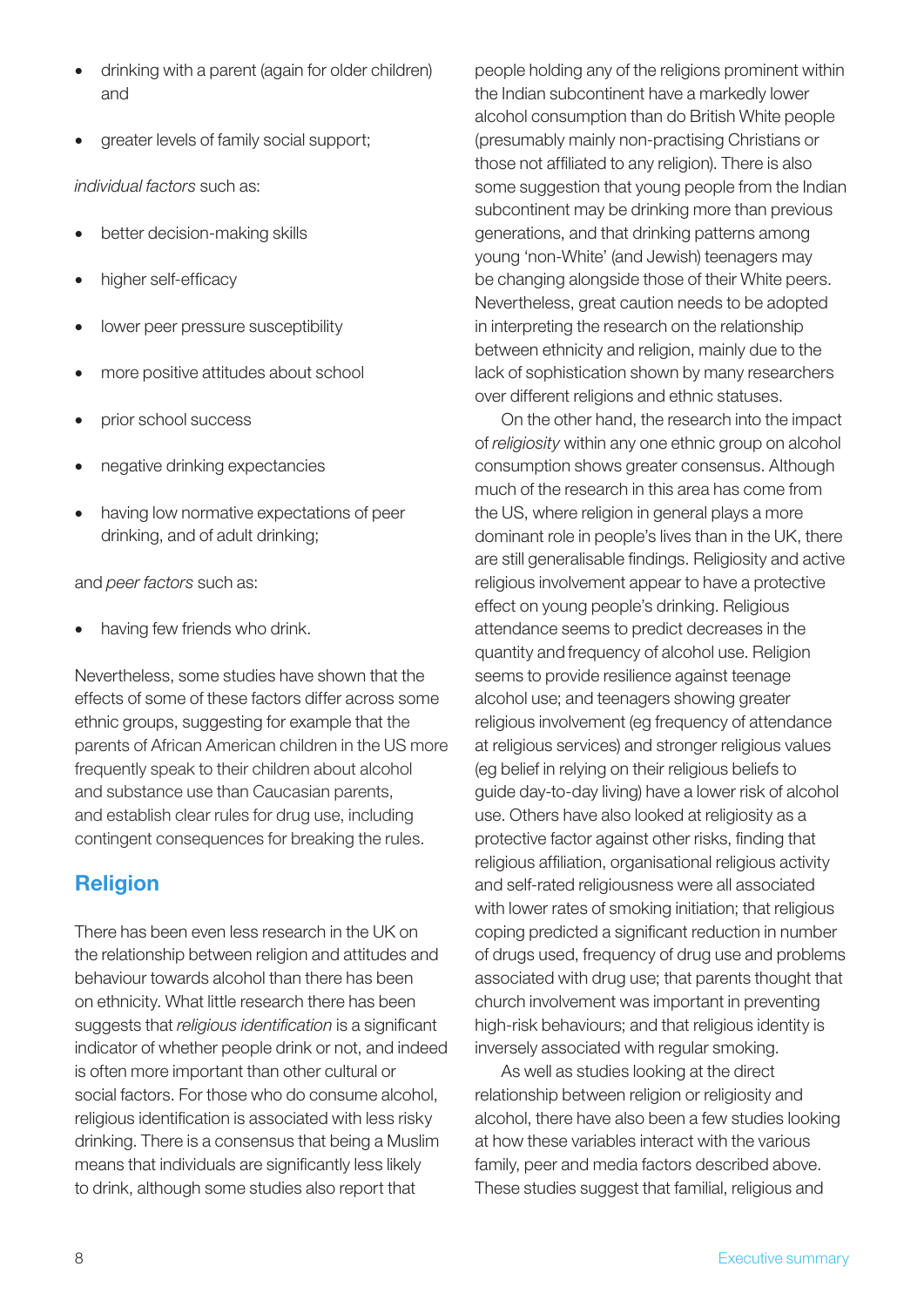peer influences are all closely correlated with ethnicity; and that mostly Moslem young people show lower levels of substance use, including drinking, coupled with higher levels of religious and familial, and lower levels of peer, involvement, as compared to White, Black African and Black Caribbean young people, most of whom may be presumed to be either Christian, or of no fixed or practicing religion. Other studies have shown that religious *attendance* predicts decreases in the quantity and frequency of alcohol use even in the presence of peer, family and school variables; but that peer, family and school influences are of more importance than religious *salience* ('How important is your religion?') in relation to later decisions to use alcohol, implying that, for religious salience but not for religious attendance, the range of influences discussed earlier in this review are more important.

## Socioeconomic status

There is very little primary research into the impact of socioeconomic status or social class on young people's drinking: either their learning about it or their subsequent drinking behaviour. Evidence from periodic national surveys of drinking shows that although the heaviest male drinkers are in the higher income brackets, there is evidence to show that problem drinking is twice as common in the poorest socioeconomic groups. There is some evidence that binge drinking is most prevalent among young men in manual occupations who had not pursued their education beyond secondary school, and that heavy sessional drinking and heavier weekly drinking are positively associated with living in a working-class school catchment area. One major systematic review showed that there is little consistent evidence to support an association between lower childhood socioeconomic status and later (mis)use of alcohol: it concluded that there was little robust evidence to support the assumption that childhood disadvantage is associated with later alcohol use/ abuse, although it stressed that the *lack of evidence* to support an association between socioeconomic status in early life and later alcohol use cannot be taken as *confirming the absence of an association*.

## **Culture**

In many ways, 'culture' can be seen as an overall term for many of those elements described above – country/nationality/regionality, ethnicity, religion, socioeconomic status, class and income level; and as such many of the conclusions already reached are apposite here too. One further area is that of cultural norms, which describe ways in which alcohol should or should not be used: there are many culturally distinct patterns of drinking between Northern and Southern Europe, in different Asian countries, with indigenous people, and within Latin America and Sub-Saharan Africa. As in other areas of social behaviour, how each individual sits within the overall group, and within their subgroup(s), will determine to a large extent whether they acquiesce with the group or cultural norms, or whether they decide to do something different – which in terms of society's attitudes to young people and their decisions to 'be different' to their parents' is often seen as youthful rebellion (leading to regular 'moral panics' about their behaviours). Another area is that of 'place' or geographical location: the dynamics of neighbourhood and the ways in which the social history and linked physical characteristics of areas of residence may have a significant influence on how people drink alcohol. The one study in the UK that has looked at this identified clear differences in tolerance thresholds and expectations of appropriate behaviour between the urban and rural areas it investigated. Because the authors found that 'home' was increasingly where young people learned to drink, they argued that young people's drinking habits need to be understood and addressed in relation to their parents' attitudes to and use of alcohol, and the wider changing nature of intergenerational relationships and parenting practices.

## Other societal or cultural factors

Sport and other extracurricular activities (such as membership of youth groups/teams) have been found to be important. In general, young people involved in extracurricular activities including sport are less likely to have problems with alcohol or to be involved in risky drinking (binging, high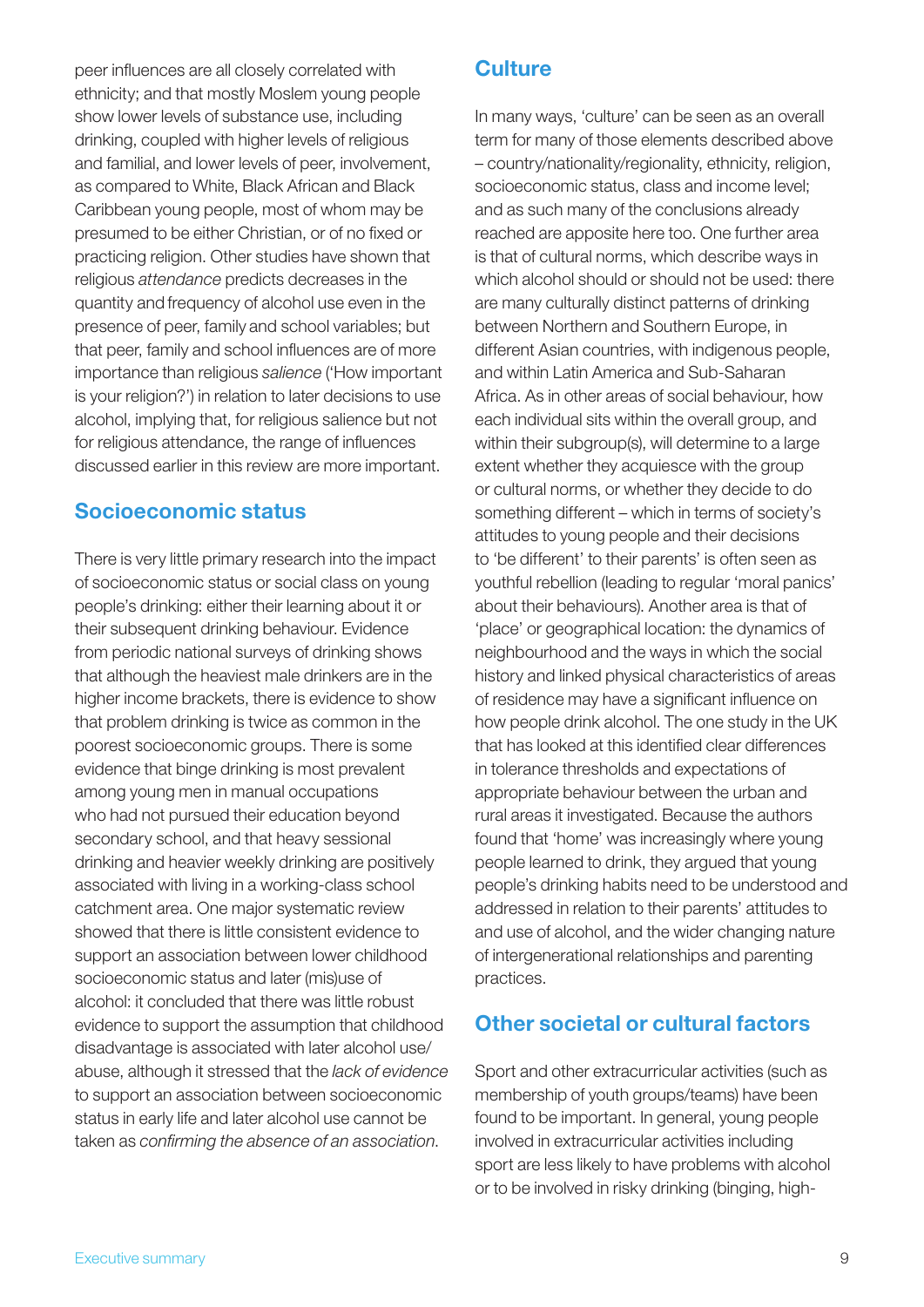frequency drinking, drinking outdoors); conversely, young people who do not become involved in such activities are more likely to initiate alcohol use early. Young people who are higher on a variety of measures (use of time [religion], family communication, peer role models, making responsible choices, good health practices [exercise/nutrition], aspirations for the future, community involvement) are all less likely to use alcohol or drugs.

## Risk and protective factors for problem drinking

The review has focused primarily on the normal development of drinking among young people and the influences that act upon this process. This has highlighted that some processes act as protective factors for young people, tending to slow down any initiation into drinking and the development of heavier drinking styles; and other processes tend to increase the risk that young people will initiate drinking earlier and /or will move into heavier or more risky drinking styles. The review has concentrated on risk and protective factors related to family relations, peer relations and the impact of the media and alcohol marketing, as well as examining the influence of a variety of cultural and social contexts. There is, however, a range of further risk and protective factors that operate at the individual (or group) level, which are outside of the scope of this review. These further risk factors include genetic predisposition and childhood sexual and physical abuse. There are also a number of other factors that are both outcomes (of some of the family and other processes discussed in the body of the review), and are in turn also serious risk factors for later risky drinking and alcoholrelated problems, including antisocial behaviour in either school or home, truancy, delinquency, poor academic performance and poor integration into school.

There is also a range of further protective factors outside of the scope of this review (having a higher intellectual capacity, living in a community where there is a sense of caring and mutual protection, having a sense of humour, having an easy temperament and disposition) and a range of outcomes (of some of the family and other

processes discussed) that act as further protective factors against the development of problematic drinking. These include having high levels of selfmonitoring skills and self-control, having family responsibilities, observing traditions and rituals (cultural, religious, familial), having a successful school experience, having a hobby or a creative talent or engagement in outside activities or interests and having strong bonds with one's local community.

## The role of culture and ethnicity in the initiation and maintenance of drinking

Each of these issues described above cannot be examined isolation. There is a clear need to address the more complex questions of the meaning and value of drinking of alcohol in the lives of 12- to 17-year-olds; and one of the key tasks of adolescence in the UK is to learn how to use alcohol appropriately. This task will be influenced by the cultural, religious, national, ethnic and other issues outlined above, and above all of these, it will be influenced by the family, peer and media influences reviewed earlier.

As children grow, the primary influences usually change, away from parental influence and more towards societal influence as a whole, and then towards peer influence; but parental and family factors (monitoring, management, communication and so on) hold huge sway over how much influence these other factors have, and at which stages they will start to predominate.

Similarly, as young people grow older, their involvement in various aspects of their community (religion, sport, community activism, etc) also play a prominent role in their relationship towards alcohol, again heavily influenced by the same parental (and later peer) factors already discussed.

The findings summarised in this review have important implications for policy and preventative programmes and interventions, which may allow the increase in youthful (and national, adult) alcohol consumption (overall and in terms of binging) to be curtailed. These issues are covered in a second review (Velleman, 2009b).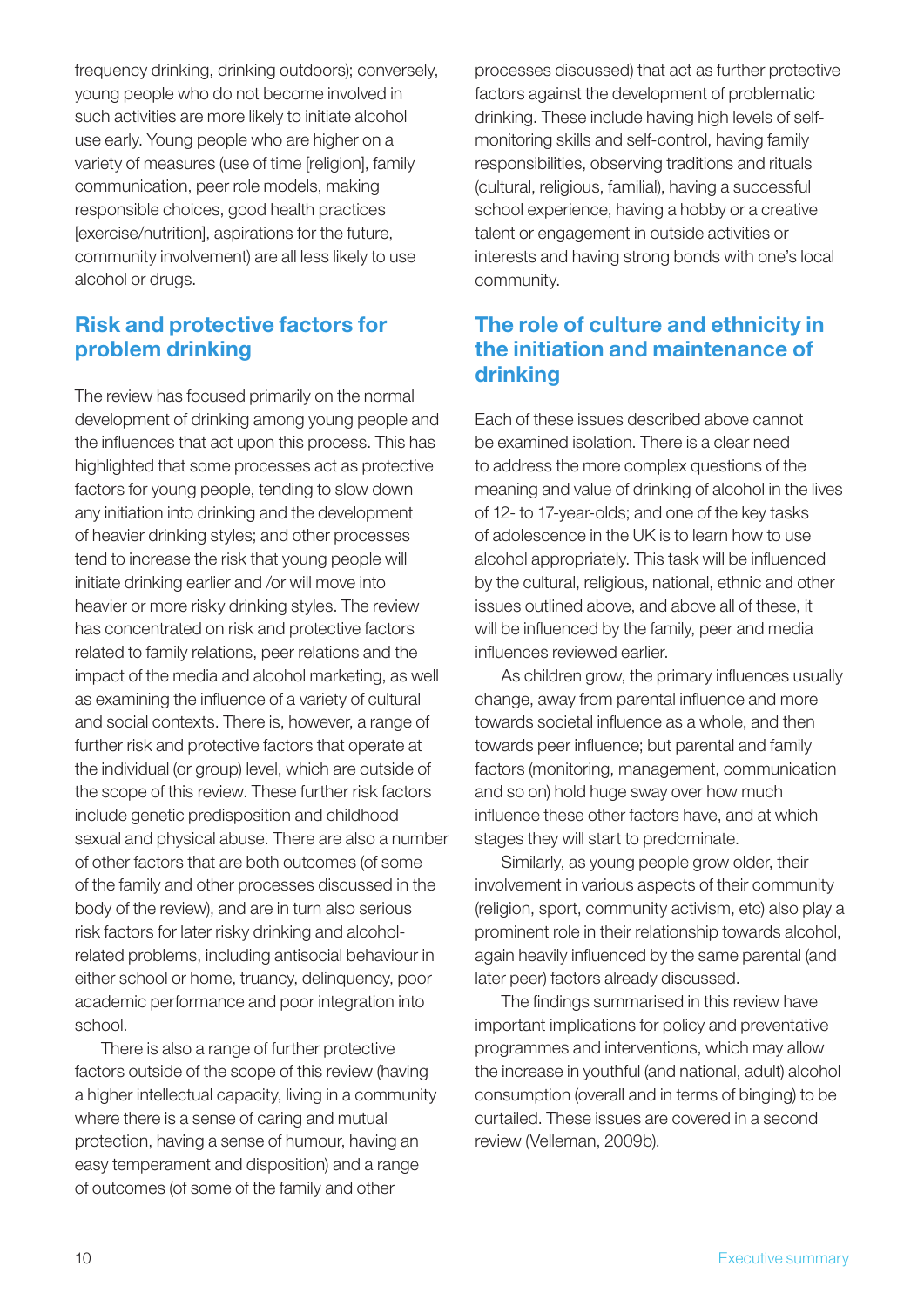## Drinking and intoxication: a cause for concern

There is considerable current concern in the UK and elsewhere about young people's drinking. Research shows that over half of 8-year-olds and more than three quarters of 10-year-olds have tasted alcohol (Cameron *et al*., 2003). By age 11, one fifth of secondary school pupils report having had at least one alcoholic drink and by age 15, this figure has risen to over four fifths (Clemens *et al.*, 2008). However, it is the *amount* consumed by young people that is of particular concern. Jefferson *et al* (2007) show that, at age 15–16, nearly half of young people drink alcohol on a weekly basis and around a quarter report drinking to intoxication regularly. Binge-drinking habits continue into young adulthood, with more than a third of 16- to 24-year-olds reporting that they drink over the sensible drinking daily limits (Jefferson *et al.*, 2007).

Although in the UK significant numbers of young people have not drunk alcohol (OFCOM/ASA, 2007), the increase over the past 10–15 years in average weekly consumption of young people has raised particular concern. The National Centre for Social Research and the National Foundation for Educational Research (NCSR/NFER, 2007) showed that the average weekly consumption among 11- to 15-year-olds who had drunk alcohol in the previous week increased consistently from 5.3 units in 1990 to 10.4 units in 2000 and to 11.4 in 2006. Some of the biggest increases occurred in the youngest of these children, with boys aged 11–13 drinking 43% more units in 2006 than in 2000, and girls aged 11–13 drinking 82% more units (Alcohol Concern, 2007a).

The European School Survey Project on Alcohol and other Drugs (ESPAD) has examined drinking among representative samples of 15- and 16 year-old teenagers in the UK and other European countries every four years since 1995 (Hibell *et al*., 1997, 2000, 2004, 2009). A comparison between teenagers from the UK and other European

countries shows that UK teenagers and those from Ireland, the Netherlands, the Isle of Man, Malta, Sweden, Denmark and Norway are the most likely to engage in binge drinking (defined as five or more drinks in a row). In the 2003 study, the UK ranked equal third out of 35 countries (Hibell *et al*., 2004).

Given the concerns expressed about alcohol consumption among children and young people, it is important for policy and prevention to understand the processes by which children and young people gain knowledge about alcohol and its effects and how they come to adopt drinking behaviours that may prove harmful.

## The review

This review examines the major socialising influences on children and young people as they learn about alcohol and begin to drink. The review focuses on the UK although in other countries there is also concern about children and young people's alcohol consumption (eg the US: CDCP, 2006; SAMHSA, 2007). The review draws on a body of international research that spans a wide age range from infants aged 6 months to young people in their twenties (24 years old).

The review begins by considering the research on children's knowledge about alcohol and their attitudes, intentions and expectations towards alcohol. It then considers the process of socialisation and how children learn about alcohol among other things. The discussion concentrates on examining the four main socialisation vehicles that influence the development of drinking habits and patterns among children and young people – families, peers, schools and the media – and how these combine to encourage or restrain children from first drinking and, for some young people, going on to drink problematically. Understanding how knowledge, attitudes and behaviours are formed is important in developing effective interventions targeting behaviour. Taking account of the cultural and social contexts that may have both direct and indirect effects on the acquisition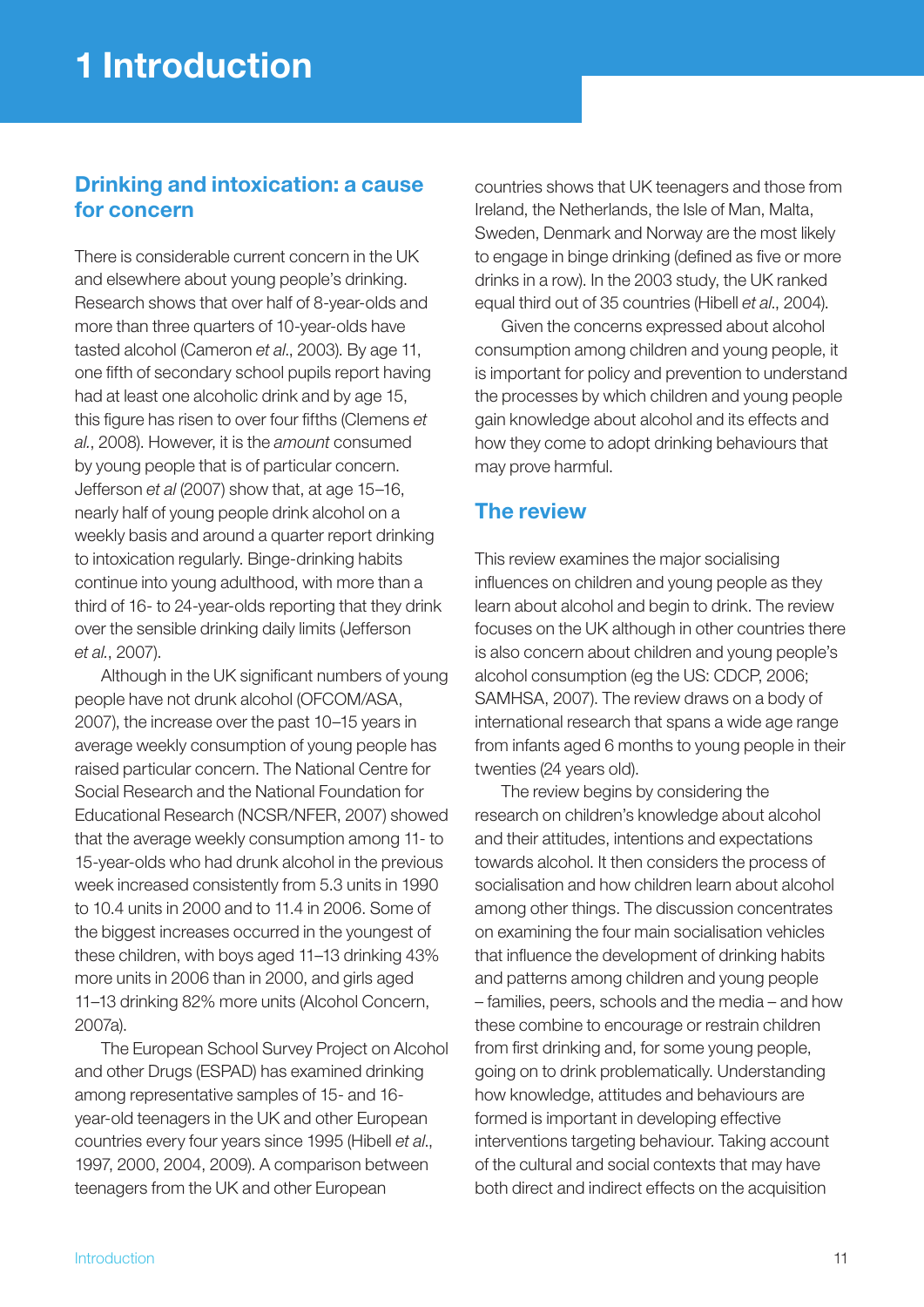of knowledge and drinking behaviours, is equally necessary in considering why some young people develop problematic drinking patterns and others do not and the review therefore summarises research findings for some of these main cultural and social variables.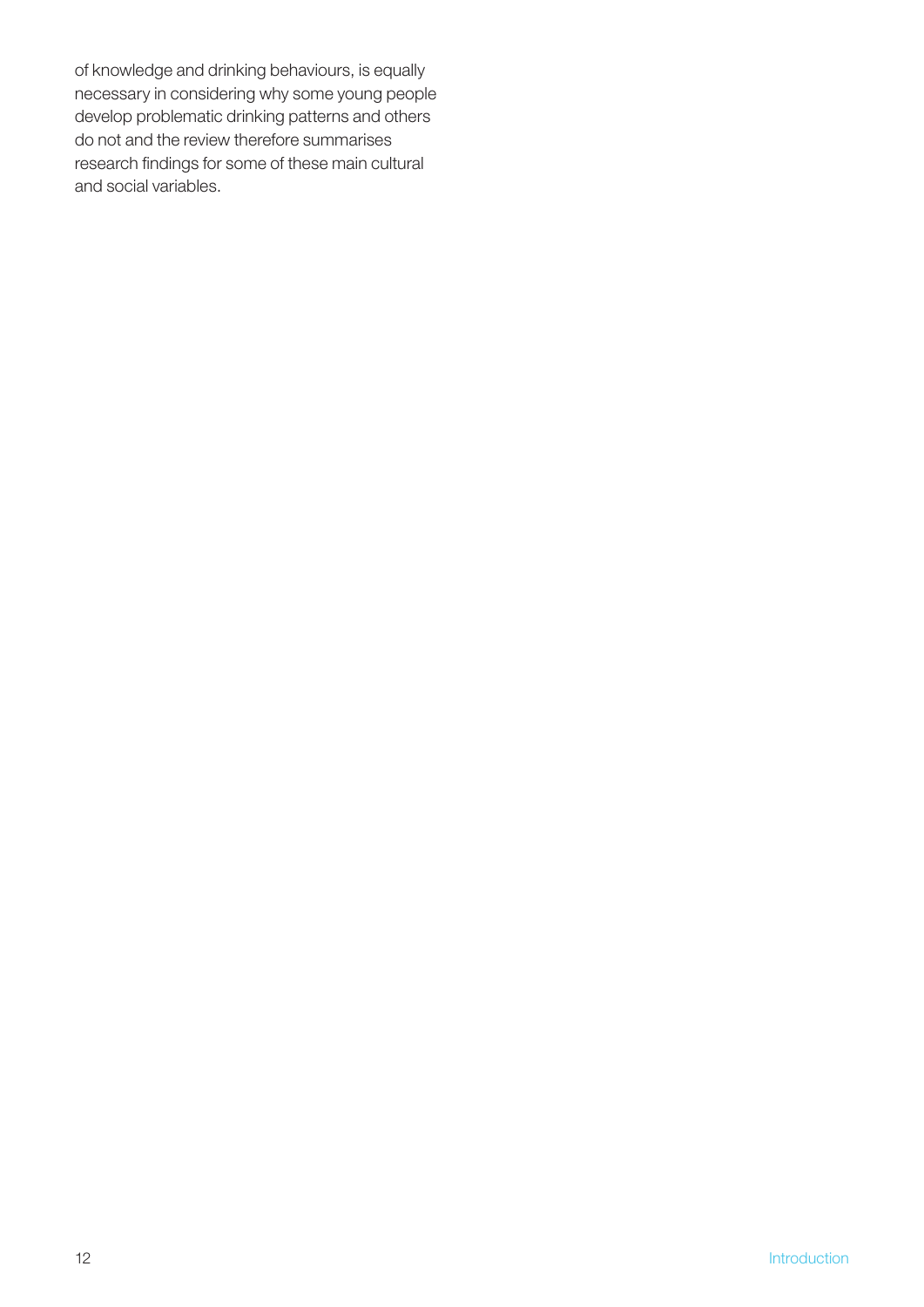## 2 Setting the scene: children's knowledge, attitudes, expectations and intentions

This chapter examines research findings on children and young people's knowledge about alcohol and its effects and how attitudes, expectancies and intentions to use alcohol develop and change. Finally, the chapter looks at the links between expectancies, intentions and behaviour.

### Children know a lot

Young children in the UK know a great deal about alcohol, drinking behaviours and the appropriate social contexts for the use of alcohol. More than 35 years ago, Jahoda and Cramond (1972) showed in research in Scotland that many young children were familiar with the names of alcoholic drinks. At age 6, about 40% of children were able to identify at least one alcoholic drink by smell alone, rising to 75% by age ten. By age 8, most children could differentiate between alcoholic and non-alcoholic drinks. Jahoda and Cramond (1972) also showed that the vast majority of children could correctly recognise drunken behaviour on a film sequence, with practically all children claiming to have seen 'people like that' in real life.

Also in Scotland, Jahoda *et al.* (1980) showed that approximately half the children in their youngest age group (4 to 5½ years) could give an appropriate 'alcoholic' label to pictures of bottles and this proportion showed no significant increase among 5½- to 6½-year-olds. Children were then asked to explain the difference between two groups of pictures – 'alcoholic' and 'non-alcoholic' – and again roughly half could correctly differentiate between the groups. For 4- to 6½-year-olds there was no significant relationship between these responses: appropriate bottle labelling gave no indication as to whether the child could offer an explanation for the groupings. Among 6½- to 7½ year-olds, however, there was an increase to about

two thirds of correct responses to both tasks and the relationship between their correct scores also became significant, indicating that the two tasks had become linked in the structure of children's cognitive processes in this older age group.

These findings were replicated and the ages at which they were found lowered in subsequent research. Jahoda *et al*. (1980) showed that 3-yearold children have acquired knowledge and attitudes regarding alcohol and cigarettes, and Bloom and Greenwald (1984) reported that children aged about 6 years in their US sample knew what alcohol was. Zucker *et al*. (1995) also showed that such identification from photos was apparent in most children aged 3. Similar results have been shown in many countries, for example in Australia (Cameron *et al.*, 2003, children aged 8–12) and New Zealand (Casswell *et al.*, 1988, children aged 8–9), and in much other research from the US (Hahn *et al.*, 2000, children aged 3 and aged 5–6; Andrews *et al.*, 2003, children aged 5–9). Such findings have also been reported over a considerable time period (eg Penrose, 1978; Noll and Zucker, 1983; Spiegler, 1983; Greenberg *et al.*, 1985; Gaines *et al*., 1989).

Knowledge is generally assessed verbally, so there are age limits for asking children these questions. Dalton *et al.* (2005) used role play to explore children's knowledge. Using props and dolls, they invited individual children aged 2–6 to act out an adult social evening by selecting items including beer and wine from a miniature grocery store; nearly two thirds bought alcohol. Rather than random buying, it is more likely that their behaviour implied some level of knowledge about the products as children were more likely to buy beer or wine if their parents drank alcohol at least monthly or if they viewed PG13- or R-rated movies. The authors concluded that children's play behaviour suggested that they were highly attentive to the use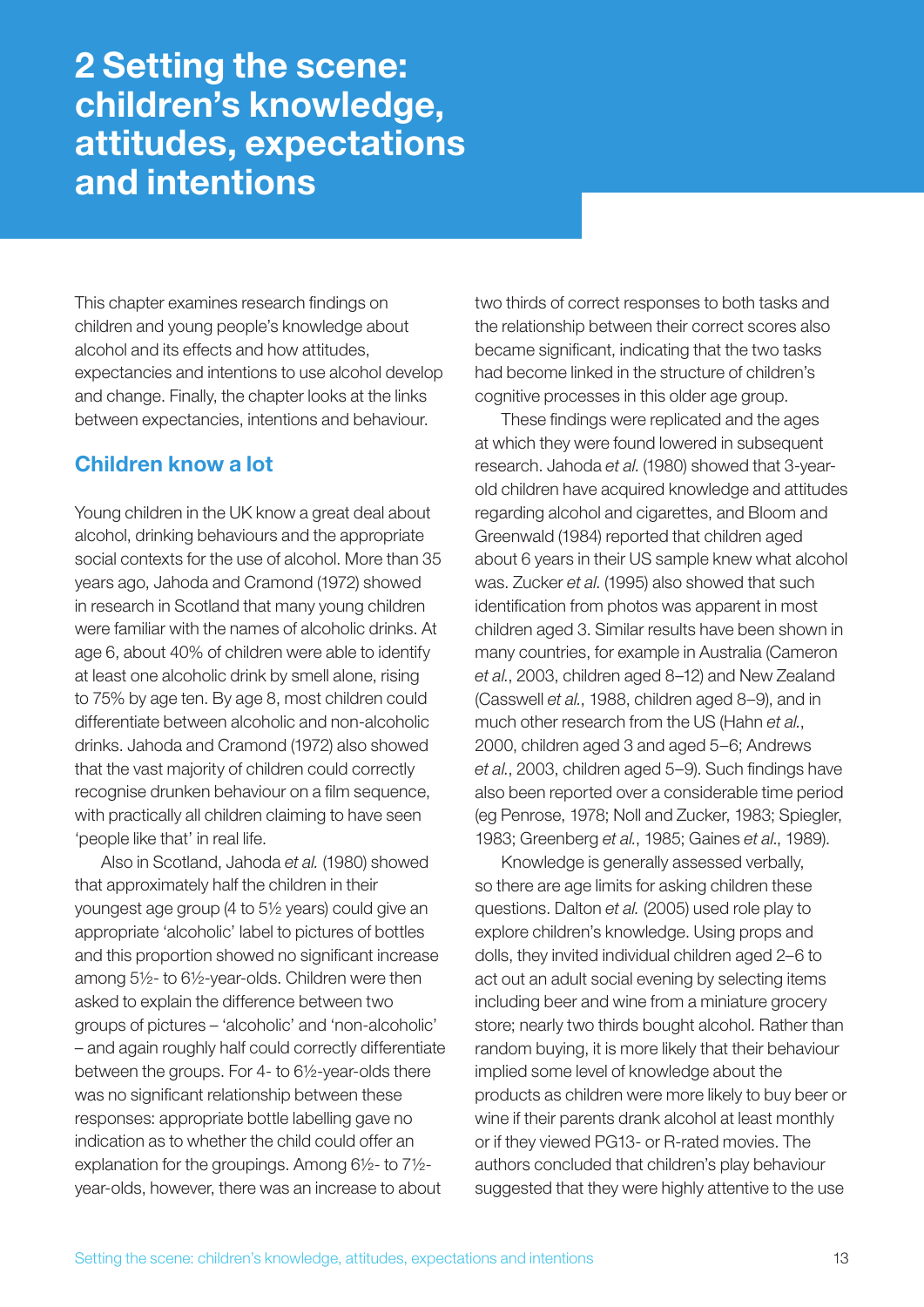and enjoyment of alcohol and that they have wellestablished expectations about how alcohol fits into social settings (Dalton *et al*., p 854).

Another innovative way of understanding knowledge (first used by Jahoda and Cramond, 1972) is examining children's responses to the smell of alcohol (again, their ability to differentiate alcohol from other smells suggests a differentiation in knowledge). Fossey (1993) showed that young children (in three age ranges: 5½–6½, 7½–8½ and 9½–10½) could identify alcohol on the basis of smell. This knowledge is also apparent at much younger ages. Noll *et al*. (1990), working with very young children aged 2½–6 found that even her youngest respondents (aged 2½) were able to correctly identify alcohol by smell alone alongside other familiar odours such as popcorn and Play-Doh. Mennella and Beauchamp (1998) showed that this knowledge is present at even earlier ages. Sixto 13-month-old infants responded differentially to toys, identical in appearance but different in scent; each toy was unscented, scented with ethanol or scented with a non-ethanol-based vanilla. Infants with more exposure to ethanol (inferred from questionnaires about parental alcohol intake) mouthed an ethanol-scented toy more compared with less exposed infants; this did not occur on exposure to the vanilla-scented or unscented toy.

Knowledge is not purely confined to naming substances and understanding some of their effects. The role-play experiments (Dalton *et al.*, 2005) described above showed that children aged 2–6 had a sophisticated understanding of the contextual, motivational and normative aspects of alcohol usage.

### Summary points

- Babies and young children have knowledge of alcohol.
- They can detect and differentiate it from other substances.
- They have expectations and understandings of alcohol's social uses.
- Children's knowledge increases with age.

## Children have clear attitudes

An 'attitude' is largely agreed to be a blend of beliefs, values and feelings that exerts an influence on a person's response to people, objects and situations. Some have suggested that two other components are part of attitudes: expectations about the object and intentions to act towards the object. This review examines these separately below.

Many studies have found that even very young children have quite clear attitudes towards alcohol, although these attitudes become more complex with increasing age. Jahoda and Cramond (1972), for example, showed that children's attitudes towards alcohol were formed early (certainly by age 6), and that they changed over time, becoming increasingly unfavourable with rising age. However, attitudes to their own (future) drinking became more mixed with increasing age – at age 6, most children said that they would not drink alcohol when they were older; but by age 10, many were less sure about this.

### Children have clear expectations and intentions

#### Associations and expectancies

A number of writers have argued that attitudes are strongly linked to 'expectancies' – that is, that children's expectations of whether they are likely to drink in the future, and of what might happen if they do (whether they will like drinking, whether it will make them more attractive, popular, etc) are a good measure of their underlying attitudes towards alcohol.

Indeed, much research has shown that such expectancies do not only influence attitudes towards alcohol and the likelihood of drinking alcohol; they also influence the *effects* of that alcohol. Several placebo studies have demonstrated that merely believing that they have had a drink leads people to behave in ways that they would normally expect to behave when under the influence of alcohol (Fillmore and Vogel-Sprott, 1998; Goldman *et al.*, 1999). Accordingly, a great deal of research over the past three decades has been undertaken into expectancies.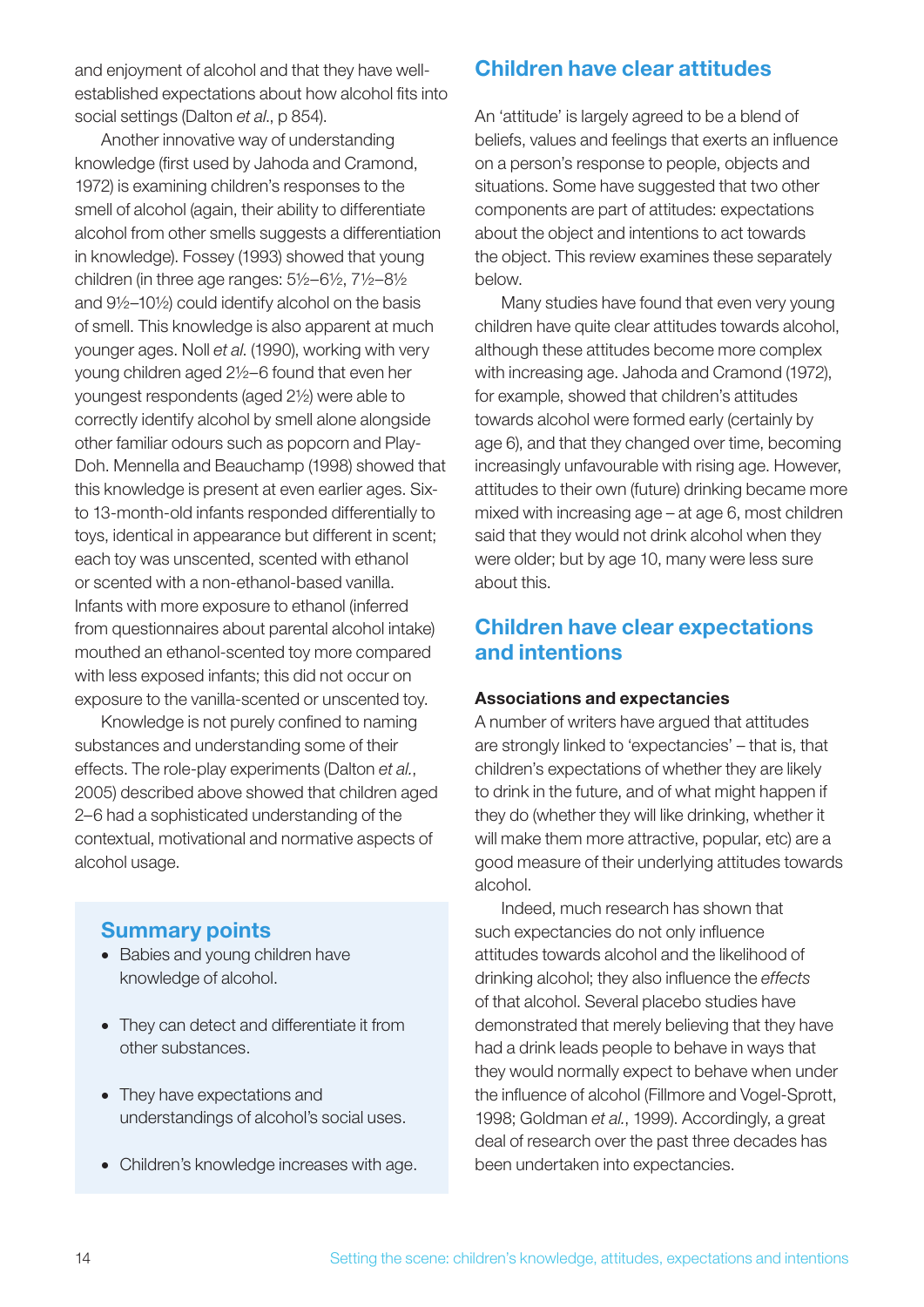The impact of parents' drinking on children's associations and expectancies are demonstrated by findings from a study with quite young children. Mennella and Garcia (2000) focused on children aged 3.8–6 to determine whether a response to the odour of alcohol (beer) was related to the drinking habits of their parents. They found that children's preference for the odour of beer varied as a function of the 'escape drinking' of their mothers alone or both parents. Children living in a household in which one or both parents drank alcohol to escape were significantly more likely to *dislike* the odour bottle containing alcohol compared with children whose parents did not drink to escape. This difference between the groups was odour-specific. Additional analyses revealed that the fathers of children who rejected the beer odour reported drinking significantly more than the fathers of those liking the odour. The authors concluded that some early learning about alcohol is based on sensory experiences related to children's experiences at home and the emotional context in which their parents use alcohol, adding support to the effect of parental alcohol use on children's expectancies about its use.

The study by Dalton *et al.* (2005) discussed above showed that even very young children had well-established expectations about how alcohol fits into social settings, illustrating that the use of alcohol was both appropriate and normative. These expectations appeared to be linked to children's observations of adult, especially parental, behaviour. Other studies show that children as young as 8 have clear ideas about the appropriateness and the effects of drinking; and that these expectancies tend to become more positive as children get older. Cameron *et al.* (2003) argue that this transition is far more than a simple shift from negative to positive, and suggest that, as young people grow up, they entertain gradually more complex alcohol-related expectancies and are increasingly aware of both positive and negative consequences of consumption. The authors tested these ideas by examining expectancies in children aged 8, 10 and 12 and found that, consistent with an 'ambivalence model' of alcohol use, children endorsed *both* positive and negative alcohol expectancies.

Many researchers have found that, not surprisingly, expectancies are influenced by parental example. Wiers *et al*. (1998) studied alcohol-related expectancies (and alcohol use) in 'children of alcoholics' (COAs) and controls, aged 7–18. The researchers hypothesised that younger COAs (elementary school age) would hold more negative expectancies due to aversive learning, whereas older COAs would hold more positive expectancies due to a more favourable response to alcohol. They further suggested that the critical variable with respect to the change from more negative to more positive expectancies would be the child's own initiation of alcohol use. The results of their study (which was cross-sectional and could not therefore directly demonstrate the changes that they were looking for over time) provided suggestive evidence in favour of their hypothesis: elementary school-aged COAs had stronger negative expectancies than controls, as did older COAs who had not yet started drinking; but older COAs who had started drinking showed more positive expectancies.

#### Intentions

It seems logical to assume, and has been borne out by research (eg O'Callaghan *et al*., 1997) and theory (drawing on the theory of reasoned action: Ajzen & Fishbein, 1980; and the theory of planned behaviour: Ajzen, 1988, 1991), that future intentions to use a substance are related to attitudes and expectancies.

Andrews *et al.* (2003) examined the relationship between behavioural intention and subsequent behaviour among 5- to 9-year-olds. They found age and sex differences in children's stated intentions to drink (as did Jahoda and Cramond, 1972, and Cameron *et al.*, 2003). Intentions to drink increased with age and boys were more likely than girls to intend to drink alcohol when older.

A further interesting idea was introduced by Spijkerman *et al.* (2004), who suggested that intention and expectations would also be influenced by how much children liked the overall 'idea' or 'prototype' of being a drinker. They found that positive relations were observed in adolescents between drinker prototypes and adolescents' intention and willingness to drink in the future. Furthermore, regression analyses showed that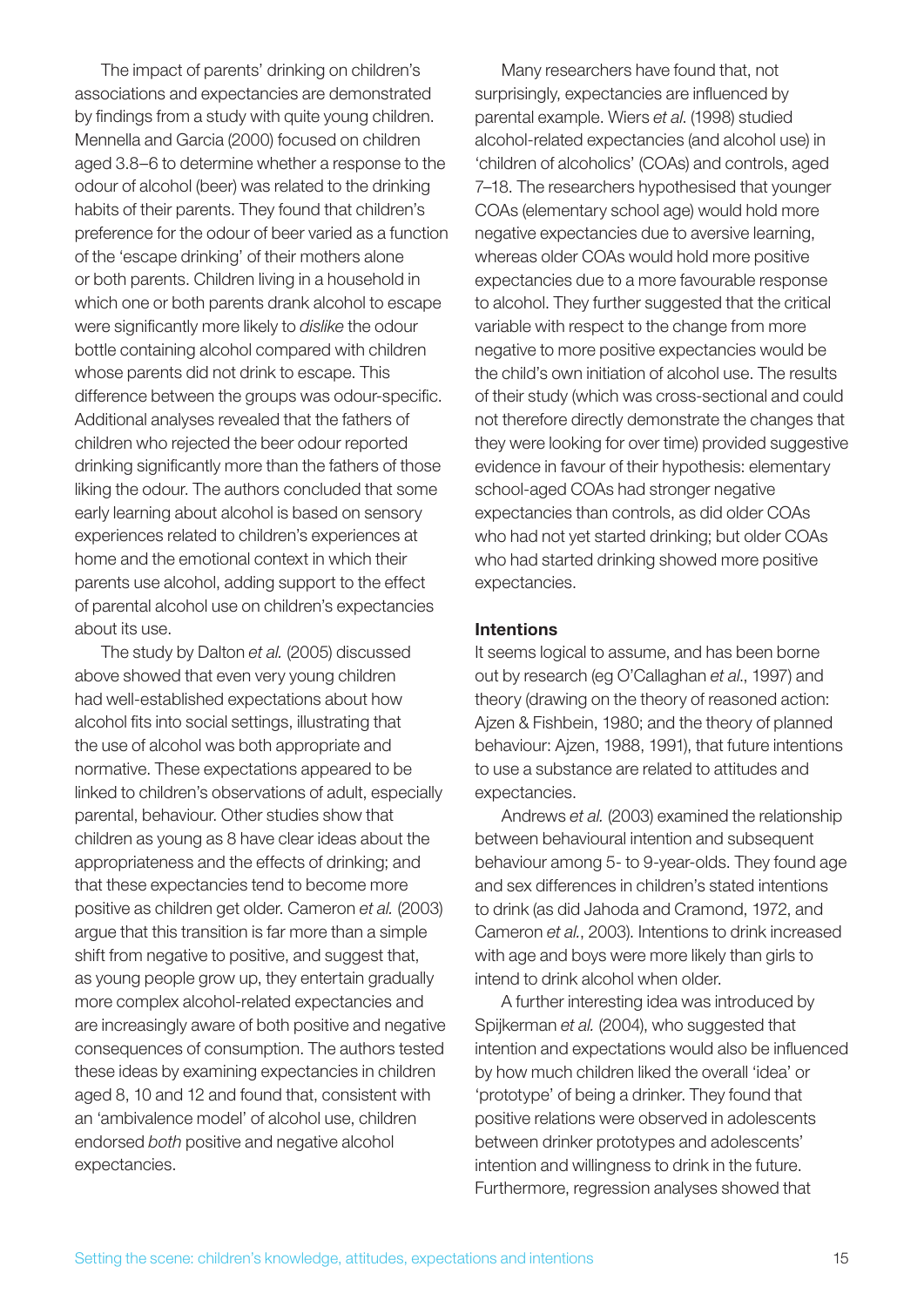prototypes of weekly-drinking peers explained a significant part of the variance in intention and willingness to drink.

### Summary points

- Children's expectations of whether they are likely to drink in future and the consequences of this are considered to be a good measure of underlying attitudes to alcohol.
- Such expectancies influence attitudes towards alcohol and the likelihood of drinking. They also influence expectations of the *effects* of alcohol; after drinking people behave in ways they expect to behave when under the influence of alcohol.
- Very young children have well-established expectations about social uses of alcohol as appropriate and normative behaviour.
- • Children's expectancies about alcohol become more positive as they grow older and more complex as they start to drink, and they become increasingly aware of both negative and positive consequences of consumption.
- Many expectations and changes in them are linked to observing adult behaviour and children's own drinking behaviour.
- Changes in expectancies are mirrored by changes in intentions becoming more favourable as children grow older.
- Children's intentions and expectations are influenced by how much they like the overall social image or 'prototype' of being a drinker.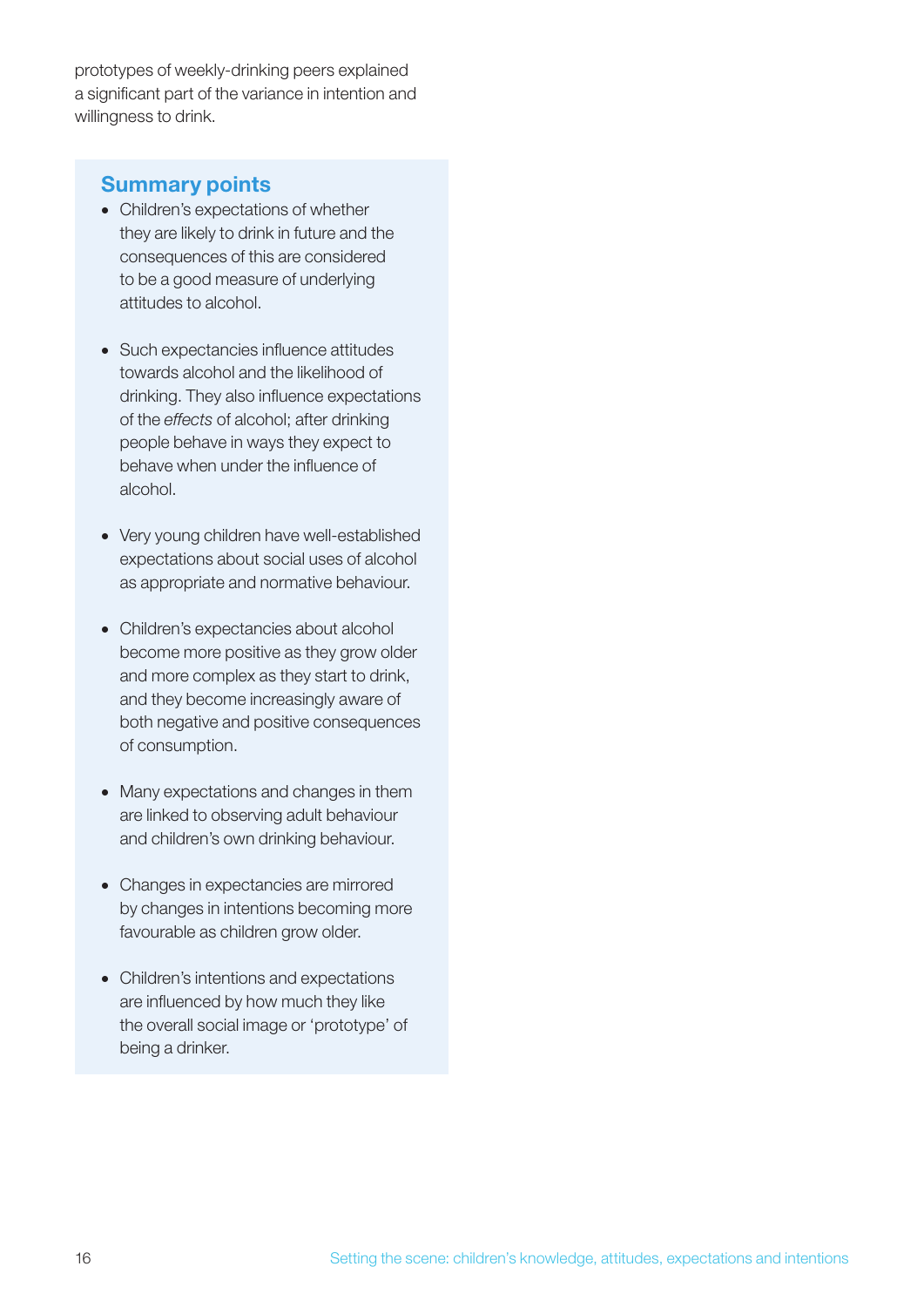The previous chapters have demonstrated the relationships between children's knowledge, attitudes, expectations and intentions, but what of their impact on actual drinking?

Christiansen *et al*. (1989) showed how alcohol expectancies could predict adolescent drinking one year later. They found strong longitudinal predictions between expectancy scores at year 1 and both quantity/frequency and a measure of 'problem drinking' in year 2. As the authors say,

*It is noteworthy that the longitudinal predictive power of expectancy in this sample compares favourably with concurrent prediction results reported in earlier studies.*

(Christiansen *et al*., 1989, p 97)

Padget *et al.* (2006) summarise the relationship between age, expectancies, intentions and behaviour, arguing that attitudes towards alcohol use are typically negative when children are aged about 6–8, becoming less so with age. They suggest that children of this age and older nondrinking students, both tend to associate alcohol use with negative, unpleasant effects, while older children (aged 9–13), and especially those beginning to drink alcohol at these ages, tend to associate alcohol use with positive, arousing effects. They argue that intentions to use alcohol also increase with age and constitute an early warning sign for subsequence initiation of use.

Donovan *et al.* (2004) showed that alcohol expectancies measured at a very much earlier age also predicted adolescent drinking. They report the results of a study of 400 intact families, each at baseline with a 3- to 5-year-old son, where their outcome variable was age of onset of regular drinking of that child. Early child expectancies about adult alcohol use were measured by using 'alcohol-use schemas' in which children were asked to state whether adults were drinking alcoholic or non-alcoholic drinks in drawings

of social situations. Alcohol expectancies were indicated by the proportion of alcoholic beverages assigned to the male adult figure. The strength of these child alcohol-use schemas correlated significantly with parental alcohol consumption and parental 'alcoholism', both assessed by parental report when children were younger. These alcoholuse schemas assessed at ages 3–5 significantly predicted early onset of drinking some nine years later (as did parental alcohol use and parental alcoholism, although importantly, child alcohol schemas predicted early drinking onset even when the effects of parental alcoholism were statistically removed). These findings indicate that early child alcohol expectancies are precursors of later alcohol use; they counter the view that early drinking experiences are shaped solely by peer influences and modelling occurring in middle childhood and adolescence. The findings indicate that very early cognitions and expectancies about alcohol, acquired at least partly through early learning at home, are part of a causal pathway that may lead through early-onset drinking to problem alcohol use later on in life.

There is also a relationship between beliefs about the safety or harmfulness of an activity, and both intentions and later behaviour. Martino *et al.* (2006) showed that children's beliefs about the probable consequences of alcohol use played a causal role in the initiation and development of adolescent drinking. Those believing that alcohol had more negative consequences were less likely than others to drink. Adolescents with favourable attitudes towards alcohol were more likely to drink.

Oei and Morawska (2004) developed a cognitive model of binge drinking, which linked together the influence of alcohol expectancies and drinking refusal self-efficacy.1 These authors suggested that research into binge drinking needs to be theoretically driven, but that there is a lack of good psychological theory on which to base this research. They developed a cognitive model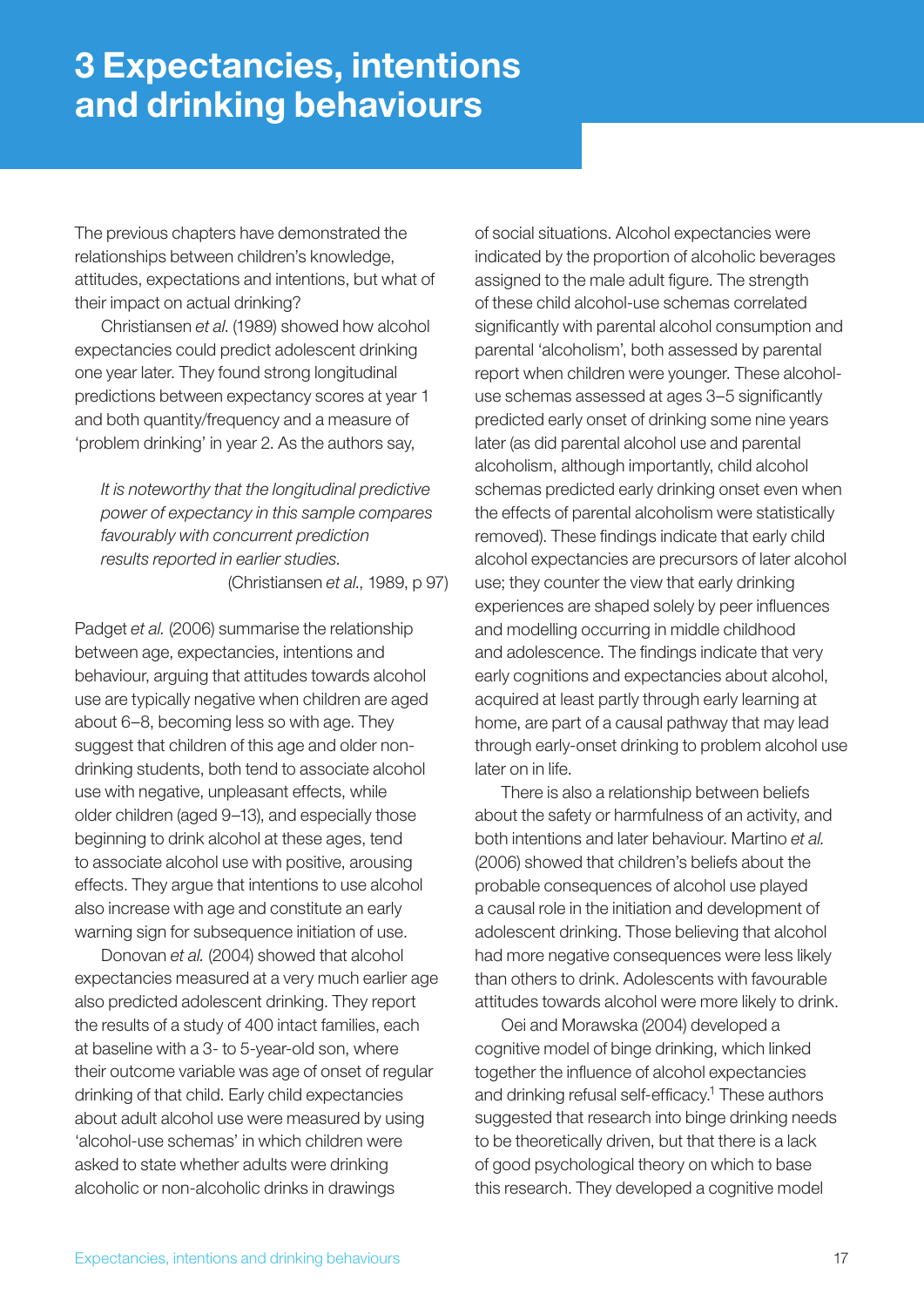using the key constructs of alcohol expectancies and drinking refusal self-efficacy to explain the acquisition and maintenance of binge drinking. They suggested that the four combinations of alcohol expectancies (positive vs negative) and drinking refusal self-efficacy (high vs low) can explain four drinking styles: normal/social drinkers (positive expectancies, high refusal self-efficacy), binge drinkers (negative expectancies, high refusal self-efficacy), regular heavy drinkers (positive expectancies, low refusal self-efficacy) and problem drinkers or 'alcoholics' (negative expectancies, low refusal self-efficacy). They argued that, since both alcohol expectancies and drinking refusal self-efficacy are cognitive constructs, they are therefore modifiable: suggesting that this cognitive model could facilitate the design of intervention and prevention strategies for binge drinking.

Norman and Conner (2006) also bring a more theoretical slant by considering the utility of the Theory of Planned Behaviour (Ajzen, 1988, 1991) as a framework for predicting binge drinking among young people. According to the Theory of Planned Behaviour, the proximal (or most central) determinant of behaviour is the individual's intention to engage in the behaviour. Intention is determined by three constructs:

- the individual's attitude towards the behaviour, reflecting an overall positive or negative evaluation of the behaviour;
- the individual's perception of the social pressure from important others to perform or not perform the behaviour (ie subjective norm);
- the individual's perception of the ease or difficulty of performing the behaviour (ie perceived behavioural control), which covers the influence of internal (eg skills) and external (eg constraints) control factors.

Using a sample of 398 undergraduate students, Norman and Conner (2006) found attitude to be the strongest predictor of binge-drinking intentions, which were, in turn, predictive of binge-drinking behaviour. The authors suggest that their findings have a number of important implications for theorybased interventions to promote more appropriate

drinking behaviour. They suggest that interventions could target attitudes towards binge drinking by focusing on the negative consequences and by challenging the positive consequences associated with binge drinking. Given that the attitude– intention and intention–behaviour relationships were weaker under high levels of past behaviour, it may be important to inculcate such beliefs before drinking patterns become well established. They suggest that interventions should attempt to alter the social environment in order to reduce the influence of external pressures to engage in binge drinking. This may be achieved directly by changing drinking environments such as pubs to encourage activities other than the simple consumption of alcohol (such as eating) or by reducing the promotion of cheap drinks such as 'happy hours'. Alternatively, wider social attitudes towards binge drinking could be changed through the promotion of appropriate models of alcohol consumption in the media.

A further study (Spijkerman *et al.*, 2007) examined the issue of drinker prototypes mediating relations between peer and parental drinking behaviours and norms, and subsequent adolescent alcohol use. This study took into account the reciprocal relationship between drinker prototypes and alcohol consumption, and investigated these issues in adolescents with and without drinking experience, using longitudinal data from 1,956 Dutch adolescents (aged 12–16). They found significant effects of drinker prototypes on future alcohol use among both drinking and abstaining adolescents. Among drinking adolescents, the impact of peer and parental norms on adolescents' alcohol use was mediated by drinker prototypes. Among adolescents with no drinking experience, drinker prototypes also affected future alcohol use, although these effects were less important than the direct impact of peer and parental drinking. They concluded that prototypes mediate the influence of peer and parental norms on adolescents' alcohol use, especially in adolescents who already have drinking experience.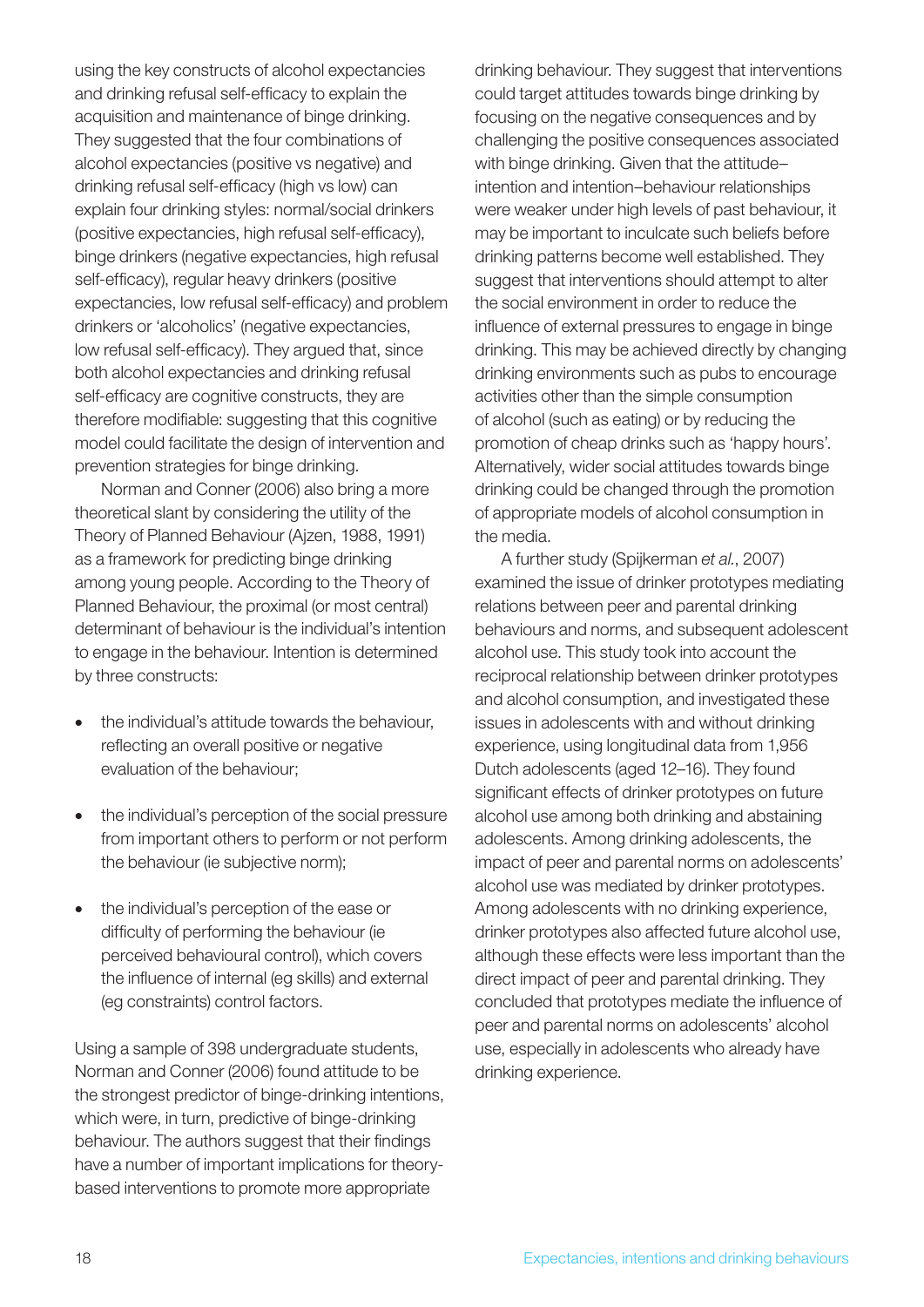### Summary points

- Research shows that young people develop alcohol expectancies (beliefs about the effects of alcohol) before ever having direct experience with alcohol.
- Beliefs/cognitions about how alcohol will actually affect young people are strong predictors of both intentions to later use alcohol and actual future alcohol consumption.

## In summary: knowledge, attitudes and behaviour

- Most preschool children and babies can identify alcoholic beverages and have already developed certain cognitive concepts and schemas about drinking behaviours.
- The formation of knowledge about alcohol use emerges very early, certainly within the preschool years and parental drinking practices are associated with these early formative beliefs.
- The acquisition and elaboration of knowledge about alcohol use continues through primary school years with increasing knowledge about drinking behaviour and alcoholic drink content.
- Children's intentions to drink alcohol increase with knowledge and are significantly related to parental drinking practices: the more parents drink, the more likely children are to express an intention to drink.
- There are significant age differences in the development of alcohol expectancies and alcohol expectancies are related to levels of alcohol consumption.
- Alcohol expectancies become increasingly positive with age and, by age 10, most children believe that drinking results in positive outcomes (eg higher levels of acceptance, liking by peers, being in a good mood with positive feelings about oneself).

Despite changes in knowledge, attitudes and intentions, most children do not commence drinking independently during primary school years. Changes in attitudes and intentions continue with more significant changes in behaviour at secondary school.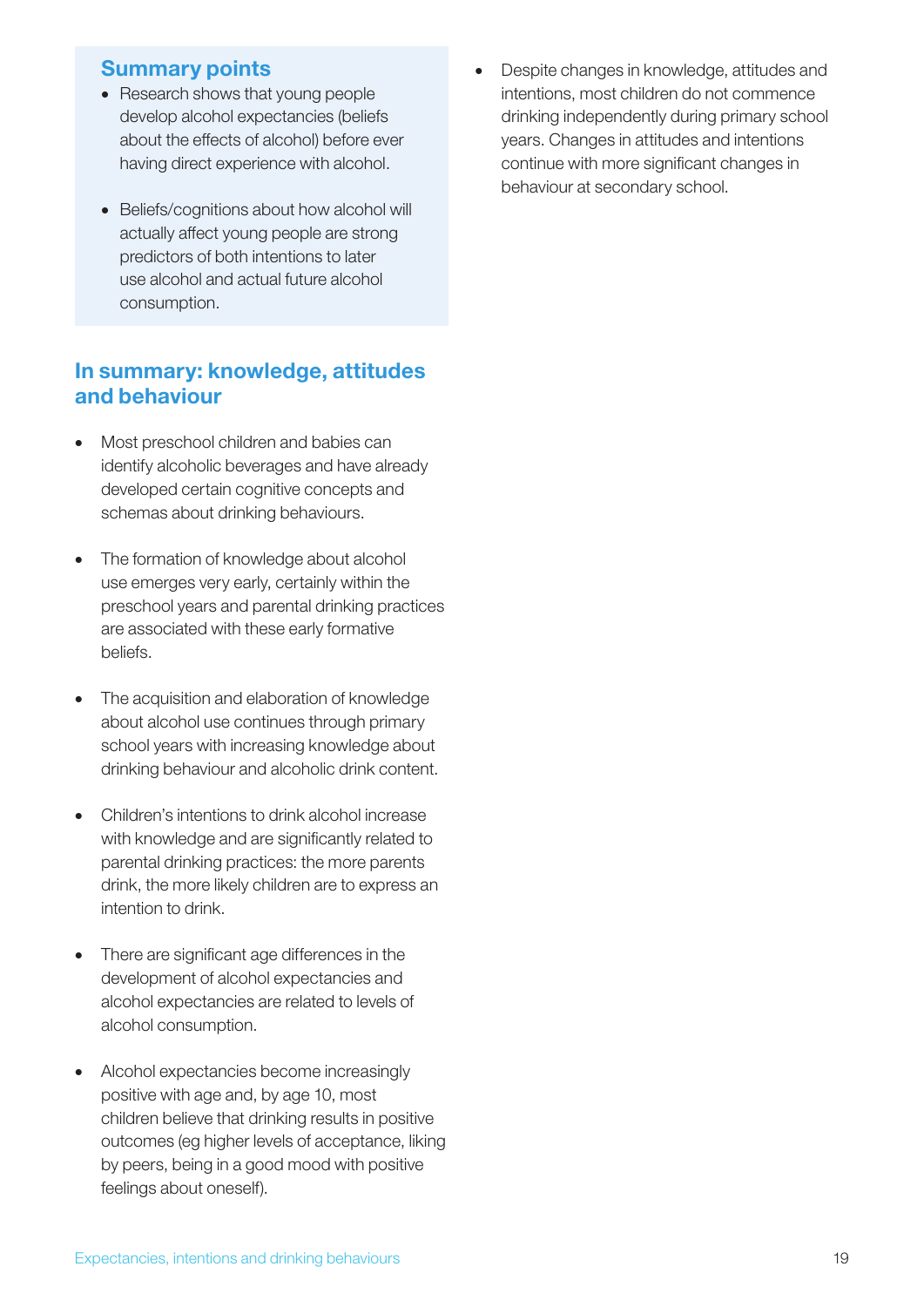## 4 How children acquire knowledge and attitudes about alcohol

Knowledge, attitudes, expectancies and intention to drink – as well as drinking behaviour – relate to *socialisation* and it is important to consider this process to understand the ways in which knowledge, attitudes and behaviours emerge and are shaped. The question then arises as to whether learning about alcohol and drinking behaviour is any different from learning about other things!

## The process of socialisation

What constitutes socially acceptable behaviour varies culturally and within social groups. Socialisation is a fundamental process by which children learn about living in their culture, and the kinds of behaviours expected by society, through a range of socialising agents such as family, friends, school, peers and the media.

Bandura's (1969, 1977) Social Learning Theory suggests that observational learning, and the resulting imitation, are central processes within socialisation. Essentially, everyone, especially children and young people, is continuously exposed to behaviours labelled as more or less socially acceptable or unacceptable. Initially, children learn via observation and modelling of these behaviours and subsequent reinforcement from parents and close family. At school, other influences (peers, teachers, etc) also become increasingly important and, throughout, media representations impact on what is learnt, directly via television, radio, videos, DVDs, reading materials, etc, and indirectly via advertising, product placements, sponsorships and other forms of indirect marketing.

This socialisation process, started in infancy and continued through early education, continues further during the development phases of puberty (Petersen, 1993). In this stage, a series of interlocking major shifts occur, both in attitudes and intentions, and in cognitions and reasoning.

These shifts in thinking show themselves especially in the ability to think in terms of abstractions (such as democracy and liberty) and in the growth of 'adolescent egocentrism' (Elkind, 1967). Hormonal changes (Buchanan *et al*., 1992) coupled with societal expectations (delivered via intense media representations, and adult and peer expectations) combine to influence adolescents' interests and beliefs; for example in romantic and sexual relationships, in the importance of peers, or in the well-documented common 'delusion' of being invincible and invulnerable (Kaplan, 1993; Greene *et al*., 1996). Evidence suggests that, by the teenage years, the influence of socialisation far exceeds that of physiological and hormonal changes. For example, increasing interest in romantic and sexual relationships and sexualised behaviour is nowadays believed to occur much earlier through media influences and the resulting sexualisation of childhood (Levin, 2005; APA, 2007).

During development, children are socialised into the expectation that, during adulthood and maybe as younger teenagers, they will start to consume alcohol. This socialisation process reflects the attitudes and beliefs shared by society at large. Zucker and colleagues (eg Greenberg *et al.*, 1985) found that even preschool children already held shared beliefs about alcohol use, attributing alcoholic beverage consumption more to adults than children, and more to adult males than adult females.

The work of Harnett *et al.* (2000) provides a useful insight into children's attitude towards alcohol and how and why these change. Their work on drinking styles (albeit with an older age group, starting at age 16) suggests that attitudes towards drinking change as lives change and as different socialisation mechanisms exert an influence at different life stages, such as the work environment, whether or not they have a family, the importance of changing peer groups, etc. They suggest that there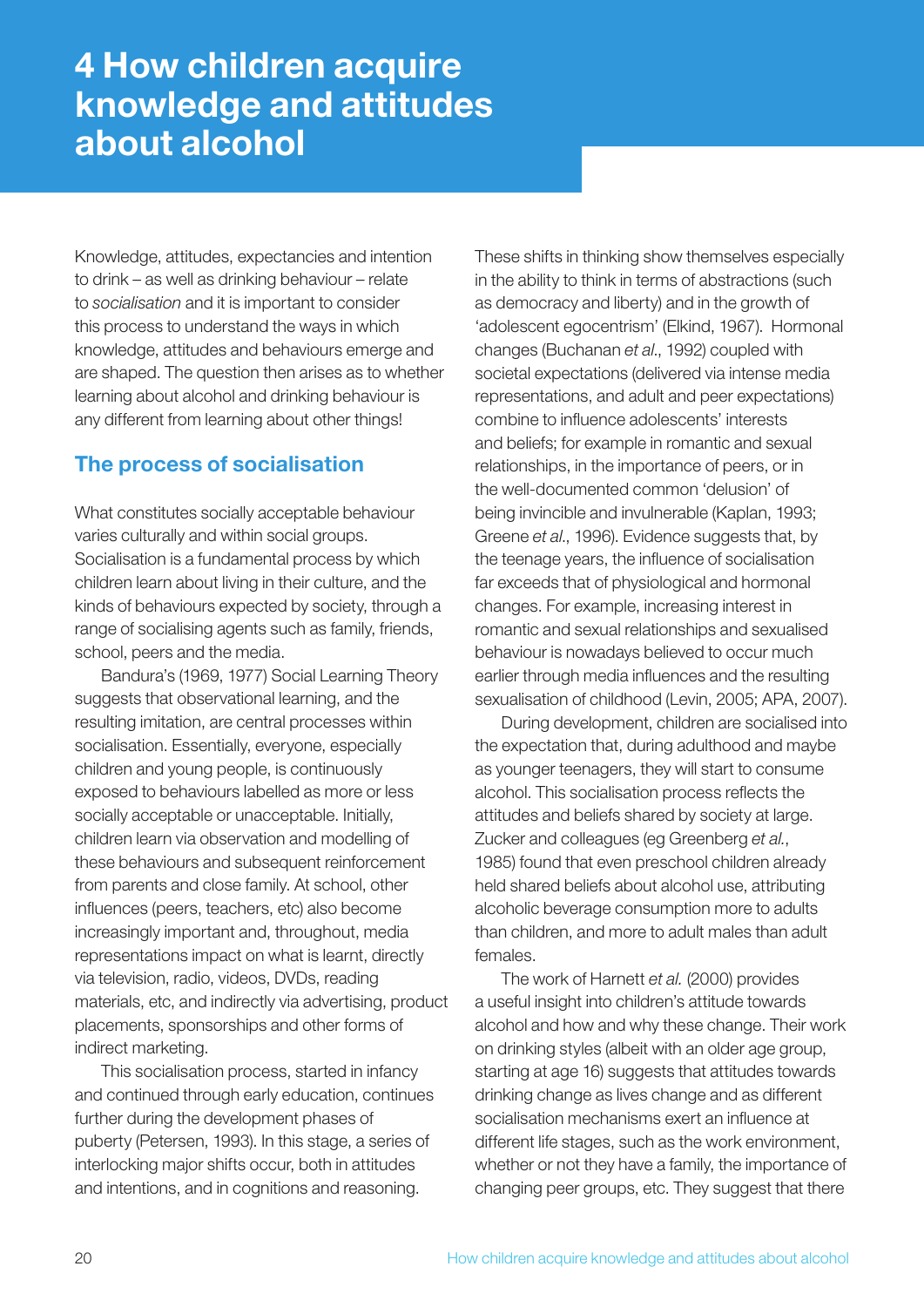are 'childhood drinking styles', in which all aspects of the drinking occasion are controlled by adults. These most commonly take the form of 'wine at table' with parents, involving moderate amounts of alcohol at certain prescribed moments, although another childhood drinking style ('brought up with it' drinking) is a regular and normal practice situated in the context of everyday life rather than just being occasional. These are replaced by 'adolescent drinking styles', which describe situations in which individual drinking is, for the first time, organised by, and exclusively practised with, members of the peer group rather than among family or community members.

## Summary points

- Young children are socialised into expectations to consume alcohol at some stage and acquire attitudes towards alcohol and its social context. Preschool children attribute alcoholic beverage consumption to adults, and more to adult males than to adult females.
- This socialisation process is influenced initially by observation and modelling on family and significant others' behaviour, by other influences from school and peers, as well as by the impact of direct media exposure and more subtle marketing aimed at younger audiences, especially young teenagers.
- Attitudes adopted towards drinking by children change as lives change and as they move from an adult-controlled drinking environment (parents, family events) into a self/peer-controlled environment.

## Is learning about alcohol different?

It is likely that the processes underlying children's developing understanding (knowledge, attitudes and then subsequent behaviour) about alcohol are similar to the processes underpinning their general acquisition of knowledge. Some elements may be

specific to alcohol but it is important not to make alcohol into an entirely 'special case'. The starting point must be:

- What is known from developmental psychology about how children acquire knowledge?
- What is known from developmental psychology about how children acquire attitudes and how these attitudes change and what, therefore, can be generalised from this to allow us to develop our understanding of attitudes towards alcohol as a specific case?

There appear to be multiple influences. This is not a new finding – in the early 1950s, Kurt Lewin (1951) suggested in his influential *Field theory in social science* that all behaviour was a function of the interaction between the person and their environment. Hence, the wider range of factors related to the individual, their family and wider networks, their environment and culture, will all impact on the development of knowledge and attitudes and resulting behaviours.

That being the case, babies learn about things even before birth (Jones, 2001; Ilari, 2003; Parncutt, 2006); and from birth onwards they learn at a very rapid rate through interactions in different social contexts with different social groups via *socialisation*, the process outlined earlier. Some of these influences are:

- visual and auditory observation, through family and others, watching television, etc, from which they gradually develop schema enabling them to organise these observations (Derry, 1996);
- experience touching things, tasting things, etc;
- $direct education initially family$  and then later others specifically instructing, possibly in response to questions, once language starts to develop, and often as a result of formal educative experiences.

Hence, developmental psychology suggests that babies, children and adolescents (and indeed adults) learn via a number of direct and indirect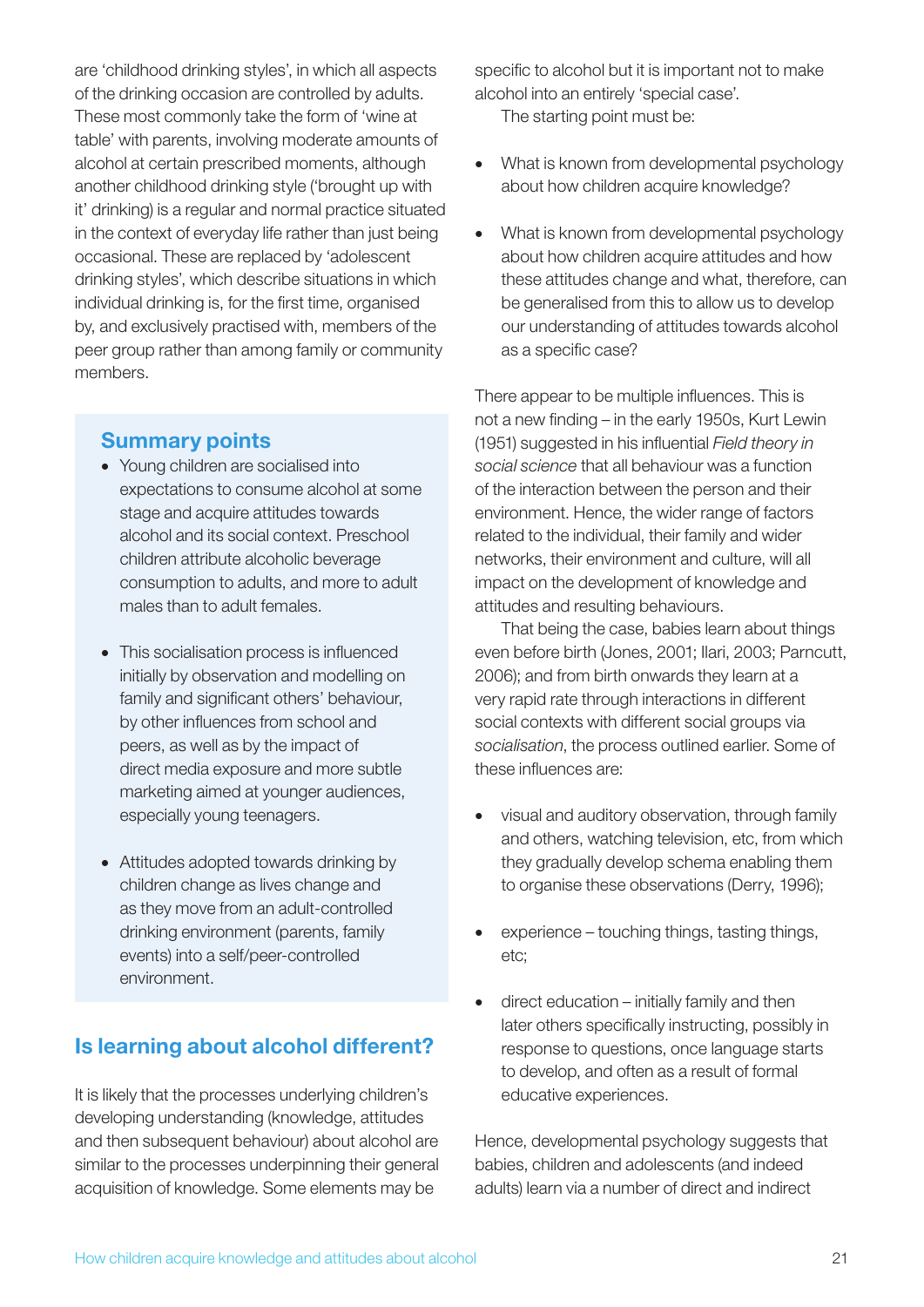mechanisms such as parental modelling, peer modelling and media representations, as well as via more formal educative experiences, all influenced by biological states. The fundamental processes are the same although the effects of these mechanisms may vary due to social, ethnic, economic, religious or cultural variables.

There is nothing particularly different about how children acquire knowledge about alcohol! But studies reviewed above examining children's knowledge of alcohol do *not* tell us *how* children learn about these things. Most studies rely on visual stimuli such as brief films, suggesting that children may learn about alcohol and its social uses via personal observation of parents or other adult/child figures using alcohol, but also from observing media representations on film and television. Young New Zealand children in Casswell *et al.*'s (1988) study held clear, mostly negative concepts about alcohol and cited television and parents or siblings as main sources of information.

However, knowledge and attitudes can be acquired in many ways and children's perceptions of how they acquire them are not necessarily correct; neither is direct questioning necessarily the best method of discovering them.

An alternative technique outlined earlier is the examination of children's ability to discriminate alcohol from other substances by smell. Many babies and young children could identify alcohol by smell, implying some direct experience with alcohol; this could not have come from media representations alone.

In considering attitudes, the answer is the same. Attitudes to alcohol are formed in the same ways as other attitudes, via multiple influences from parents, family, peers, the media and wider socialisation processes.

Many authors have drawn attention to parental influences on attitude formation, both directly and via the behavioural examples that parents set. Interestingly, early studies (Penrose, 1978, in the US; Jahoda *et al.*, 1980, in Scotland) found no evidence that parental drinking (revealed by parents' self-reports) was related to either knowledge or attitudes found in children aged 4–7.

However, later studies, which examined more obviously problematic drinking among parents, found different results. Zucker *et al.* (1995) showed that children's knowledge and beliefs about alcohol use among adults are affected by parental patterns of alcohol use. Children of 'alcoholics' could correctly identify specific alcoholic beverages and a greater number of alcoholic beverages than children of 'non-alcoholics'. There was a trend for children of 'alcoholic' men to attribute more alcoholic beverage use to male adults than did children of 'non-alcoholics'; and differences in these children's attributions of alcohol consumption were predicted by their parents' current consumption levels. Zucker *et al.* (1995) suggest that these results provide evidence that alcohol schemas are detectable in early childhood and are more common in children from alcoholic homes. Zucker and colleagues (Donovan *et al*. 2004) showed similar results from a nine-year longitudinal study. Mennella and Garcia (2000) similarly found that knowledge and attitudes about alcohol come from experience with parents.

As shown above, there is an influence of parental behaviour on the development of attitudes, expectancies and subsequent behaviour. Brody *et al.* (2000) explored children's internalisation of their parents' alcohol-use norms and their own subsequent alcohol-use behaviour. Their sample included families with a child aged 10–12 at the first assessment and data was obtained in three waves at one-year intervals. Parents' alcohol use norms were assessed at time 1, children's alcohol-use norms at time 2 and children's drinking behaviour at time 3. Brody *et al.* (2000) report that the link between parents' alcohol-use norms and children's drinking behaviour was mediated through the children's own norms, which they acquired from their parents. They further showed that father–child relationship processes moderated the links between fathers' and children's norms, and between children's norms and subsequent alcohol use.

The effects of puberty and adolescent development are also seen in changing attitudes to alcohol. Because these changes combine to increase adolescents' interest in romantic and sexual relationships, alcohol at this stage is seen as being extremely helpful for several reasons, including 'Dutch courage' as an excuse for risky behaviour and for enhancing the sex act (IAG, 2007, p 13). The desire to become older, and be seen as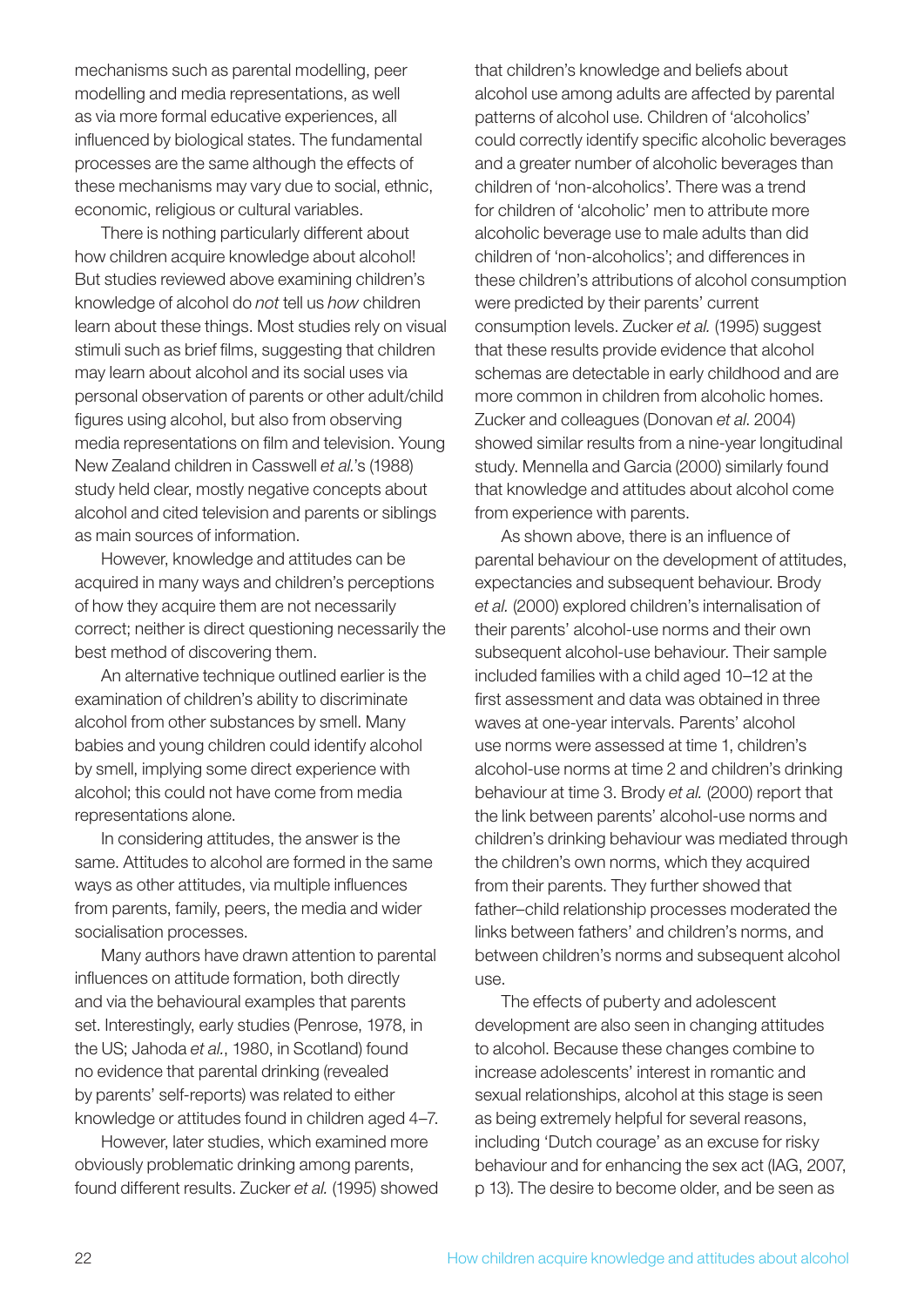older, means that many young people imitate adult behaviours, such as drinking, smoking and sexual behaviour, all of which are strongly linked. In a study by Engels and Knibbe (2000), a main reason for drinking among young people was to assist them in starting relationships. Teenagers who consumed alcohol at ages 14–15 were more likely to be involved in an intimate relationship at the age of 17, and drinking in social settings significantly predicted the likelihood of having a partner three years later. Bars, pubs and clubs are thus seen by adolescents as a place to form new relationships, which also influences their experience of the consumption of alcohol.

The conclusion then has to be that children's knowledge about, and attitudes towards, alcohol stem from the same sources as their knowledge about other commodities and related behaviours: a mixture of observation, experience, media and education.

In summary, the above sections have demonstrated that children learn about (and develop attitudes towards) alcohol and drinking behaviour from a number of distinct sources. Three key questions arise from this conclusion:

- What is known about the impact of these different influences (parents and other family members, peers, the media and alcohol marketing) on young people's attitudes towards drinking and on their drinking behaviour?
- What is the relative weight of these different influences on attitudes and behaviour towards drinking?
- What impact do variables such as national or regional drinking cultures, ethnicity/race, religion, socioeconomic status and other cultural factors have on the main socialisation mechanisms examined in this review?

These influences are examined in the chapters that follow.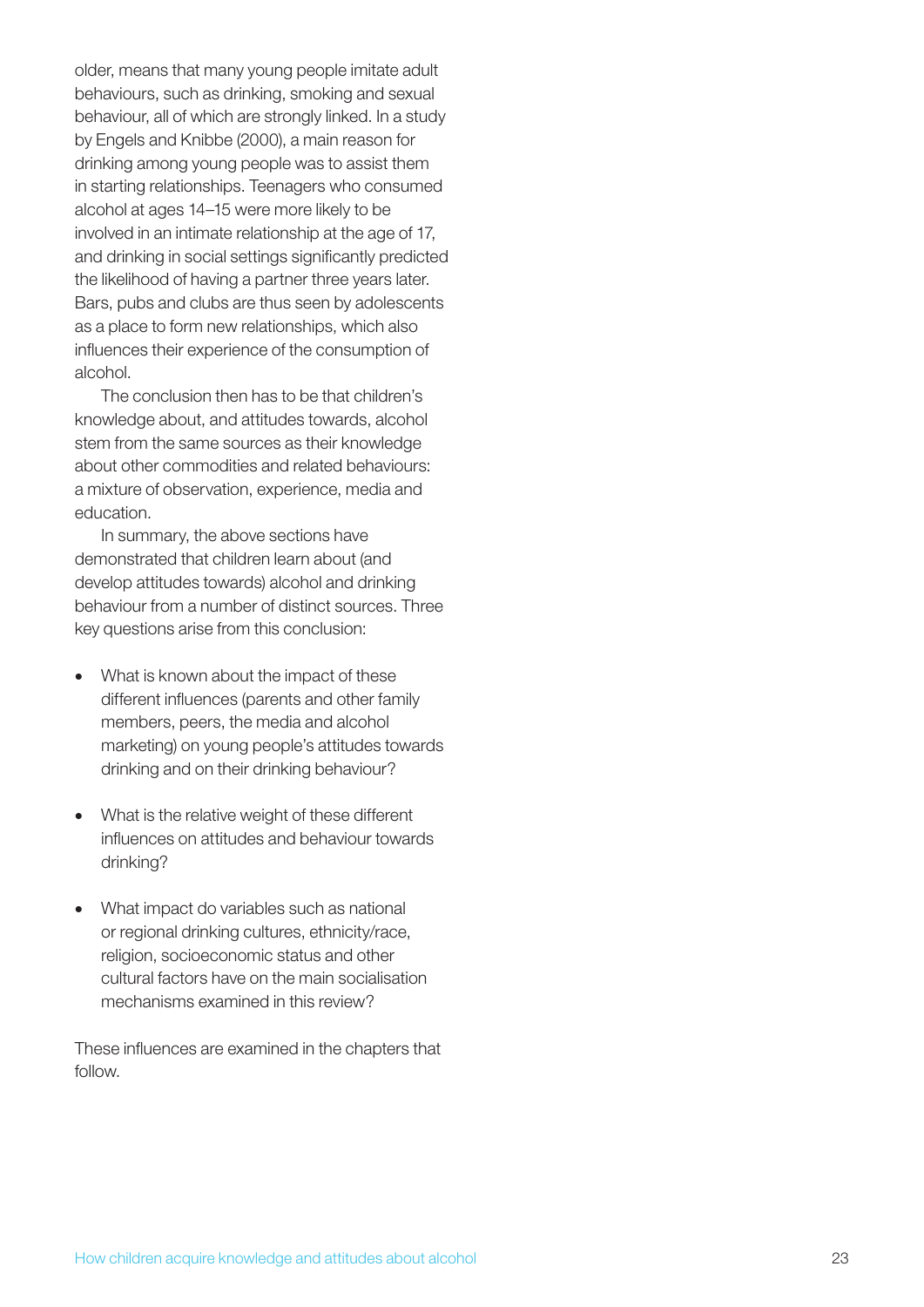## 5 The impact of parents, peers, the media and alcohol marketing

## Parents and the family

Parental and family factors that influence the initiation or prevention of substance use behaviours have recently been reviewed by Velleman *et al.* (2005) and are summarised here. They conclude that there are seven areas in which the family context influences the child's substance use behaviour:

- family relations versus structure;
- family cohesion;
- family management;
- family communication;
- parental modelling of behaviour/parental supervision;
- parent/peer influences;
- parental attachment and the influence of siblings.

These areas will be examined further here. Although the focus is primarily on alcohol, a range of substance-use behaviours are included, as there are strong commonalities in the processes described. The larger review (Velleman, 2009a) provides more comprehensive references for statements made below.

#### Family relations versus structure

Much is known about how families influence children's learning about and subsequent behaviour towards alcohol. Relational aspects (eg cohesion, discipline, communication) of families seem to have a greater influence than structural aspects (eg single-parent families, family size, birth order), although a significant correlation is often found between structural and relational aspects; for example children drinking at a younger age from single-parent families have reduced family support (Hellandsjo Bu *et al.*, 2002).

#### Family cohesion

Family cohesion, liking or satisfaction with one's parents, wanting to be like one's parents, a high level of family cooperation, higher family support and higher levels of family bonding are all shown to have positive effects on age of initiation to alcohol, and subsequent levels of alcohol use.

Studies from the US (CASA, 2004, 2005, 2006, 2007) have suggested that regularly eating an evening meal together as a family (five or more times per week) is one of the most significant protective factors and may be a powerful indicator for many reasons: it may act as a proxy for family cohesion and bonding, family communication can take place and the time available to be spent outside the family on alcohol-related activities is reduced.

#### Family management

Insistence on regular evening meal attendance is related to family management practices, the importance of which has been demonstrated by research. Child management practices that are consistent and contingent (that is, rewards and punishments are given for specific behaviours) can increase family attachment and cohesion, and decrease disruptive and delinquent behaviours among children.

Parents who are responsive, who expect a lot from their children and who provide a sense of self-efficacy tend to have offspring who are less likely to engage in a range of potentially problematic behaviours including alcohol use (Baumrind, 1989; Lamborn *et al.*, 1991; Steinberg *et al.*, 1994). An important issue is parents being able to balance the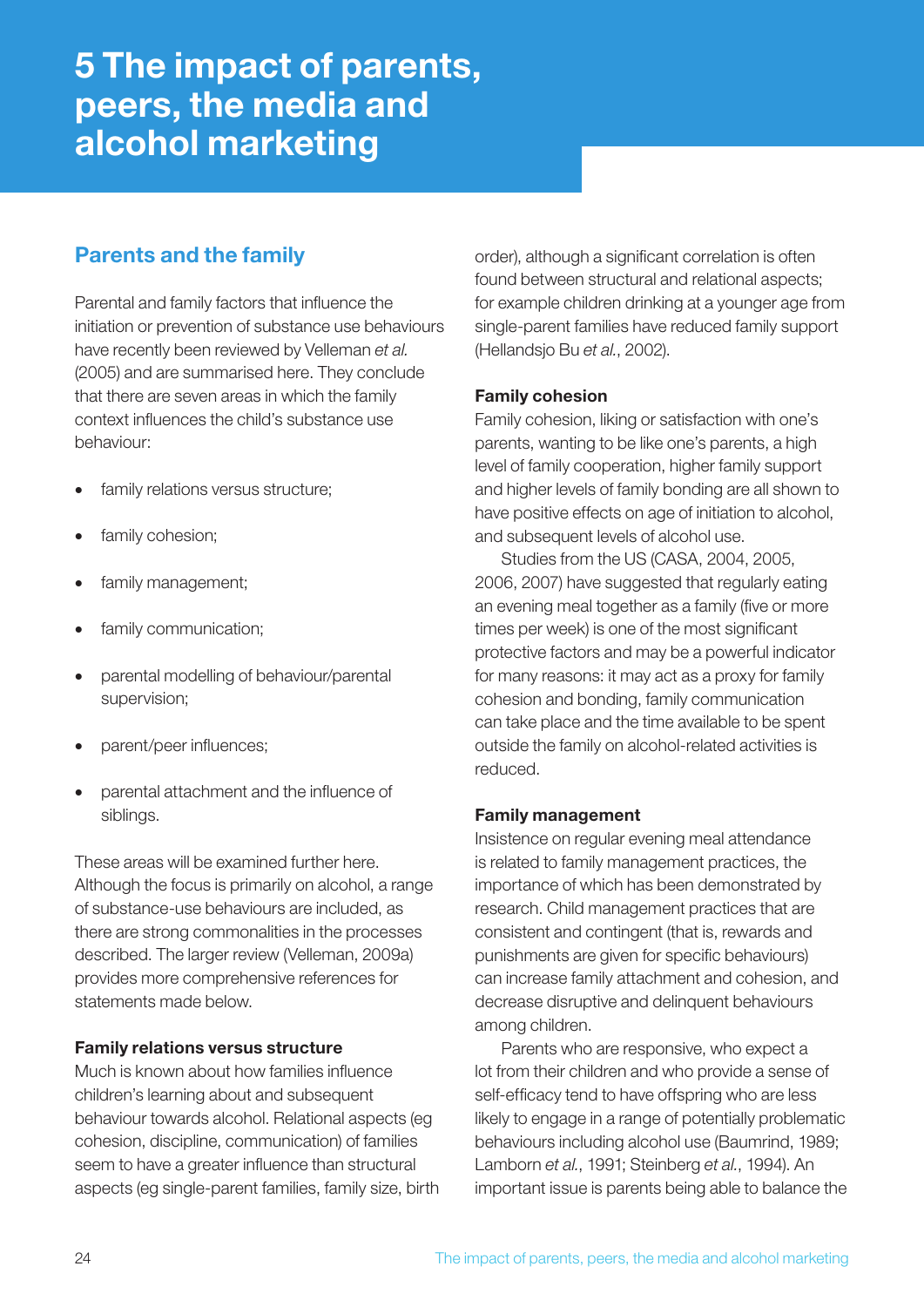two dimensions of 'care' and 'control' coupled with parental expectations. Excessively authoritarian and permissive parenting are both associated with earlier onset of alcohol use (Baumrind, 1985). Parental expectations are also important: having (and communicating) clear expectations is a sign of authoritative parenting, whereas not having (or communicating) such expectations is a sign of overpermissive parenting.

Expectations also link with rules, which seem again to have strong preventative effects, providing they are not associated with excessively authoritarian parenting. Parents who prohibit adolescents from drinking alcohol at home tend to lower adolescents' alcohol involvement (Yu, 2003). Parental imposition of strict rules on drinking seems to prevent adolescents from starting to consume alcohol heavily and frequently (van der Vorst *et al.*, 2005) and that having clear rules decreases the likelihood of drinking in adolescence, primarily by postponing the initiation into drinking (van der Vorst *et al.*, 2006). Providing rules about drinking decreases the likelihood of adolescents' drunkenness and reduces drinking frequency (although this is the case more for boys than for girls (Engels and van der Vorst, 2003) and some studies suggest that these rules may be related to more frequent drinking in girls (Marsden *et al.*, 2005).

Many parents are unsure about imposing their authority, worrying that they may do more harm than good by imposing rules on their children. In fact, adolescents are significantly more likely to legitimise parental authority regarding alcohol than parental authority regarding conventional or contemporary issues (eg choice of friends, clothes or music: Jackson, 2002). If the adolescent does not legitimise parental authority, this is associated with a greater likelihood of intending to drink (among abstainers) or of drinking more. Again, this issue links back to parenting style: adolescents are most likely to accept parental authority when parents have an authoritative parenting style, whereas adolescents exposed to permissive, authoritarian and indifferent parenting are all more likely to deny parental authority regarding alcohol use.

Interestingly, the setting of rules does not need to be specific to the substance behaviour in question. A series of studies (Dalton *et al.*, 2002;

Sargent *et al.*, 2004; Dalton *et al.*, 2006) has examined the relation between parental restrictions on their children watching films and adolescent drinking. The findings are outlined here and more fully detailed in the larger review (Velleman, 2009a). These have shown that, after controlling for factors such as age, sociodemographics, parenting style, social influences and characteristics of the adolescent, children who were completely restricted from viewing R-rated movies were significantly less likely to drink compared with those who had no or partial restrictions on viewing R-rated movies. These effects of parental rules and monitoring of children's film viewing occur irrespective of parental monitoring of non-mediarelated behaviours. It seems clear that, by exerting control over media choices, parents may be able to prevent or delay drinking in their children.

The other side of rules that restrict behaviour is approval of that behaviour. Parent and adultrelative provision of alcohol, and drinking with a parent, as well as perceived consequences, are all protective of underage drinking. However, providing alcohol for an adolescent's party is associated with increases in use and binge drinking. The context and level of supervision are clearly important variables. Parental provision may enable the establishment of child–parent dialogues on alcohol and the moderating of youth consumption, but it should be noted that utilising parents in this way requires parents being supported to ensure that they develop only moderate drinking behaviours in their children and drinking only when appropriate. If these provisos are taken into account, then there is evidence that parental initiation, alongside parental modelling and parental supervision, may reduce the risks of heavy or inappropriate drinking in midadolescence (age 15/16), although probably not in younger children (aged 12).

It has been suggested that parents who lack effective family management skills are less well equipped to protect their children from negative peer influence. Poor parenting skills tend to be passed from one generation to the next, and parents can feel overwhelmed.

#### Family communication

There is no point in having rules if they are not communicated. A low level of communication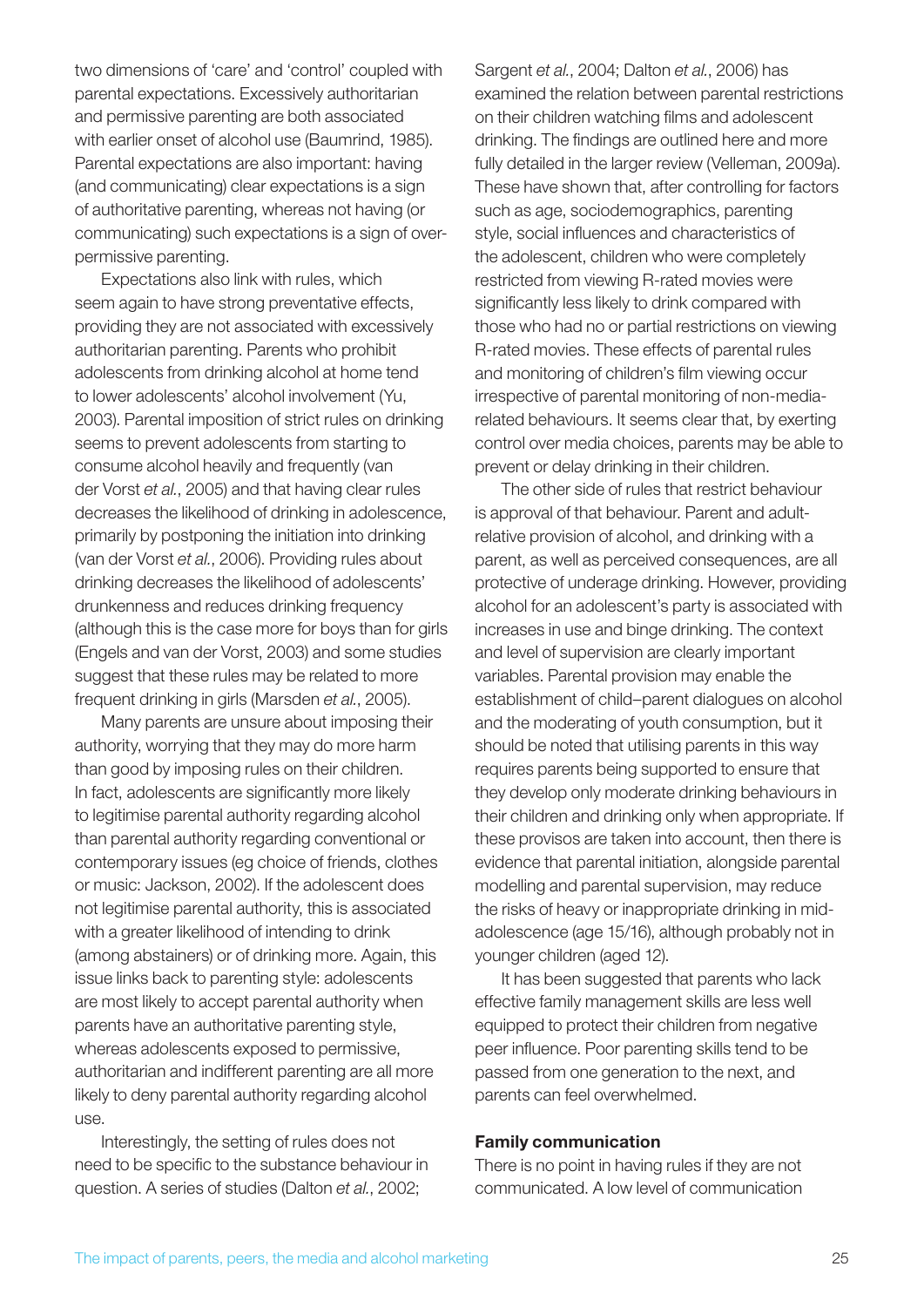between parent and child, poorly defined and poorly communicated expectations of a child's behaviour, and high levels of negative interaction or family conflict are all found to be predictive of an increased risk of substance misuse. Ineffective communication can increase scolding or criticism, making it more likely that adolescents will initiate or continue substance use. Conversely, regular communication of parental warmth and affection, support for child competencies, presentation of clear prosocial expectations, monitoring of children and consistent and moderate discipline can inhibit problem behaviour in children (eg Coie *et al.*, 1993; Yoshikawa, 1994).

The quality and level of family communication generally are important, so too is communication within the family about substance use. Parents are often embarrassed about raising these issues, or are unsure of their legitimacy, as outlined above. They may believe that they have effectively raised these issues with their children, while children may be unaware of this (Hogg *et al.*, 1996; Quinn, 1996). Lessons can be drawn from the smoking literature here, where the timing of smoking-specific communication seems to be important: if parents initiate smoking-specific communication before the child experiments with smoking, this is more likely to be effective; if they wait until after the child has started, more frequent parental communication about smoking is associated with more smoking (Engels and Willemsen, 2004; Harakeh *et al.*, 2005).

Reiterating an earlier point, the better the quality of parent–child communication, the less likely adolescents are to smoke. The implication is that merely talking frequently to a child about future substance use is less important than whether or not these discussions take place in a constructive and respectful manner and whether or not the child appreciates it (van der Vorst *et al*., 2005). Similarly, parental disapproval of behaviours has a preventative effect (as long as it is done using a positive parenting style) (Sargent and Dalton, 2001; McGee *et al.*, 2006). Maintaining disapproval is important: adolescents who perceived their parents becoming more lenient over time about smoking were significantly more likely to become established smokers. It seems that open parent– child communication about alcohol and drug use

and clear guidelines for use (or non-use) can curb alcohol use among adolescents (Cox *et al.*, 2006).

#### Parental monitoring and supervision

Parental monitoring or supervision of children (ie knowing where children are and what they are doing) is hugely important in preventing or delaying the onset of youthful substance use.

Age of initiation of drinking is important for many reasons. Research in the US has found that the earlier the age at which people begin drinking, the more likely they are to become alcohol dependent later in life (Grant and Dawson, 1997; SAMHSA, 2005). Those who begin drinking as teenagers are also more likely to experience alcohol-related injuries and to be involved in alcohol-related violence, than those who begin drinking later (Hingson *et al*., 2000, 2001). Age of first use also strongly predicts *regular* alcohol, tobacco and marijuana use, and the age at which experimentation begins is decreasing (SHEU, 2007).

Supervision leads to a very significantly delayed onset, often measurable in terms of years. Higher levels of monitoring have been shown to protect children against use and misuse, even when exposed to peers who used a variety of drugs. Parental monitoring and supervision is related both cross-sectionally and longitudinally to adolescents' alcohol use, and monitoring prevents adolescents who have commenced drinking from drinking more heavily (although monitoring has a stronger effect on boys than on girls). The European School Survey Project on Alcohol and Other Drugs (ESPAD) (Ledoux *et al.*, 2002) in both the UK and France showed that parental knowledge of the whereabouts of their offspring on Saturday evenings was the strongest factor in both countries, predicting heavier substance use across all substance use variables (eg alcohol consumption in the past 30 days and past year, binge drinking, number of times drunk, other licit and illicit substance use). The influence of parental supervision may be direct, in protecting children from substance use, or indirect, in reducing a child's contact with substance-using peers.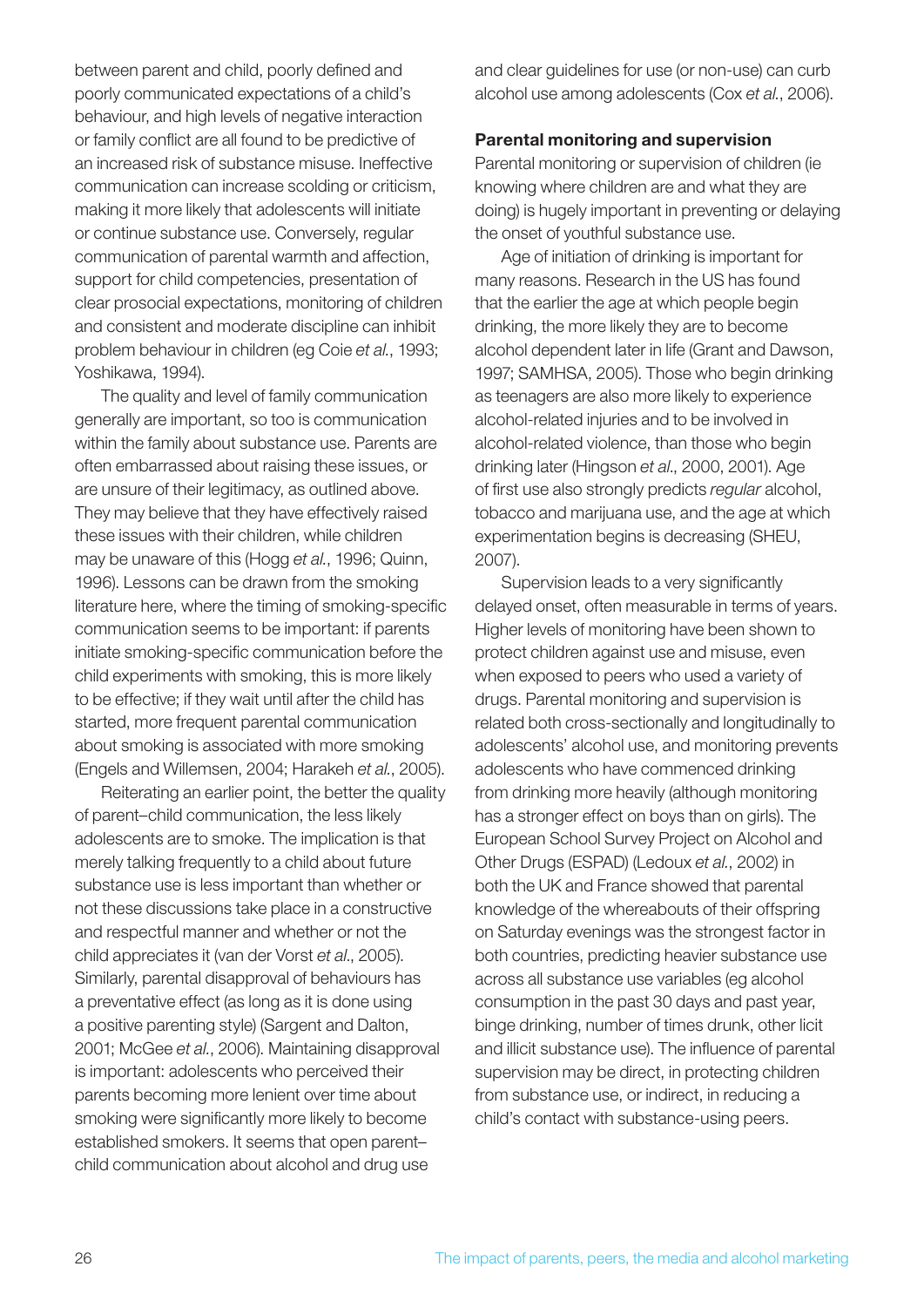#### Parental modelling

Parental modelling is also a major influence: children often do what parents do, not what they say. However, many of the effects outlined above hold true despite parents modelling behaviour that they do not wish their children to follow. Parent modelling of drinking is strongly related to greater adolescent alcohol use (Forney *et al.*, 1989; Ary *et al.*, 1993; Hellsandsjo Bu *et al.*, 2002; Seljamo *et al.*, 2006). There is an indication that the observed, actual frequency of parental drinking is more important than parents' attitudes and norms for drinking, reinforcing the idea that it is parental modelling rather than a transfer of drinking norms that is important (Yu, 2003). It is most likely that children observe parental drinking and from that, learn their parental norms about expected adult drinking (Brody *et al.*, 2000). They then internalise these norms, which come into operation when the adolescent subsequently starts to drink. However, despite the research evidence, parents do not have a strong sense of the importance of parental influence and modelling of behaviour on subsequent behaviour in their children.

#### Siblings

Although research into the family concentrates on parental or whole family variables, siblings are important too. Research has shown that older siblings' *willingness* to use substances, and their *actual* substance use, are both robust predictors of their younger sibling's later use, even after controlling for membership in a shared peer group and for parental 'alcoholism'. Older siblings' substance use is also a robust predictor of peer substance use and low older sibling willingness to use substances is associated with less evidence of peer influence. Some research suggests that both older sibling and peer modelling/substance use are more strongly related to adolescent substance use than parental alcohol use. However, older sibling influence is stronger among same-gender sibling pairs who are closer in age and from higher-conflict families. There is also a reciprocal influence, where younger siblings influence older ones, although these effects are significant only for sibling pairs close in age (Ary *et al.*, 1993; Windle, 2000, Pomery *et al.*, 2005; Trim *et al.*, 2006; van der Vorst *et al.*, 2007).

### Summary points

It seems clear that the following are all vital areas:

- parenting style a balance between the two dimensions of 'care' and 'control' where 'care' includes parental support, nurturance, attachment, acceptance, cohesion and love; and 'control' includes parental discipline, punishment, supervision and monitoring. This balance means being responsive, expecting a lot from children, but also being authoritative, as opposed to permissive, authoritarian, or indifferent;
- the utilisation of rules and consequences, where having clear alcohol-specific rules is related to delayed onset of drinking;
- clear and open communication of expectations about alcohol use (or non-use) and potential disapproval if expectations are not met;
- parental warmth;
- parental self-efficacy;
- parental supervision or monitoring, which can delay the onset of drinking;
- spending significant time together as a family;
- parental modelling of the behaviours expected of, or wished for, from their children;
- parental control of early drinking experiences;
- siblings' (lack of) willingness to drink and actual drinking.

Family factors that are protective of children, in terms of their age of initiation into and development of behaviour towards alcohol, are also found in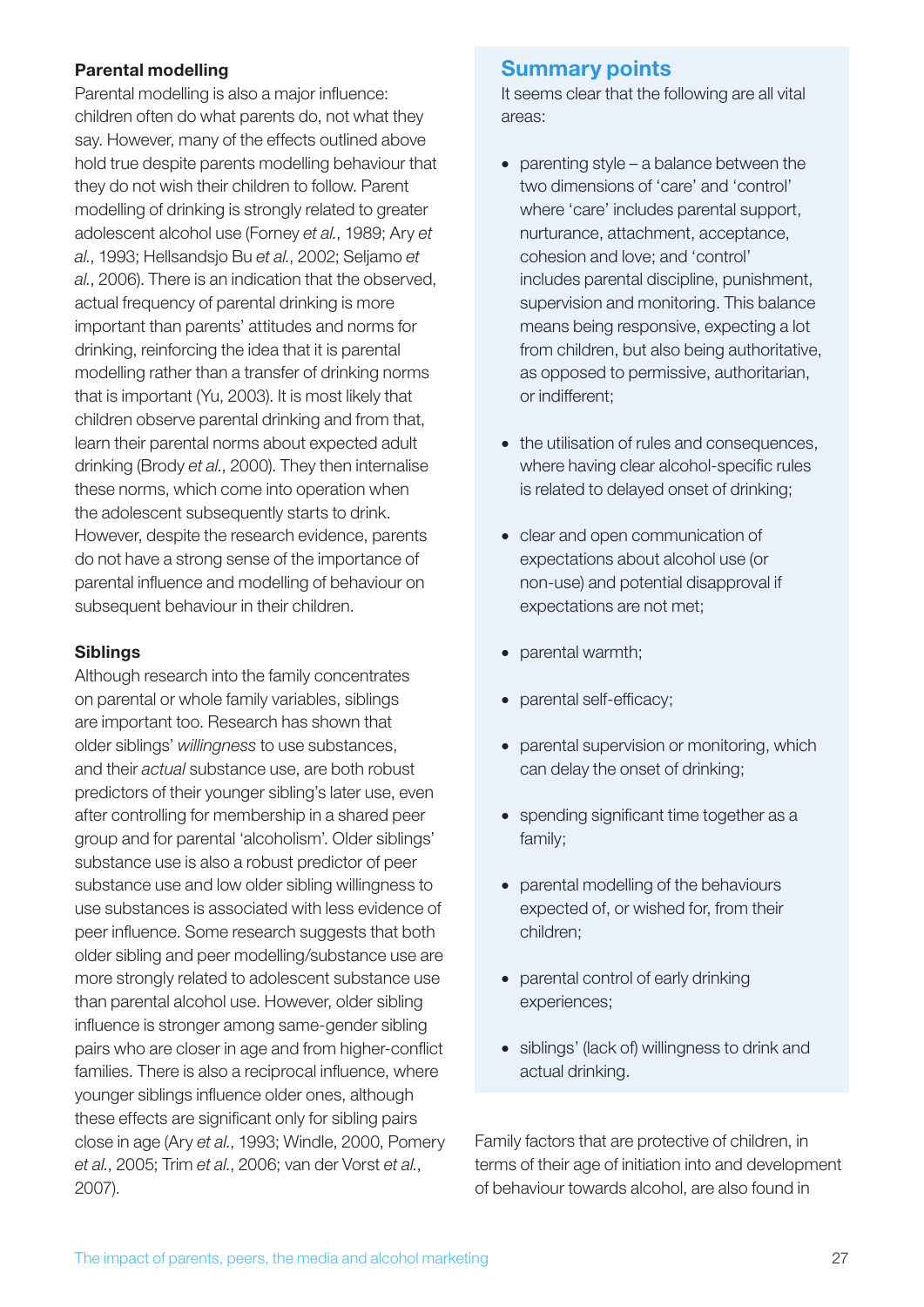more general reviews of the influence of resilience and protective factors. Harrop *et al.* (2006) showed that family-level protective factors have been consistently found across a wide range of reviews of different outcomes.

## Role of peers

Although there is strong evidence that family factors are important, there is also strong evidence that peer relationships are a major influence. There is a strong association between adolescent use of alcohol, tobacco and drugs, and contact with similarly using peers. There is, however, also evidence that the role of peer pressure declines with increasing age; children's accounts suggest that the role of peer pressure declines substantially as children get older and that the decision to experiment with drugs is increasingly a matter of personal choice (McIntosh *et al.*, 2006).

A key issue is the extent to which effects of peers are due to *peer pressure* or *influence* versus *peer selection*, that is, do substance-using peers *influence* young people to take up and go on to use substances, or do young people *select peers* in order to enable themselves to be influenced by them. There is increasing evidence that both these influences are at work, and many researchers agree that estimates of peer influences on adolescent drug use may be grossly exaggerated if the effects of selection of friends are not adjusted for (Kumpfer and Turner, 1991; Coggans and McKellar, 1994; Aseltine, 1995; Bauman and Ennett, 1996). Although most studies do support both of these processes, some studies suggest that similarity in drinking behaviour among adolescent friends is more related to peer influence than to peer selection (eg Sieving *et al.*, 2000).

In the previous section, it was shown that sibling behaviour has a major impact on peer influence, with several studies showing that peer and sibling substance use are strongly related to adolescent substance use, and that sibling substance use is a predictor of peer substance use.

Other work has looked specifically at the influence of one's 'best friend', finding that best friends' drinking behaviour is related to adolescents' drinking both cross-sectionally and longitudinally. Again, much of the relationship

between alcohol use and friendship is explained by young people actively selecting similar friends, and then these friends influencing them, rather than friends themselves exerting a really strong and independent influence.

A methodological problem, however, is that accounts of social functioning are usually based on adolescents' self-reports, which might not present an accurate picture. Research has also examined social networks, looking at three types of attribute within peer networks: social embeddedness, social status and social proximity to substance users. Findings suggest that adolescents who are less embedded in the network, with greater status and with closer social proximity to peer substance users are more likely to use substances. The authors concluded that having friends in the network, being liked but not too well liked and having fewer friends who use substances are the most likely to protect from early substance use (Ennett *et al.*, 2006).

Other social network research has shown that the highest levels of smoking and drinking are found in adolescents who were scored highest (by their classmates) on sociability and self-confidence, and relatively low on aggression-inattentiveness, achievement-withdrawal, and emotionalitynervousness, suggesting that perceived beneficial functions of substance use are not only in the eyes of the individual drinker or smoker. The conclusion from this research is that it *is* the young people who are seen as cool who smoke and drink most (Engels *et al.*, 2006)!

In the context of peer relationships, alcohol has been found to boost confidence among young people in more intimate relationships. Getting drunk was the most frequently cited motivation to increase confidence in social and sexual situations among underage young people aged 14–17 (Coleman and Cater, 2005).

Nevertheless, much of the work examining peer influences provides contradictory results, and there does not appear to be the consensus over peer influence that there is over parental, sibling and family influence. In many studies, the size of the effects of peer influence is not high, suggesting that selection may account for much of the similarity in substance use between adolescent friends.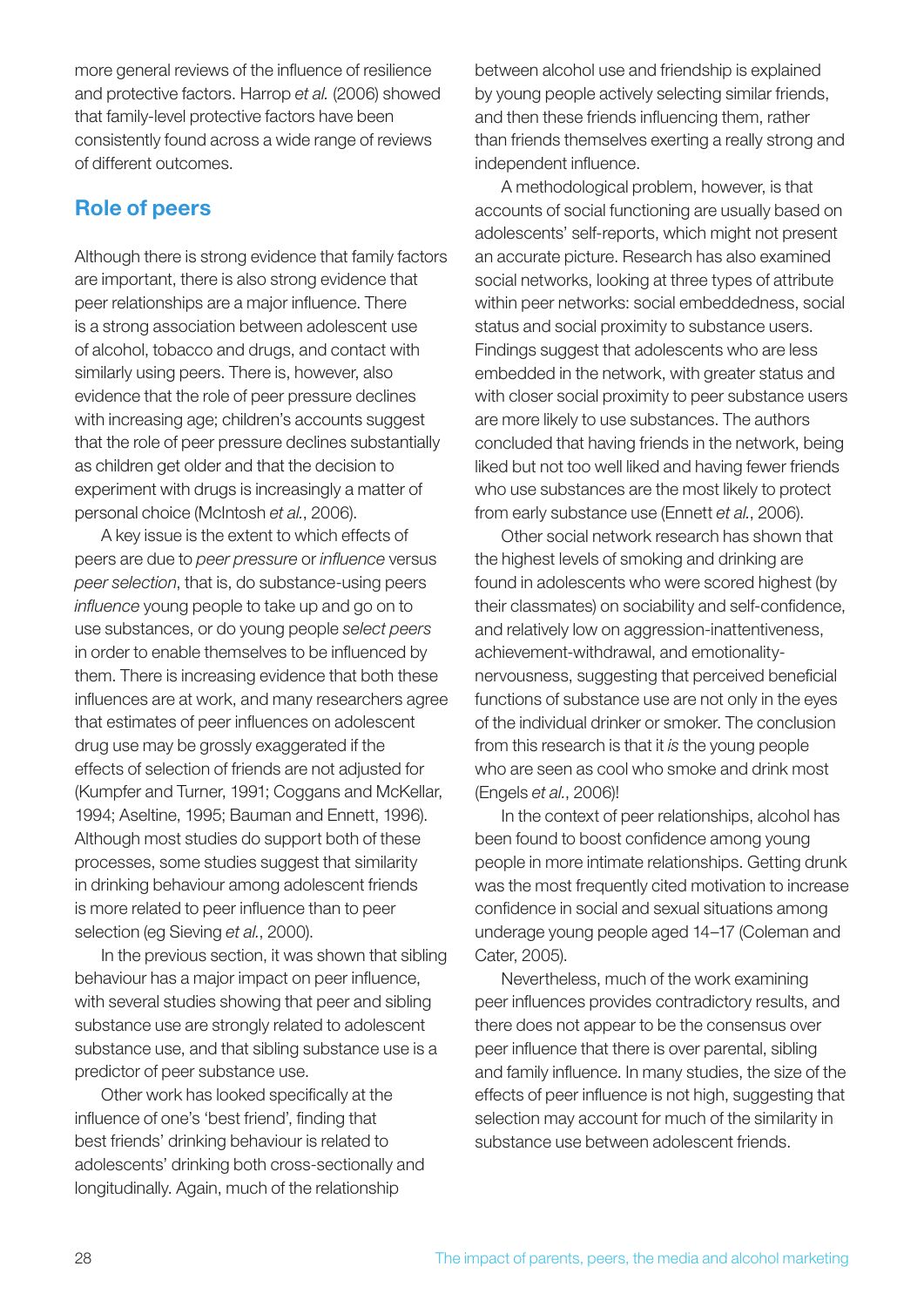#### Summary points

- There is a strong association between adolescent use of alcohol, tobacco and drugs, and contact with similarly using peers.
- The role of peer pressure declines with increasing age.
- Peer effects are due to both peer pressure/influence and peer selection.
- Much of the work examining peer influences provides contradictory results and there is a lack of consensus over peer influence.

## Relative weight of family vs peers

It is clear that both parental and peer factors are important, both for expectations/attitude formation and for subsequent commencement of drinking. However, there is little consensus over the relative importance of parental versus peer factors. Some studies show that parental factors generally have the same strength as peer factors; others suggest that family factors have only about half the effect of peer ones.

Many researchers conclude that parents can influence their children's drinking, but their influence has more impact if the adolescent is not involved in a drinking-conducive peer environment. It has also been suggested that the process of becoming an adolescent drinker involves an active rejection of parental influence rather than a passive movement away from parents' attitudes and beliefs – a process that is accelerated by association with peers who drink.

It is now generally accepted that the influence of parents and peers is not necessarily independent or oppositional, rather, both are moderated by one another. Many studies have shown that the family has an important role in enabling young people to *select their peers*: if they select peers who are themselves less likely to use substances, powerful parental influence is at work. For example, one study showed that family environment can exert significant indirect effects on adolescent alcohol

use *through* peer influence, and through selfefficacy and stress; and that parental expectations are independently highly important (Nash *et al.*, 2005). Another study showed that positive drinking expectancies in adolescents were significantly associated with drinking initiation only among teenagers who believed that their parents did *not* hold strong expectations for them *not* to drink (Simons-Morton, 2004). One conclusion is that parental expectations of adolescent alcohol use is a major influence, with greater parental disapproval associated with less involvement with friends and peers who drink, less peer influence to drink, greater self-efficacy for avoiding alcohol use and lower subsequent drinking and related problems. Parental influences moderate peer-influenced drinking behaviour, such that higher levels of perceived parental involvement are associated with weaker relations between peer influences and alcohol use and problems.

There is good evidence for the interdependent influences of family and peers and that family and peer groups are mutually influential and interdependent in determining the likelihood of substance use among young people (Parke and Ladd, 1992; Duncan *et al.*, 1995, 1998; Donovan, 2004; Martino *et al.*, 2006). Once experimentation with alcohol has occurred, parental influence may exert itself indirectly through the adolescent's choice of friends (Wood *et al.*, 2004; Nash *et al.*, 2005). Further, choices of positive or negative peers are be influenced by self-esteem, which is itself predicted by both family and school climates. It seems likely that emphasising the power of peers may lead to the underestimation (by both parents and young people) of parental effects on children.

It is also the case that peer influence may be a less important determinant of adolescent substance behaviour than is commonly assumed (Bauman and Ennett, 1996). Further, adolescents' susceptibility to sources of interpersonal influence varies at different stages of substance involvement, with non-drinking adolescents being more readily influenced by parents and sources of authority (Pearce and Garrett, 1970; Gerrard *et al.*, 1999; Simons-Morton, 2004; Duncan *et al*., 2006). Early drinking experiences within a family environment may introduce appropriate behaviours regarding use (Pearce and Garrett, 1970; Simons-Morton,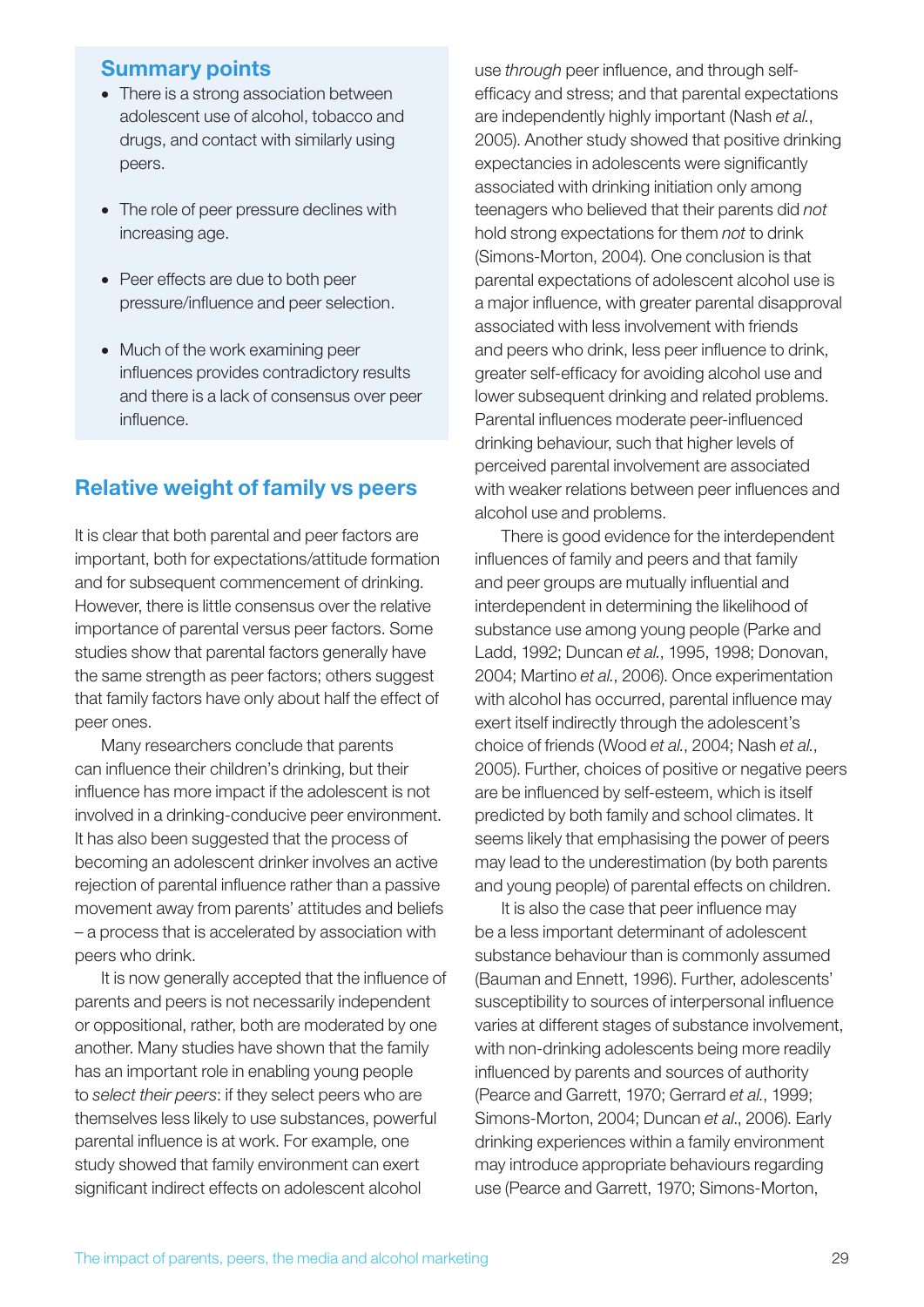2004). The family can be a moderating influence throughout adolescence and young adulthood (Krosnick and Judd, 1982; Brook *et al.*, 1985; Foxcroft and Lowe, 1991; Guo *et al.*, 2002; Wood *et al*., 2004; Duncan *et al*., 2006) and although parental influences decrease as adolescents mature, parents may also affect *long-term* goals and values (Sebald, 1986; Wilks, 1986; Oygard *et al.*, 1995). The strongest conclusion that can be drawn is that, although direct models of parental versus peer influence show a reduced impact of parental and family variables, and an increased impact of peer ones, the indirect protective effects of parental involvement on adolescent substance use is still important. Data from cross-sectional and prospective studies, in samples spanning early to late adolescence, have demonstrated that parental involvement can impact on and reduce peer influences, albeit with some variability according to gender and peer environments (eg Gerrard *et al.*, 1999; Marshall and Chassin, 2000; Wood *et al.*, 2004; Wood, 2007).

This interaction between family and peer influences is similarly found for other risk-taking behaviours, including illicit drug-taking and smoking, and other behaviours such as sexual behaviour, driving, health and lawbreaking.

### Summary points

- Results over the relative weight of peers versus family influences are contradictory.
- There is evidence that the family has an important role in enabling young people to *select their peers*: if they select peers who are themselves less likely to use substances, powerful parental influence is at work.
- Once experimentation with alcohol has occurred, parental influence may exert itself indirectly through the adolescent's choice of friends.
- Choice of positive or negative peers may be influenced by self-esteem, predicted by both family and school climates.
- Family and peer groups are mutually influential and interdependent in determining the likelihood of substance use among young people.
- Emphasising the power of peers may lead to underestimation of parental effects on children.
- • Peer influence may be a less important determinant of adolescent substance behaviour than is commonly assumed, as alcohol use appears more normative than shown in surveys.
- Adolescents' susceptibility to sources of interpersonal influence varies at different stages of substance involvement. Nondrinking adolescents may be more readily influenced by parents and sources of authority.
- Early drinking experiences within a family environment may introduce appropriate behaviours regarding use. The family can be a moderating influence throughout adolescence and young adulthood, although parental influences decrease as adolescents mature. Parents may also affect *long-term* goals and values.

## Media and alcohol marketing

Media and advertising images, and stories about celebrities and others drinking and taking drugs, help define how society views alcohol and other substance use; as noted earlier, such socialisation processes are of major importance in defining attitudes and future behaviour.

It is clear that there is a major impact on young people's attitudes and behaviour towards alcohol from the media (film, music, magazines, etc), advertising and marketing. The Independent Advisory Group on Sexual Health and HIV (IAG, 2007), in its recent report *Sex, drugs, alcohol and young people*, stated that: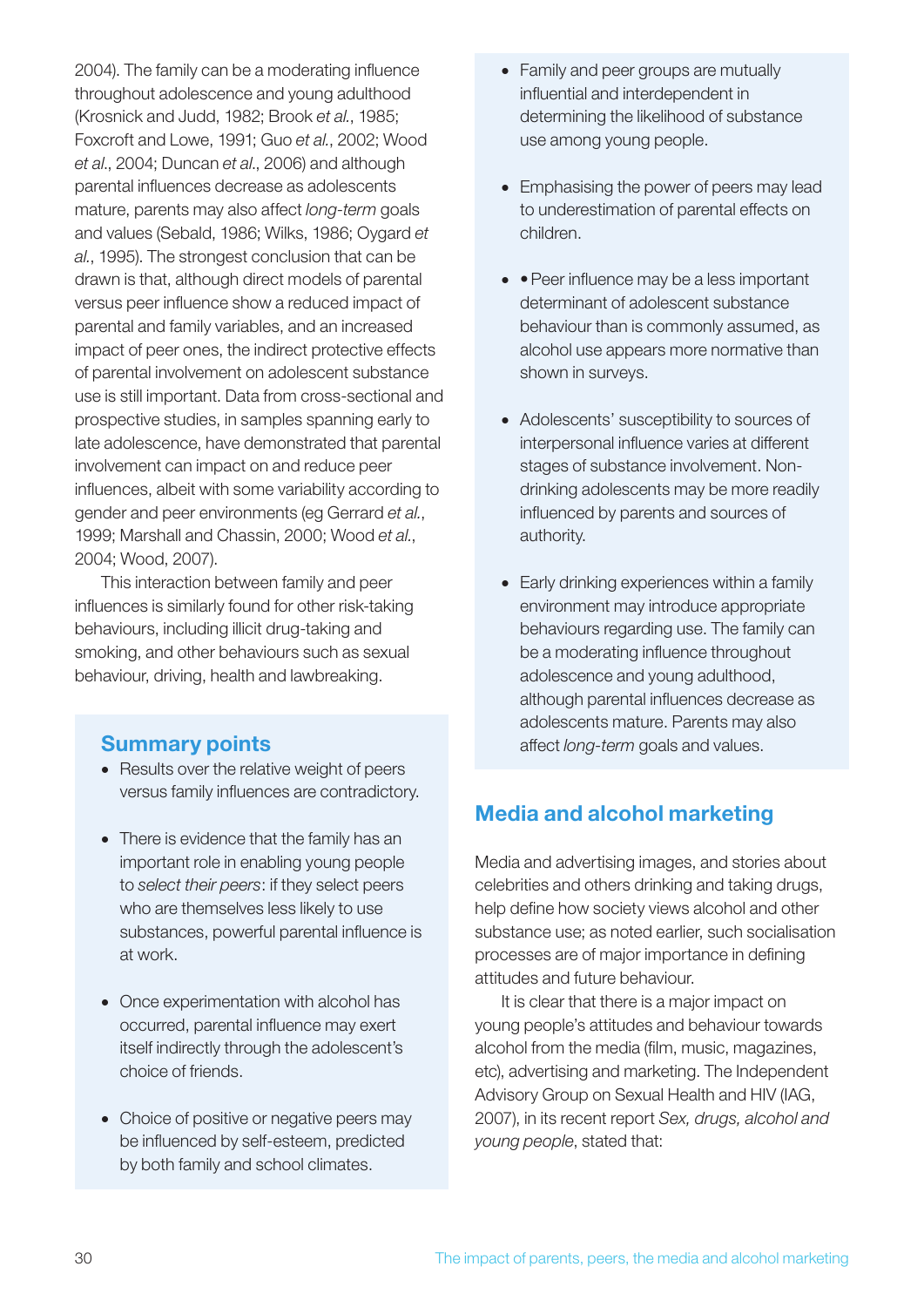- The positive media coverage of 'celebrity' behaviour involving sex, drugs and alcohol acts as an encouragement to young people.
- Alcohol advertising is widely accessible to all who can read. Merchandising for alcohol manufacturers' sponsorships is accessible to small children.
- Some alcohol advertising is targeting young people.

Research in the UK and other countries including the US shows that alcohol marketing and promotion involves enormous and ever-increasing financial budgets, a trend that looks set to continue (Snyder *et al.*, 2000; van Dalen, 2003; Casswell and Maxwell, 2005; Kessler, 2005; CAMY, 2006). In the UK, more than £200 million was spent on alcohol advertising in 2004, with a 2.5% annual increase, implying that by 2007 almost £220 million per year would be spent (MORI, 2005). Additional promotion and marketing budgets are estimated to be worth more than three times that figure; for example, drinks brands are being increasingly promoted through sponsorship of sports and music events, many of which have strong youth appeal. Similar trends are evident internationally. The comprehensive review (Velleman, 2009a) gives a more detailed account of expenditure on marketing and promotion in the US and other countries.

The recently published UNICEF (2007) report records that the UK is at the bottom of the league table of 21 countries for child well-being and that children in the UK have the highest incidence of risk-taking behaviour: among other risks – more have been drunk two or more times at age 11, 13 and 15 than in any other country. UNICEF is not the only international body concerned about the possible impact of marketing on the UK's youth drinking. Issues related to both direct advertising and indirect marketing and their influence on young people's drinking and attitudes towards drinking have been reviewed by Jernigan (2001), Martin *et al.* (2002); Hastings *et al.* (2005), Anderson and Baumberg (2006) and Hastings (2007). Welldesigned longitudinal studies in these reviews have shown that the advertising and marketing of alcohol are significant factors in the rise in alcohol

consumption by young people. Not surprisingly, young people who see, hear and read more alcohol advertisements and endorsements are more likely to drink and to drink more heavily than their peers.

#### Advertising and 'direct' marketing

Snyder *et al.* (2006) in the US showed that, for young people aged 15–26:

- for each additional alcohol advertisement viewed per month, there followed a 1% rise in the average number of drinks consumed by respondents;
- • young drinkers (even those under the legal drinking age of 21) in regions with greater alcohol advertising expenditures drank more than those in regions with less expenditure;
- each additional dollar spent per capita raised the number of drinks consumed by 3%;
- in markets with heavy alcohol advertising of more than US\$10 per capita per month, alcohol consumption increased over time and reached a peak of 50 drinks per month by age 25.

These findings indicate that alcohol advertising contributes to increased drinking among young people – undermining the notion, often argued by the industry, that advertising only leads to brand switching.

This is not only the case in the US: Alcohol Concern (2007b) has shown that most alcohol adverts appear before the 9pm watershed in programmes when large numbers of children are viewers: 11% of the audience was shown to be between 4 and 19 years old – representing 1,126,000 young people. Many adverts are shown from 3pm to 5pm, when most children return from school; and during programmes where a significant share of the audience includes children, for example *Home and Away* and *The X-Factor*. A popular soap programme such as *Coronation Street*, not directed specifically at children, may attract more than one million of them. It is clear, then, that alcohol advertising has a significant effect and is continuing to rise.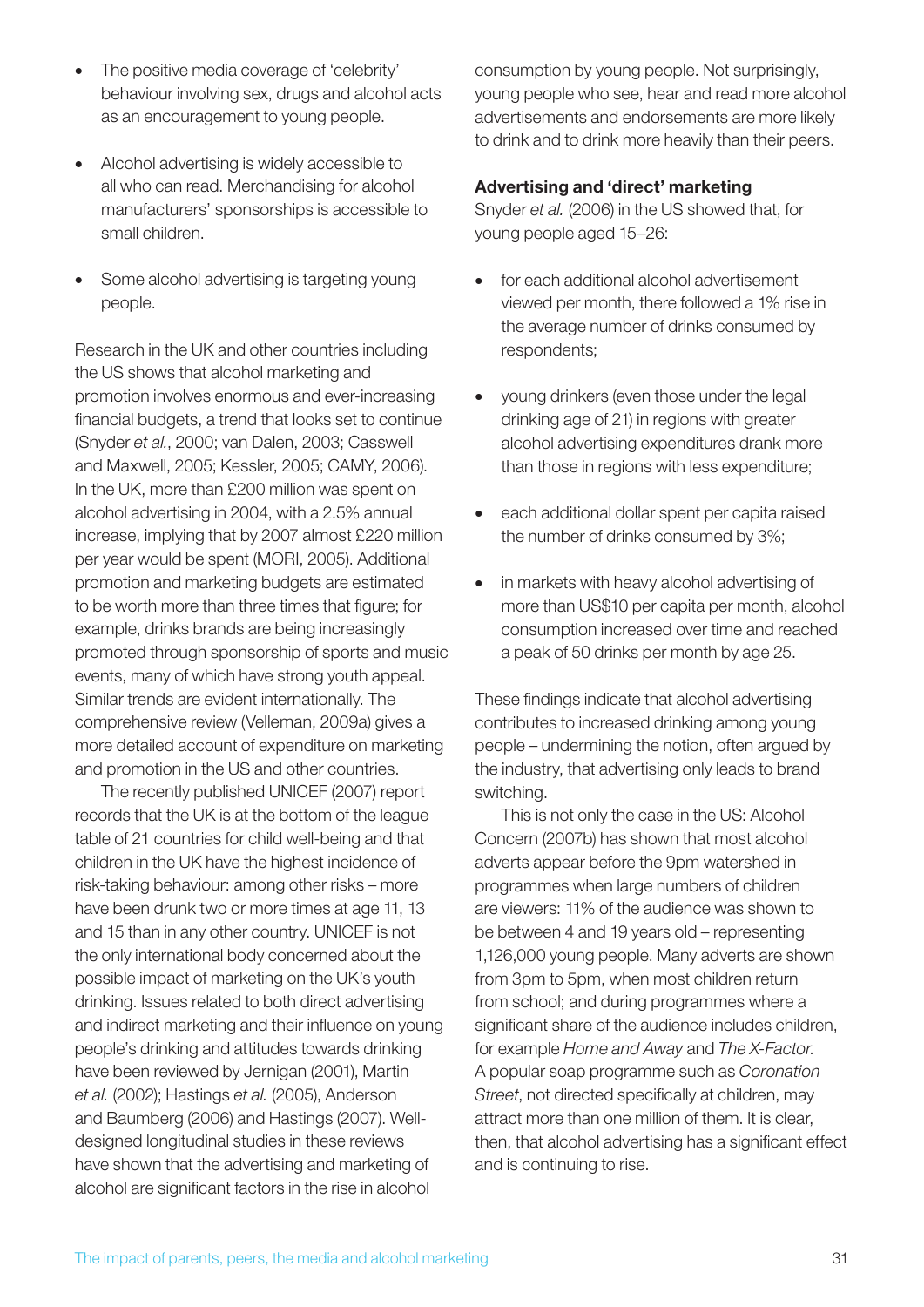How does alcohol advertising have this effect? Content analyses of the appeals used in alcohol advertisements suggest that drinking is portrayed as being an important part of sociability, physical attractiveness, masculinity and femininity, romance, relaxation and adventure. Many alcohol advertisements use rock music, animation, image appeals and celebrity endorsers, which increase their popularity with underage television viewers. Not surprisingly, then, alcohol commercials are among the most likely to be remembered by teenagers and the most frequently mentioned as their favourites.

The work by Grube (Grube, 1993, 2004; Grube and Wallack, 1994; Grube and Waiters, 2005) over many years is particularly important in linking children's awareness of alcohol advertising and their knowledge of alcohol. Grube found that children who were aware of advertising had increased knowledge about beer brands and were more likely to view alcohol positively. In one study, the more children aged 7–12 liked alcohol advertisements, the more likely they were to have experimented with alcohol; in another study, among 13- to 14-year-olds, adolescents with greater exposure to advertisements in magazines, at sporting and music events and on television were more 'advertisement aware' than those with less exposure, as were teens who watched more television, paid attention to beer advertisements and knew adults who drank. Beer advertising awareness was dramatically higher among boys than among girls, and was associated with drinking only among boys.

Again, this work is not confined to the US. Work in the UK in the 1980s demonstrated that young people are increasingly adept at interpreting the cultural messages contained in alcohol advertisements; 88% of 10- to 13-year-olds and 96% of 14- to 17-year-olds were aware of alcohol advertising; 76% of these could identify three or more advertisements with the brand name masked, and even 10- to 12-year-olds were adept at interpreting the messages, images and targeting of alcohol advertisements (Aitken *et al.*, 1988b). Aitken *et al* concluded:

*In essence, the more aware, familiar and appreciative young people are* 

*of alcohol the more likely they are to drink both now and in the future.* (Aitken *et al*., 1988, p 303)

These results correspond to some of the findings from a recent UK study (Hastings *et al.*, cited in Duffy, 2007) into the effect of advertising on underage drinking, where the authors found that 13- to 14-year-olds revealed a preference for drinking certain brands – for instance, the alcopop WKD was viewed as 'cooler' than Bacardi Breezer. Hastings *et al.* was quoted in a recent story in the Scottish Sunday Herald as saying:

*Children are full of comments on brands; they know that Carling sponsor Celtic and Rangers and make comments on everybody knowing what Carling is.* (Duffy, 2007)

Grube and others have continued to explore the role of desirability, identification and scepticism as mediators of how alcohol advertising influences underage drinking. They have found that individuals progressively internalise advertising messages, and then employ them in eventual decisions about behavioural choices. Desirability of media portrayals of alcohol use predicted the desire to emulate those portrayals ('identification') that predicted liking of beer brands and positive alcohol expectancies. There was no significant relation between scepticism about alcohol advertising and alcohol use, implying that scepticism about adverts and understanding what they are trying to achieve does not protect against their effects.

However, parental guidance of television viewing affected scepticism and desirability as well as positive alcohol expectancies in beneficial ways. Parental guidance also directly and negatively affected youths' decisions to choose beerthemed items and to drink alcohol. These findings strongly suggest that parents can help counter media effects and influence children's alcohol expectancies by teaching them to improve their information processing and critical skills.

The paragraphs above have shown that advertising increases knowledge of and attitudes towards alcohol. There is also a relationship with behaviour. For many years now, studies have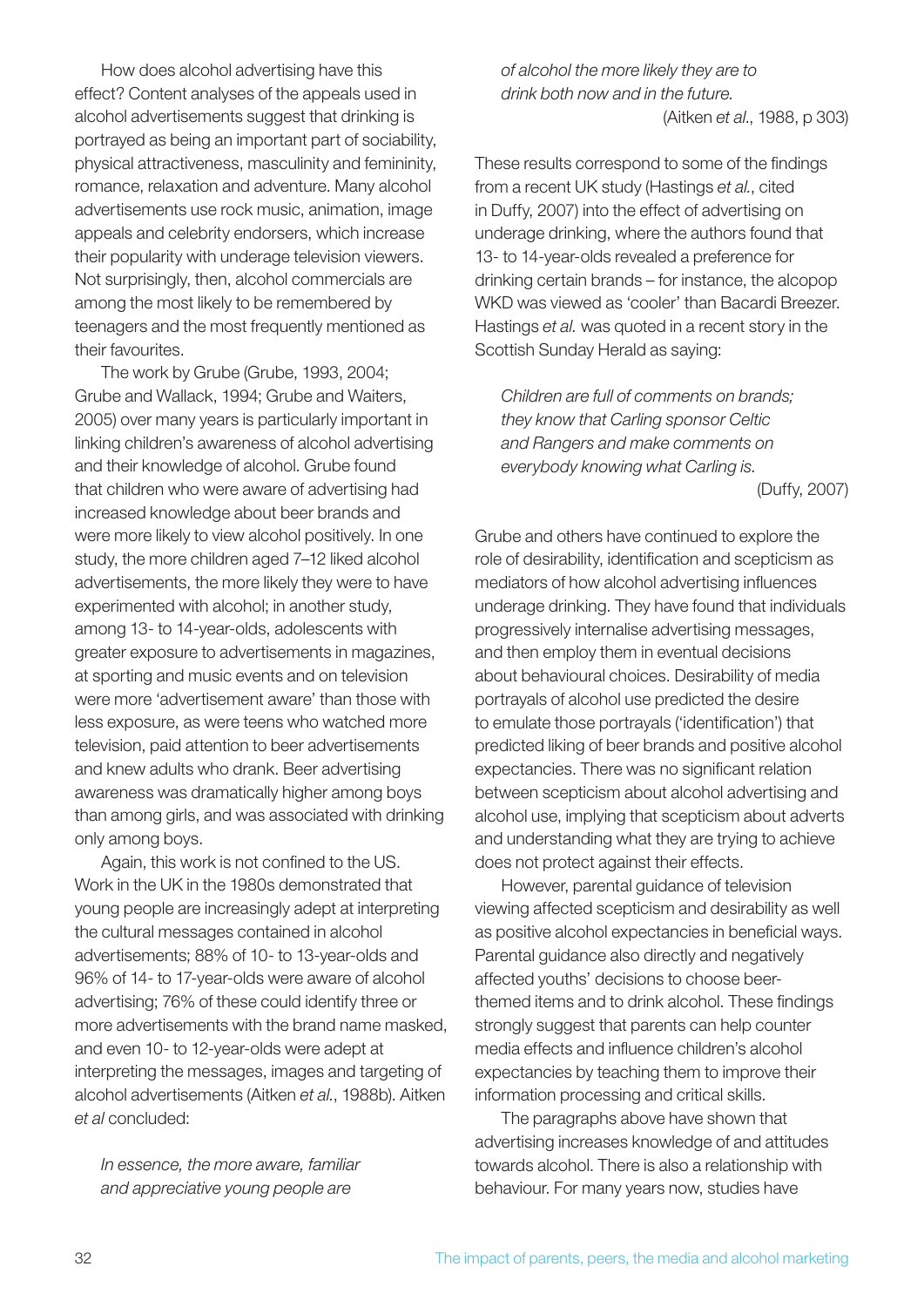found significant relationships between young people's exposure and attention to alcohol advertisements (television and magazines) and their drinking behaviour. There are also strong age effects: one qualitative study in the UK found that familiarity with, and appreciation of, alcohol advertisements increased rapidly between 10 and 14 years of age; 15- to 16-year-olds enjoyed them and were adept at deducing from them complex symbolism and imagery (eg masculinity, sociability and working-class values). They also found differences between underage drinkers and non-drinkers; drinkers enjoyed alcohol advertising more and were significantly better at recognising brand imagery (Aitken *et al*., 1988a, 1988b). These findings were replicated in a quantitative study, where 8- to 15-year-olds' perceptions of advertising desirability and appeal increased steadily, whereas identification with portrayals (the degree to which individuals wanted to emulate portrayals) levelled off after age 11–12. Positive expectancies (perceived social benefits associated with drinking) also increased with age, particularly between the ages of 11 and 15. When demographics and age were controlled, desirability predicted identification, and both predicted expectancies. Expectancies correlated with alcohol pre-drinking behaviour and predicted risky behaviour, both of which were also correlated. The results again provide crosssectional support for the view that beliefs and desires developing by age 8–9 then prime children for future decisions regarding alcohol use (Austin and Knaus, 2000).

These studies show that the degree to which children like a set of advertisements influences how much they expect to drink at age 20. Hastings *et al.*, in a review of longitudinal studies, conclude that:

*Overall, consumer studies – especially the more sophisticated recent ones – do suggest a link between advertising and young people's drinking. In essence, the more aware, familiar and appreciative young people are of alcohol advertising, the more likely they are to drink both now and in the future. Following up young participants who report high levels of exposure to alcohol advertisements, but* 

*who did not yet drink, has shown that they are more likely to do so in the future.* (Hastings *et al.*, 2005, p 303)

Many studies have shown a relationship between level of awareness of beer advertising and greater knowledge of beer brands and slogans, increasingly positive beliefs about drinking and higher intentions to drink as an adult. These intentions seem to influence actual behaviour: in one study, young men with a higher recall of alcohol advertising at age 15 consumed larger volumes of beer at age 18 (Connolly *et al.*, 1994); in another, beer brand allegiance and liking of alcohol advertisements at age 18 was correlated with beer consumption at age 21 (Casswell and Zhang, 1998); in another, exposure to in-store beer displays predicted drinking onset for non-drinkers after two years, and exposure to advertising in magazines and beer concession stands at sports or music events predicted frequency of drinking after two years (Ellickson *et al.*, 2005).

There appear to be more beer adverts aimed at young people, but research has also found effects for other television advertising, showing that an increase in viewing television programmes containing alcohol commercials was associated with a 44% increased risk of beer use, a 34% increased risk of wine or liquor use and a 26% increased risk of engaging in three-drink episodes a year later (Stacy *et al.*, 2004).

Evidence for the effects of advertising also comes from international and economic modelling studies. Countries with partial restrictions on advertising have lower alcohol consumption rates and lower motor vehicle fatality rates than countries with no restrictions; and countries with complete bans on television alcohol advertisements have even lower alcohol consumption rates and motor vehicle fatality rates than countries with partial restrictions. Despite difficulties in using these methods to examine alcohol usage in young people, it has been estimated that the complete elimination of alcohol advertising could reduce adolescent monthly alcohol use by about 24% and binge-drinking participation by about 42%. The size of the effect was similar to a doubling of the price of alcohol, which was estimated to reduce adolescent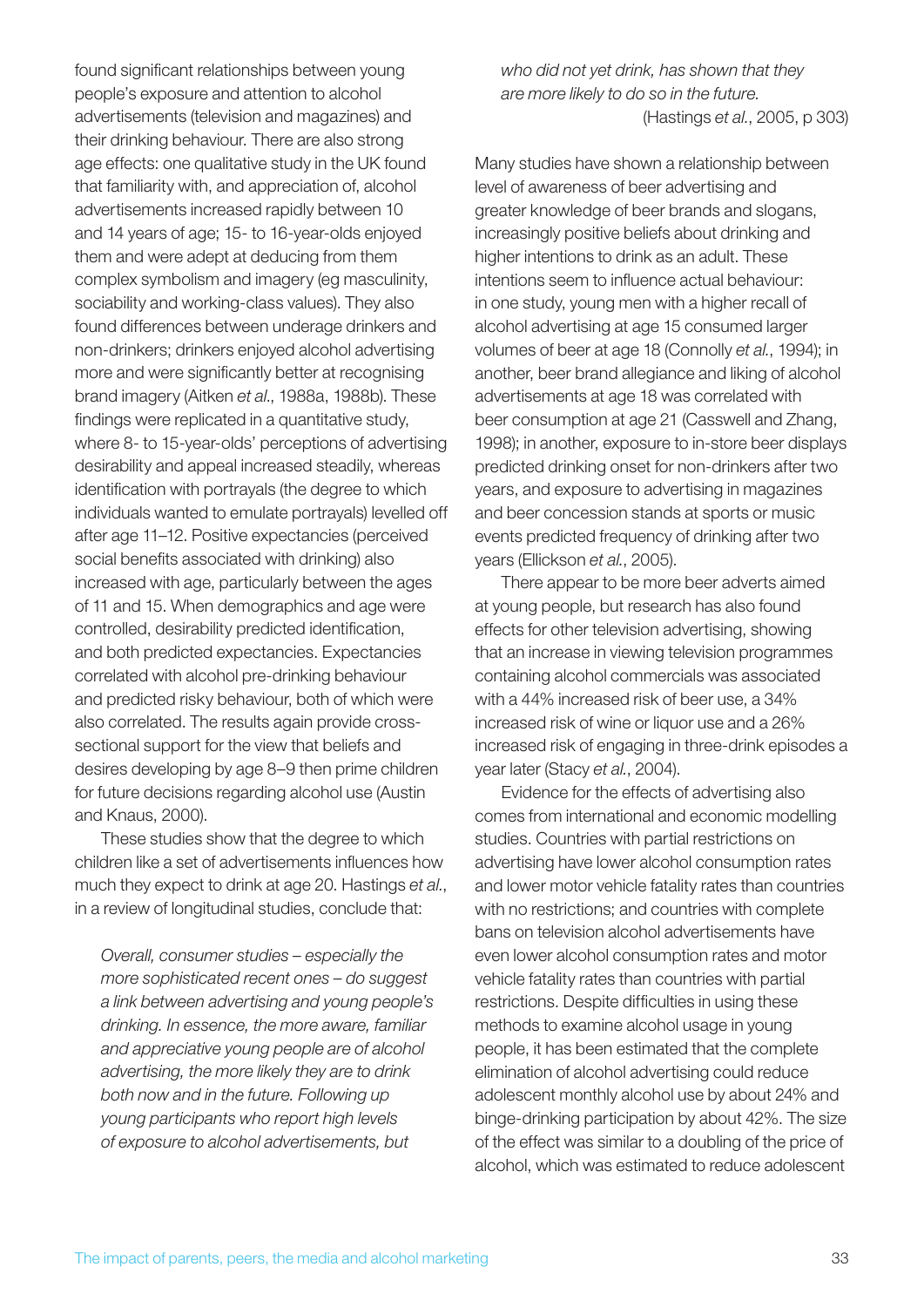monthly alcohol use by 28% and binge drinking by 51% (Saffer and Dave, 2006).

This is reinforced by members of the advertising profession themselves: one key informants study in New Zealand, which included advertising agency creative directors, market researchers and communication/education experts, showed that 69% of them believed that alcohol advertising on television and radio would encourage 13- to 17 year-olds to drink (Thomson *et al.*, 1991, cited by Hastings *et al.*, 2005).

#### Indirect marketing

Socialisation via the media is not of course only about direct advertising: there are many more subtle forms of advertising – media representations in films, television programmes, mentions on popular records, on the Internet, sports promotions and sponsorships, the growing influence of 'branding' and the importance that a brand name attracts. Casswell and Maxwell (2005, p 344) have described the 'brand' as being the 'dominant feature of contemporary marketing', with it 'becoming in effect the "real product". This is particularly evident in youth culture, where brand affiliation has become important in the construction of self-identity'.

As outlined above, increasingly alcohol producers' spending goes not on direct advertising, but rather on 'below-the-line' expenditures designed to embed brand names and products in the everyday activities of the target audience. In the language of the marketers, these activities are designed to make the product an integral part of the lifestyle of the target user and to create an intimate relationship between the user and the product. Hastings *et al.*'s (2005) review examines these media, concluding that:

*examining all these variables in isolation is likely to underestimate the power of modern marketing, where integration and strategic synchronicity are key. Just as all forms of advertising are harnessed in an 'integrated marketing communications mix' (Hutton, 1996) so marketing communications also form just part of the overall marketing mix.*  (Hastings *et al*., 2005, p 306) Alcohol is also marketed subliminally via sponsorship and product placements. Television, radio, film and popular music are all sources through which young people may learn about alcohol and act as potential influences on their drinking and drinking problems.

Mosher and Johnsson (2005) presented a case study of 'branding' development by looking at 'flavoured alcoholic beverages (FAB)' or alcopops, arguing that these sweet and relatively low-alcohol-content drinks are designed for 'entrylevel' drinkers. Research has demonstrated their popularity among underage drinkers, particularly teenage girls, and the use of marketing practices that appear to target young people. Evidence of the various strategies employed by drinks manufacturers to target young people is provided in the larger review (Velleman, 2009a ). Mosher and Johnsson (2005) suggest that total marketing requires promoting the marketing message and its placement in the media, using 'measured media' (eg television, radio, print and outdoor advertising) and 'unmeasured media' (eg the Internet, product placement, such as in the movies, and sponsorship of sporting events and concerts). They highlight an increase in spending on measured media among FAB producers in the US and significant rises in sales over the same period. The expenditure on unmeasured media is at least double or triple that of measured media.

#### **Music**

One analysis of popular youth music found that 17% of lyrics across all genres contained references to alcohol (Roberts *et al.*, 1999). Alcohol was mentioned more frequently in rap music (47%) than in other genres. A common theme is getting intoxicated or high, although drinking is also associated with wealth and luxury, sexual activity, and crime or violence. Product placements or brand name mentions occurred in approximately 30% of songs with a reference to alcohol and are especially common in rap music (48%). From 1979 to 1997, rap music song lyrics with references to alcohol increased fivefold (from 8% to 44%); those exhibiting positive attitudes rose from 43% to 73%; and brand name mentions increased from 46% to 71% (Herd, 2005). A similar pattern was found for music videos where alcohol use was found more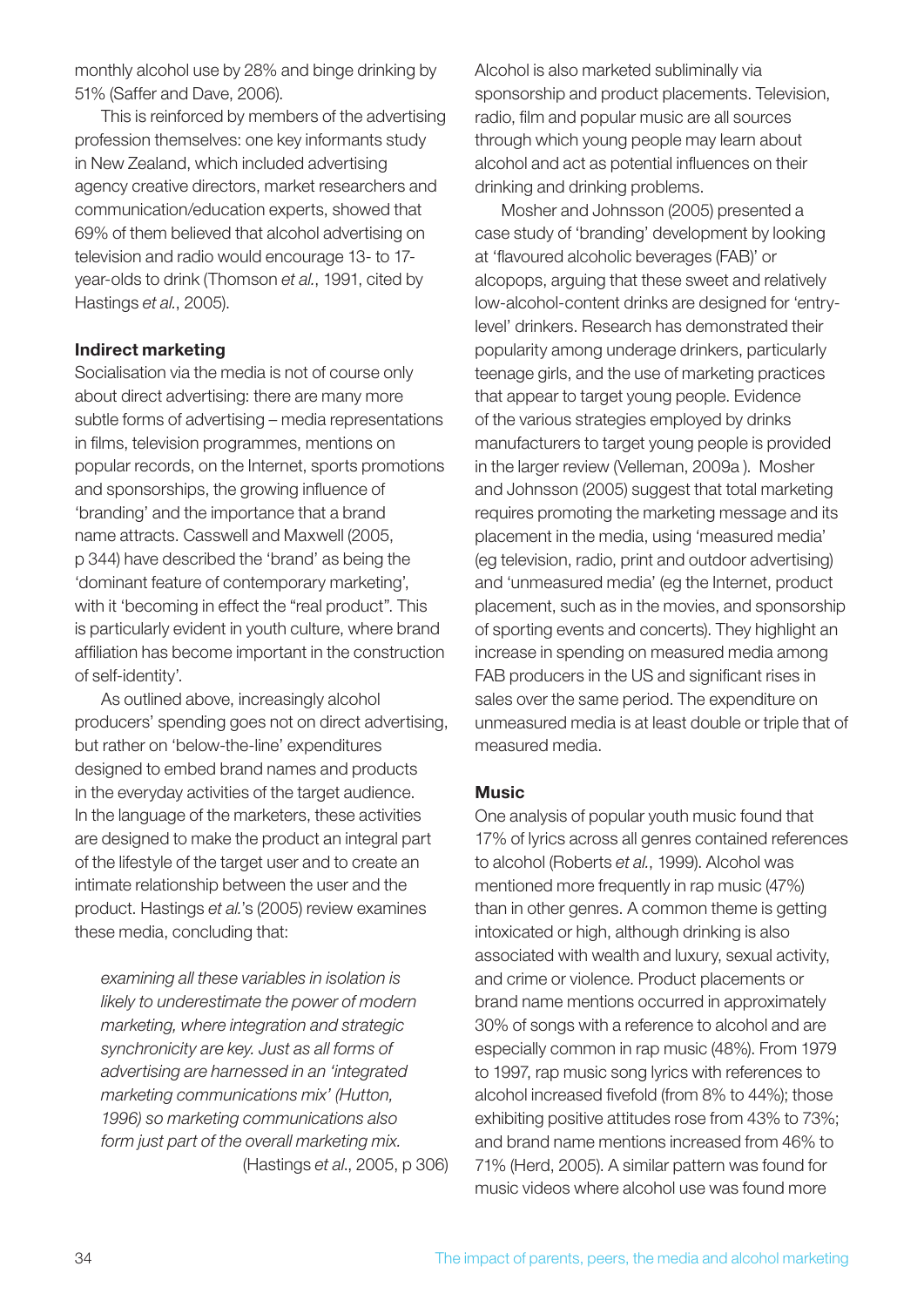frequently in music videos with sexual content than in videos with no sexual content. Both the content, which has been shown to glamorise the use of alcohol, and the advertisements surrounding the music videos, have a potential to make drinking alcohol more enticing to young viewers (Roberts *et al*., 2002).

Use of alcohol by adolescents has been associated with higher levels of music video exposure. One study showed a 31% increased risk of drinking initiation over 18 months for each hourly increase in watching music videos (Robinson *et al.*, 1998). Studies of other groups of young people have produced similar results (eg Wingood *et al.*, 2003; van den Bluck and Beullens, 2005). It should be noted that these findings are drawn mostly from studies carried out in the US and may not generalise to other countries.

#### Television and film

Studies have shown that people who are seen drinking on television seem to be drinking alcohol most of the time and content analyses indicate that alcohol is shown or consumed in most films. One study found a reference to alcohol every 6.5 minutes in their sample of 50 programmes on British television, with a prominence of alcohol consumption especially in fictional series (Pendleton *et al.*, 1991). Another study in 1999 found that 92% (185) of the 200 most popular US movies for 1996–97 contained images of drinking (Roberts *et al.*, 1999). When six British soap operas were examined, 86% of all programmes contained visual or verbal references to alcoholic beverages. While alcohol consumption predominated over other drinks, there were almost no references to the hazards of drinking (Furnham *et al.*, 1997). A Dutch study found that 60.8% of 528 programmes on Dutch television contained a reference to alcohol: in 80% of these, alcohol was prominently and favourably featured as tasting good, relaxing or creating a pleasant atmosphere (van Dalen, 2003). These portrayals were often of young people drinking, with underage alcohol use occurring in approximately 9% of the films reviewed in one study (Roberts *et al.*, 1999). Even 47% of children's animated feature films depicted alcohol or drinking, while none contained overt health warnings about alcohol use. Good or neutral characters accounted

for most of the drinking portrayals (Thompson and Yokota, 2001).

Drinkers have been found to be depicted more positively than non-drinkers in a content analysis of 100 films spanning 50 years (McIntosh *et al.*, 1999). Drinkers were rated as having higher socioeconomic status, being more attractive, having more romantic and sexual involvements and being more aggressive than non-drinkers.

Studies of the effects of exposure to depictions of drinking in films or television on youth are rare, but television viewing is found to be related to initiation of drinking, with each hourly increase in television viewing associated with a 9% increased risk for initiating drinking during the following 18 months. As this review has summarised above under family factors, restricting exposure to 'R' rated films has highly significant effects on reducing the probability that adolescents will commence drinking.

#### Product placement

The use of alcohol is often associated with a brand, with specific brand names of alcohol beverages clearly visible on screen – a process known as 'product placement'. Paying for products to be placed in films, television, books and video games is a form of indirect marketing, which embeds alcohol in the daily lives of young people. Media placement decisions are the result of extensive market research and the use of standard market research databases to assess the demographic profiles of the audiences for various media vehicles, and the effectiveness of such vehicles in delivering target audiences to firms interested in placing advertising in them. Many adolescents are 'brandconscious' and tend to be most aware of and favourably disposed towards product placements, most keen on movies and perceive that both their parents and their peers are similarly brandconscious.

In one study in the Netherlands, 81% of the 528 programmes investigated used product placement. In 80% of the situations showing alcohol on television, it appeared in a favourable light (ie its taste, relaxing effect and companionable atmosphere created temptation and sexual contact), with negative aspects of its consumption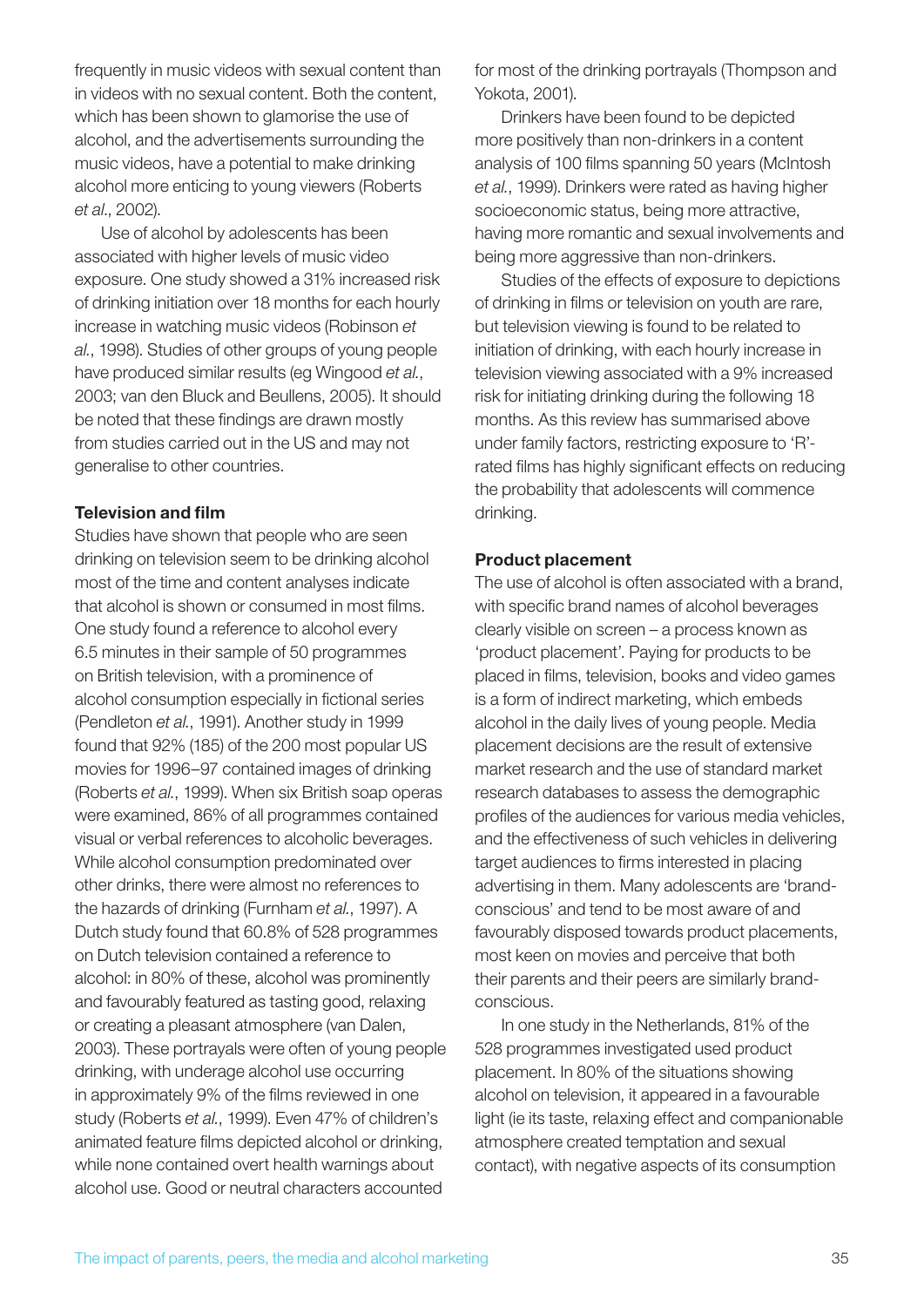mentioned in only 9.2 % of the references (van Dalen, 2003).

#### Sports and other sponsorship, and newer media

The alcohol industry has been effective at linking its names and products with many sports, including many high-profile ones such as soccer (Carling Cup) and rugby (Heineken Cup) in the UK.

Alcohol sponsorship, like commercial sponsorship, has expanded across the world in all the key areas of youth culture: music, sport, dance, film and television. Anderson and Baumberg (2006) argue that sponsorship brings a number of potential benefits to the sponsor. It can provide a means of avoiding regulations on direct advertising. It can easily reach favoured market segments inexpensively (young men are both the keenest sports fans and the heaviest drinkers) and these consumers are less critical of it than of traditional advertising. Further, sponsorship of large international sports events allows a company's brand to cross borders into countries where direct alcohol marketing may be severely restricted or even banned.

In 2002 in The Netherlands, eight of the top 20 most active sponsors of youth events (festivals, etc) were brands of alcohol: Bacardi was second and Heineken was third on the list. Monitoring expenditure on this kind of activity is problematic. It is also difficult to combat these youth-targeted marketing strategies because the self-regulatory codes usually state that more than a certain percentage of participants must be under a certain age before a complaint is accepted. Even were it possible to monitor the proportion of those aged (for example) under 18 at a pop festival, the percentage rule would still make it possible to reach an enormous number of very young people without the rule being broken.

These more insidious forms of marketing have increased hugely over the past decade, through use of the Internet, the adoption of diverse cultural celebrations and holidays and the expansion of sponsorship from sporting events to popular music concerts as alcohol marketing opportunities, to events in which alcohol plays a central role, thereby embedding products in young people's lifestyles and practices. The rapid rise of information technology and, in particular, the Internet has given manufacturers a new promotional opportunity. Sophisticated websites have been created using technology to produce interactive arenas with impressive graphics and eye-catching animation. Research on alcohol portrayals on the Internet has focused on youth access, exposure to alcohol marketing and the potential attractiveness of commercial alcohol websites to youth. Research has not addressed the content of non-commercial websites that focus on alcohol products or drinking cultures. Similarly, no study has addressed the potential effects on consumption by youth of exposure to alcohol portrayals and Internet promotions. What is clear is that commercial alcohol websites are easily accessible to youth, and are often accessed from search engines through non-related keyword searches for games, entertainment, music, contests and free screensavers. Content analyses of websites registered to large alcohol companies revealed that young drinkers are targeted through a glorification of youth culture that offers humour, hip language, interactive games and contests, audio downloads of rock music and community-building chat rooms and message boards. Overall, these sites were found to promote alcohol use; few included any information on the harm done by alcohol.

Viral marketing techniques are also popular, encouraging users to introduce friends to Internet sites, including features that permit users to send e-mail and mobile phone text messages to friends. One large US beer company (Anheuser-Busch) is pioneering other new media marketing. In April, it signed a deal with Mobi-TV, a leading provider of television content to cellphone users, to broadcast 18 beer advertisements per hour (Advertising Age, 2006). Little research has been done to date on the impact of such marketing on young people.

Wakefield *et al.* (2003) summarise their view of the role of the media in influencing youth smoking, looking at the results of empirical studies on cigarette advertising and promotions, antismoking advertising, product placement in movies, on television and in music media and news coverage about smoking. They conclude that

• the media both shape and reflect social values about smoking;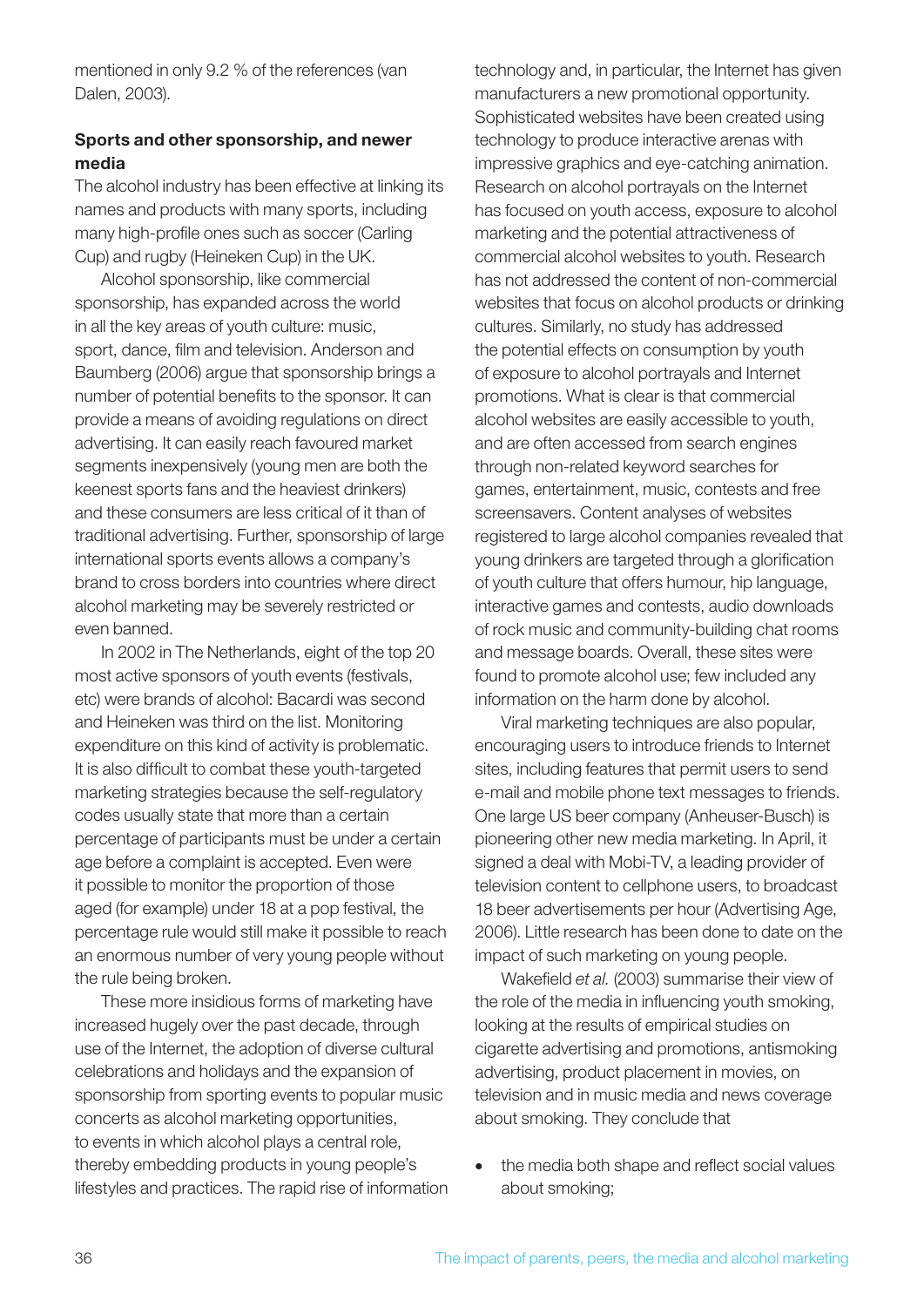- the media provide new information about smoking directly to audiences;
- the media act as a source of observational learning by providing models which teenagers may seek to emulate;
- exposure to media messages about smoking also provides direct reinforcement for smoking or not smoking;
- the media promote interpersonal discussion about smoking;
- the media can influence 'intervening' behaviours that may make teenage smoking less likely;
- antismoking media messages can also set the agenda for other change at the community, state or national level.

These same conclusions are likely to apply to alcohol.

### Summary points

Findings from this review, and all the previous ones undertaken, are that:

- well-designed longitudinal studies show that the advertising and marketing of alcohol are significant factors in the rise in consumption of alcohol by young people;
- young people who see, hear and read more alcohol advertisements and endorsements are more likely to drink and to drink more heavily than their peers.

## Relative weight of family, peers and the media/marketing

Within research undertaken to separate out the effects of family versus peer influences, only a small proportion examines the additional influence of the media, marketing and advertising.

One study of factors influencing drinking expectations found that the amount of exposure to alcohol advertising did not influence alcohol outcome expectancies, after taking into account more immediate social influences. The authors concluded that:

*although advertisements expose adolescents to social models of drinking, young people are likely to be influenced more strongly by their peers, parents and important adults with whom they have a relationship than by people they do not know and perhaps do not care about.* (Martino *et al.*, 2006, p 980)

Another study examined the role of interpretation processes and parental discussion on the media's effects on adolescents' use of alcohol. It showed primarily positive and indirect effects of media exposure on drinking behaviour (controlling for grade level, ethnicity, gender, household income and education levels), which operated through a number of intervening beliefs, especially expectancies. Direct associations, primarily with exposure to late-night talk shows, were small. Parental discussion also affected behaviour indirectly, operating through expectancies, identification and perceived realism. The appeal of products with alcohol logos, which was higher among the younger students and predicted by expectancies, sports viewing and late-night talk shows, predicted actual drinking behaviour (Austin *et al.*, 2000). It is possible to conclude that the potential risk of frequent exposure to persuasive alcohol portrayals via late-night talk shows, sports, music videos, and prime-time television for underage drinking can be moderated by parental reinforcement and counter-reinforcement of messages.

## Overall summary of the impact of parents, family, peers and the media

It is clear from many reviews of both risk and protective factors that the taking up of substance use and the development of problematic use is affected by a huge number of influences, of which the factors associated with the family are highly important. This has implications for interventions aimed at preventing substance use and misuse.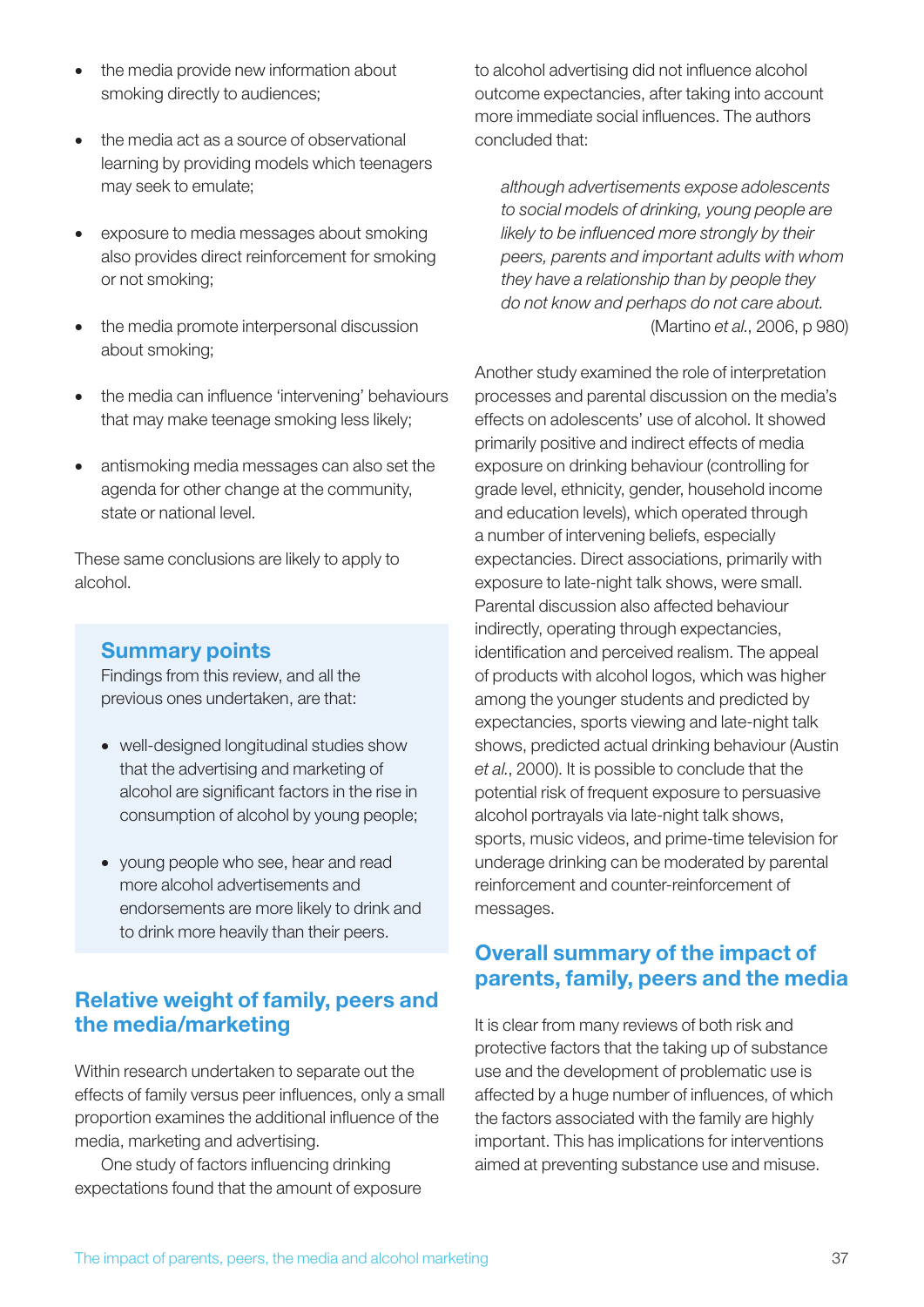Parental alcohol use has consistently been shown to be positively associated with adolescent use of alcohol: when first using alcohol, most young people are with parents or other family members at home, especially early initiators. As we have seen, besides directly influencing young people's alcohol use, family substance use may also exert an indirect effect through its impact on family relations and parenting practices. According to many models of the risk factors for problem behaviour, low family involvement and poor parenting practices place children at high risk of engaging in problem behaviours. Similarly, in family socialisation theory, a key dimension is parental control (also referred to as discipline, punishment, supervision and monitoring). Research suggests that poor parental monitoring and discipline are associated with higher adolescent alcohol use, and that poor relationships with parents predict substance use. Family cohesion has been found to play a protective role in suppressing levels of alcohol consumption among youth.

Although family influences and parenting practices account for a considerable amount of variance in the prediction of young people's alcohol use, it has long been recognised that the family represents only one of several interrelated social contexts affecting the development of alcohol use, other substance use and problem behaviours. The literature reviewed above suggests that the influence of peers on adolescent alcohol use is at least equal to that of parents and other family members. Association with drinking peers, with drug-using peers or with those behaving in ways defined as antisocial, alongside peer encouragement to use alcohol, are shown to influence adolescent alcohol use. As children age, they spend more time with friends compared to family, increasing the potential for negative peer influences. There is some evidence that peer influence on youth becomes greater with age and is particularly influential in the early stages of substance use. On the other hand, as reviewed in previous sections, there is a strong reciprocal interaction between family and peer influences, with the family having an important influence on who young people select as their peers, including often influencing them to select peers who are themselves less likely to use substances, and less

likely to misuse substances once experimentation with alcohol has occurred. Adolescents' susceptibility to sources of interpersonal influence varies at different stages of substance involvement. Non-drinking adolescents may be more readily influenced by parents. The family can be a moderating influence throughout adolescence and young adulthood, and although parental influences decrease as adolescents mature, there is also evidence that parents may affect *long-term* goals, values and peer selections. In summary, family and peer groups are mutually influential and interdependent in determining the likelihood of substance use among young people.

The research evidence in general suggests that frequent exposure to persuasive alcohol portrayals via a huge range of media, both in direct advertising and via indirect means, has a major impact on children's developing knowledge, attitudes, intentions and subsequent behaviour. Although findings are somewhat mixed, it can be argued that the impact of these portrayals is mediated by the range of parental and family factors reviewed above, and that especially parental reinforcement and counter-reinforcement of messages, open communication, parental monitoring and clear rules can help to offset some of these media socialisation effects.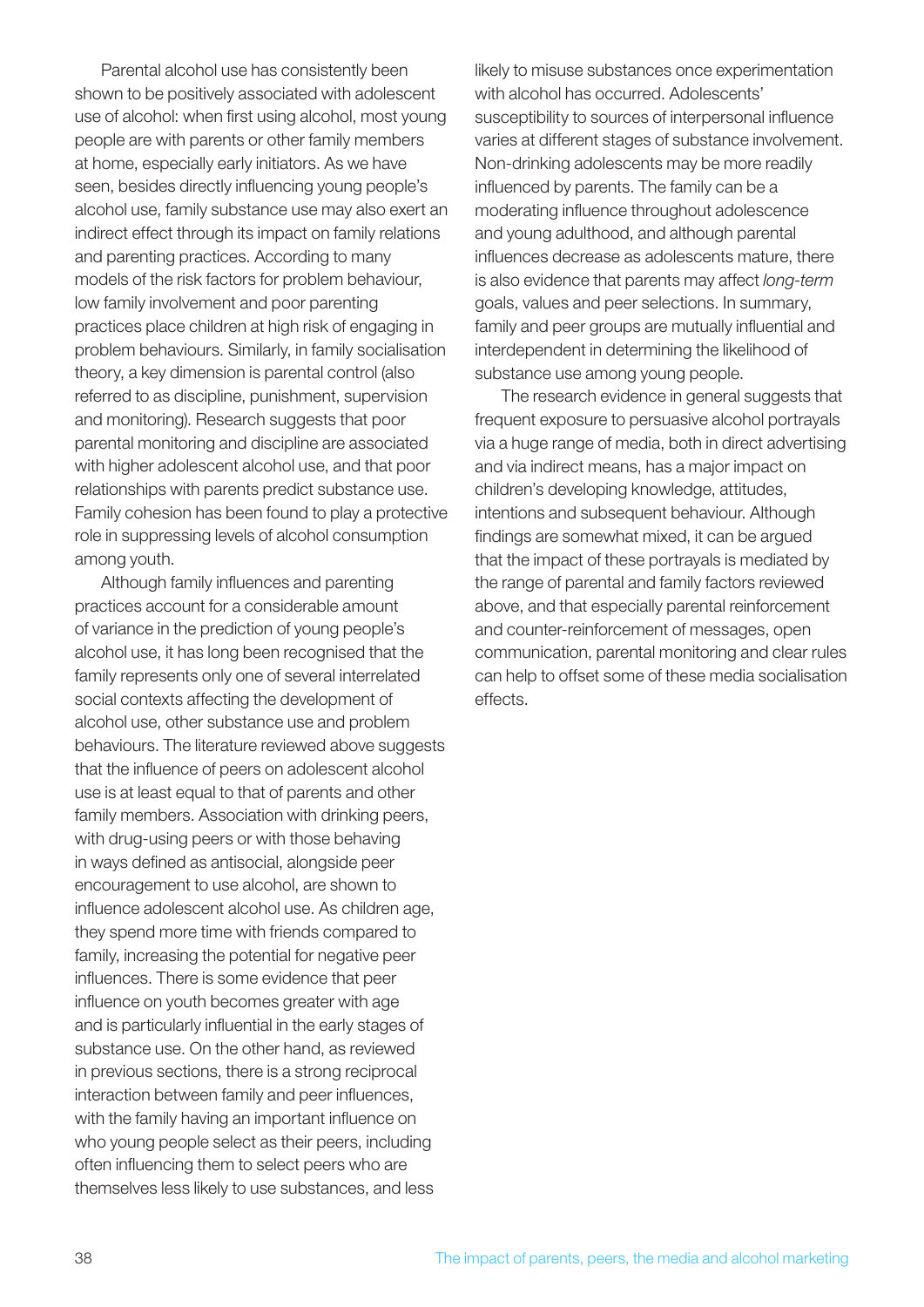## 6 The impact of cultural and social contexts

As stated at the beginning of this review, the focus is on the impact of the main socialising agents – the family, peers and the media – on children and young people's development of knowledge, attitudes and drinking behaviours. However, there is a multiplicity of other variables that influence socialisation processes and the socialising agents and, as a result, affect the ways in which children and young people learn about alcohol and develop drinking behaviours. Factors such as national and regional drinking cultures, level of education or the substance use of parents, ethnicity/ race, religion, socioeconomic status and other 'subcultural' associations will have considerable influence on the development of young people's knowledge, attitudes and behaviour. Moreover, a constellation of other 'problem behaviours' are related to adolescent alcohol and other drug use: concurrent use of more than one substance, being in trouble with the police, perceived poor academic performance and low future academic expectations, lack of religious belief, coming from a non-intact family, favouring peer over family opinion, and suspension from school. Increased risk of alcohol and drug use has been associated also with poor social coping skills, inappropriately shy or aggressive classroom behaviour, affiliation with deviant peers, perception of approval for drug use (NIDA, 1997), and general antisocial behaviour (eg Jessor and Jessor, 1977; Hawkins *et al*., 1987). A later section, on protective factors (and Velleman 2009a) provides more detail.

While much of the research examined in the review so far may be generalised, at least to the Western world, the impact of these cultural and social factors may be more localised. The following sections provide a brief summary of research on some main cross-cutting influences: national and regional drinking cultures, academic achievement, ethnicity/race, religion, socioeconomic status and involvement in sport and extra-curricular

activities (see Velleman, 2009a, for a more detailed discussion).

## National and regional drinking cultures

There is evidence to suggest that drinking patterns are highly influenced by national and regional culture. Although the overall national culture determines the collective norms for drinking behaviour, there are various subcultures that will further impact on young people's knowledge, attitudes and later drinking behaviour. The term 'cultural recipes' has been used to describe ways in which alcohol should or should not be used, describing 'the where, what, when and how of alcohol use that is socially sanctioned' within a culture or social group (Roche, 2001, p 6). Historically in Mediterranean cultures, for example, young people were more likely to drink and drink more often than their counterparts in other regions, but they were less likely to drink excessively, to get drunk or to display otherwise problematic drinking behaviours. In contrast, young people in Scandinavia were more likely to start drinking when older, and then to drink in a problematic and risky way. In most countries, girls were less likely than boys to drink or to get drunk. These and other findings suggest that culture plays a prominent role in setting norms and expectancies around young people's drinking. In the UK, regions show significant differences for drinking patterns and quantities; in England, for instance, more of the adult population regularly visits a pub or bar in the North of England than in the South, and binge drinking (heavy single-occasion drinking) among adults in England is more prevalent in Yorkshire and the Humber, the North West and North East than in other regions (Deacon *et al.*, 2007).

The dynamics of neighbourhood and the ways in which the social history and linked physical characteristics of areas of residence may have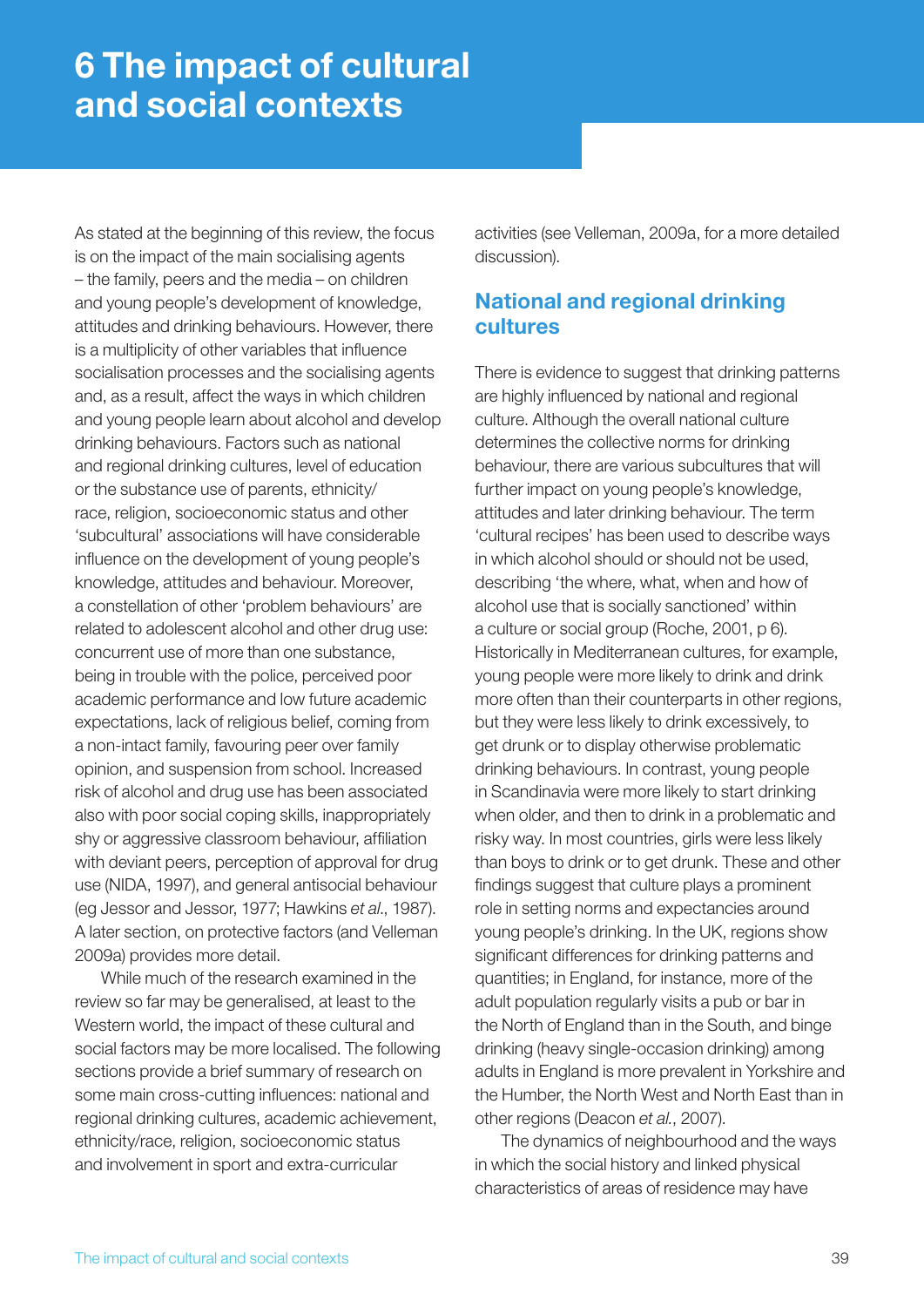a significant influence on health behaviour, including drinking, have received little research attention. However, one UK study, exploring drinking behaviour from this perspective, identified clear differences in tolerance thresholds and expectations of appropriate behaviour between the urban and rural areas the researchers investigated. They showed (among other relevant findings) that home was increasingly where young people learned to drink, arguing that young people's drinking habits should be understood and addressed in relation to parental attitudes and alcohol use, and the wider changing nature of intergenerational relationships and parenting practices (Valentine, 2007).

But national and local drinking cultures also change; data cited at the start of this review shows a strong rise in alcohol consumption levels by young people within the UK and increasing drinking, including binge drinking among girls (eg Hibell *et al.*, 2004). These findings concerning changing national, regional and local drinking patterns are very important. Historically, young people's drinking used to follow that of their parents' generation, and that of the general culture. Due to the processes of socialisation discussed earlier, young people grew up with knowledge, attitudes and intentions about their future alcohol use, which related to the dominant cultural representations of drinking. This is how drinking cultures are transferred from generation to generation: young people in France or Italy learn that alcohol is consumed with a meal; their compatriots in Scandinavia learn that alcohol is consumed on a 'night out' where people get very drunk, etc. The process of learning to drink independently is one of learning how to drink in these culturally prescribed ways.

However, the changes occurring in young people's drinking in the UK and elsewhere represent a different process. Here, young people are not attempting to learn how to drink like their parents and, by extension, to follow culturally prescribed patterns of alcohol consumption. Instead, they seem to be developing a more globalised view of drinking, which mirrors the globalisation of youth culture, fuelled by common media, with few cultural and national barriers, coupled with increasing globalisation of alcohol advertising and marketing. This means that many

young people model their drinking behaviour not on parental or cultural stereotypes, but on a view of drinking rooted outside their own national culture. As a result, it has been argued, there is a rise in heavy drinking and bingeing across many countries, and a trend towards globalised drinks and brands, away from more traditional beverages (ESPAD study – Hibell *et al.*, 2004).

At the same time, there is also a relationship between national cultural determinants and family structure and process variables examined earlier in this review. Some research comparing the UK and France suggested that family is more influential than national differences. In both countries, children from non-intact families, those who were unsatisfied with their parental relationships and those who were less closely monitored were more likely to be heavy substance users. The main national difference was that paternal relationships are highly significant among French young people, and much less so in the UK (Ledoux *et al.*, 2002).

### Summary points

- Drinking cultures are not uniform across the country, but are embedded within wider historical, socioeconomic and cultural contexts.
- It is possible to conclude that, although there are strong national and regional cultural differences, and although there is increasing globalisation of young people's drinking behaviour, the influence on these behaviours of family and peer factors is generally similar across countries.

## Academic achievement

Poor academic achievement and low educational aspirations are associated with drinking and alcohol-related problems. Level of *parental* education also relates to adolescent substance use, even when controlled for gender, ethnicity and family structure: the more educated the parents, the less likely the children are to use, at any age range. Higher parental education is positively related to parental support, higher self-esteem,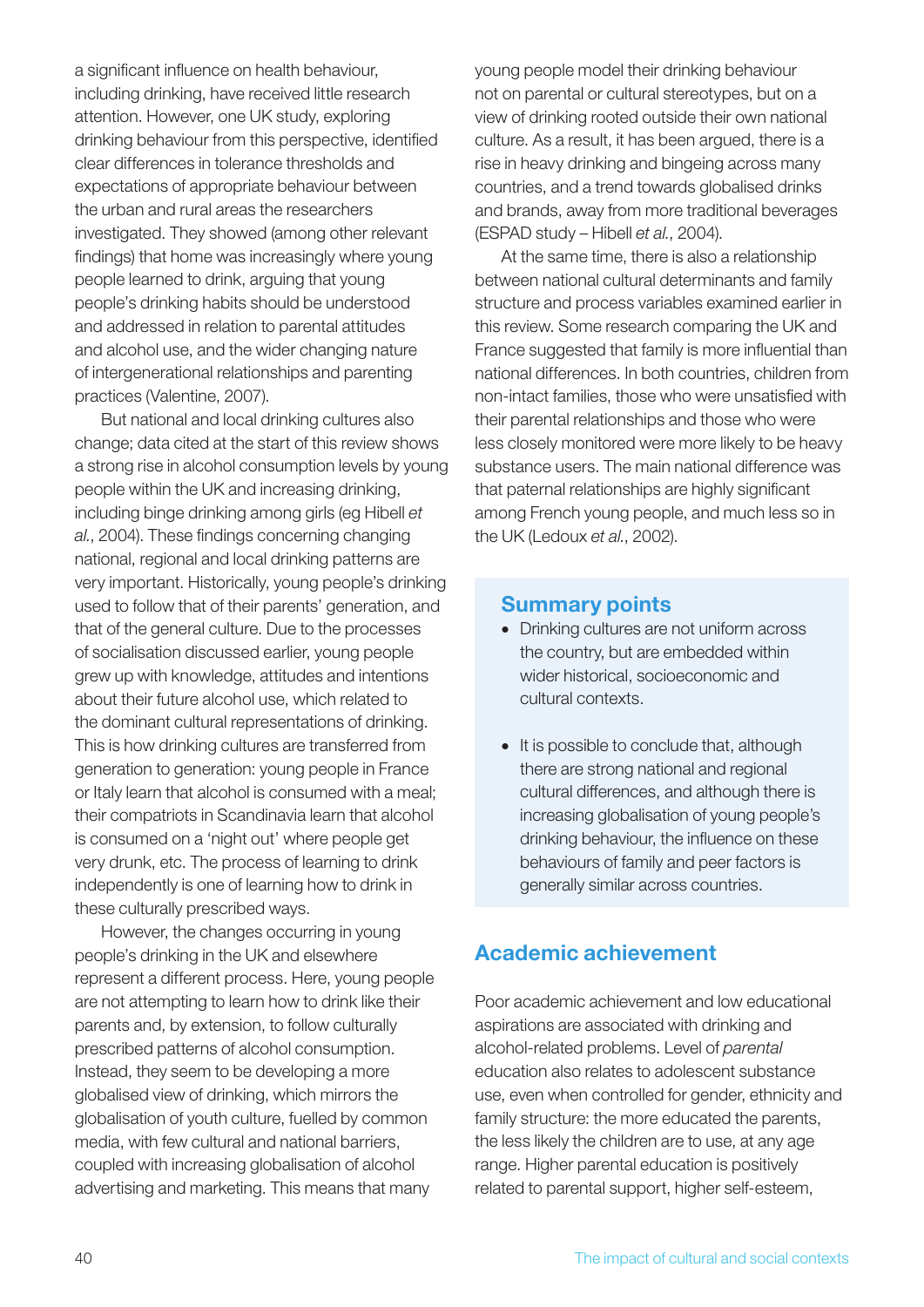and perceived control, and inversely related to a range of negative life events. Family bonding also has a relatively strong positive association with educational commitment, and adolescents with a higher educational commitment tend to drink less often and use smaller amounts (reviewed in Velleman, 2009a). One recent research review from the US (Bachman *et al.*, 2008) concluded that adolescents who do well in school are less likely to drink, smoke or take drugs. That review also reported longitudinal data, which tracked a national sample of more than 3,000 young people over an eight-year interval, extending from ages 13–14 through to young adulthood (average age 22). This study showed that patterns of educational success or failure are well established for most adolescents (in the US) aged 13–14, while drug use has only just begun to emerge, suggesting that when more opportunities for substance use do emerge, students performing well are less likely to engage in such behaviours than poorer performers. At ages 14 and 16, alcohol use was most likely among poorer-performing students; but by age 20, college students had surpassed their less-educated age-mates in their use of alcohol, especially in occasions of heavy drinking. Heavy drinking was found to be clearly linked to students' college lifestyle: they were more likely to live away from home and to delay getting married and having children than their non-college-attending peers. However, drinking at college did not itself predict use after college: in their thirties, college-educated adults had become slightly less likely than average to drink heavily (Bachman *et al.*, 2008).

### Summary points

- Lower school commitment, lower parental education, perceived poor academic performance and low future academic expectations are linked with an increased risk of drinking.
- Family bonding has a relatively strong positive association with educational

## Ethnicity/race

A limited amount of research into ethnic variation in drinking behaviour has been carried out in the UK and there are considerable problems of methodology, which make the findings difficult to interpret. For instance, race is a category that can be defined by physical characteristics, utilising traits that include skin colour, eye colour, hair type, etc; conversely, ethnic identity can be understood as 'persons who share the same distinct culture or who are descendants of those who have shared a distinct culture and who identify with their ancestors, or their culture or group' (Isajiw, 1999, p 19). But racial and ethnic categories are not homogeneous and understanding substance-use patterns around such a framework is inherently flawed: within-group differences may often exceed between-group variations. (see reviews by Velleman, 2009a; Hurcombe *et al.*, in press).

With those caveats in mind, research has shown that, among *young adults* (aged 18–40), Black men and women and Sikh men drink at not dissimilar levels to White Britons, whereas other Indian groups, and in particular those from Bengal and Pakistan, drink at far lower levels. Among *adolescents*, some non-White groups were less likely than White groups to drink alcohol, and to drink frequently. Some evidence suggests that Black African and Black Caribbean young people drink at somewhat reduced levels compared to White young people. However, most research indicates that young people from the Indian subcontinent, especially Muslim areas such as Pakistan, Bangladesh and Bengal, but also including Hindus and Sikhs, drink at very much reduced rates and hold much less favourable attitudes to drinking alcohol than their White counterparts. There is conflicting evidence about other ethnic groups, with some suggestion that Black Caribbean groups and those of mixed race seem at highest risk of regular drinking. It also seems likely that familial, religious and peer influences closely correlate with ethnicity. These findings are based on studies by Denscombe (1995), Measham (1996), Karlsen *et al.* (1998), Harrington (2000), Best *et al.* (2001), Purser *et al.* (2001), Stansfeld *et al.* (2003), Stillwell *et al.* (2003) and Rodham *et al.* (2005).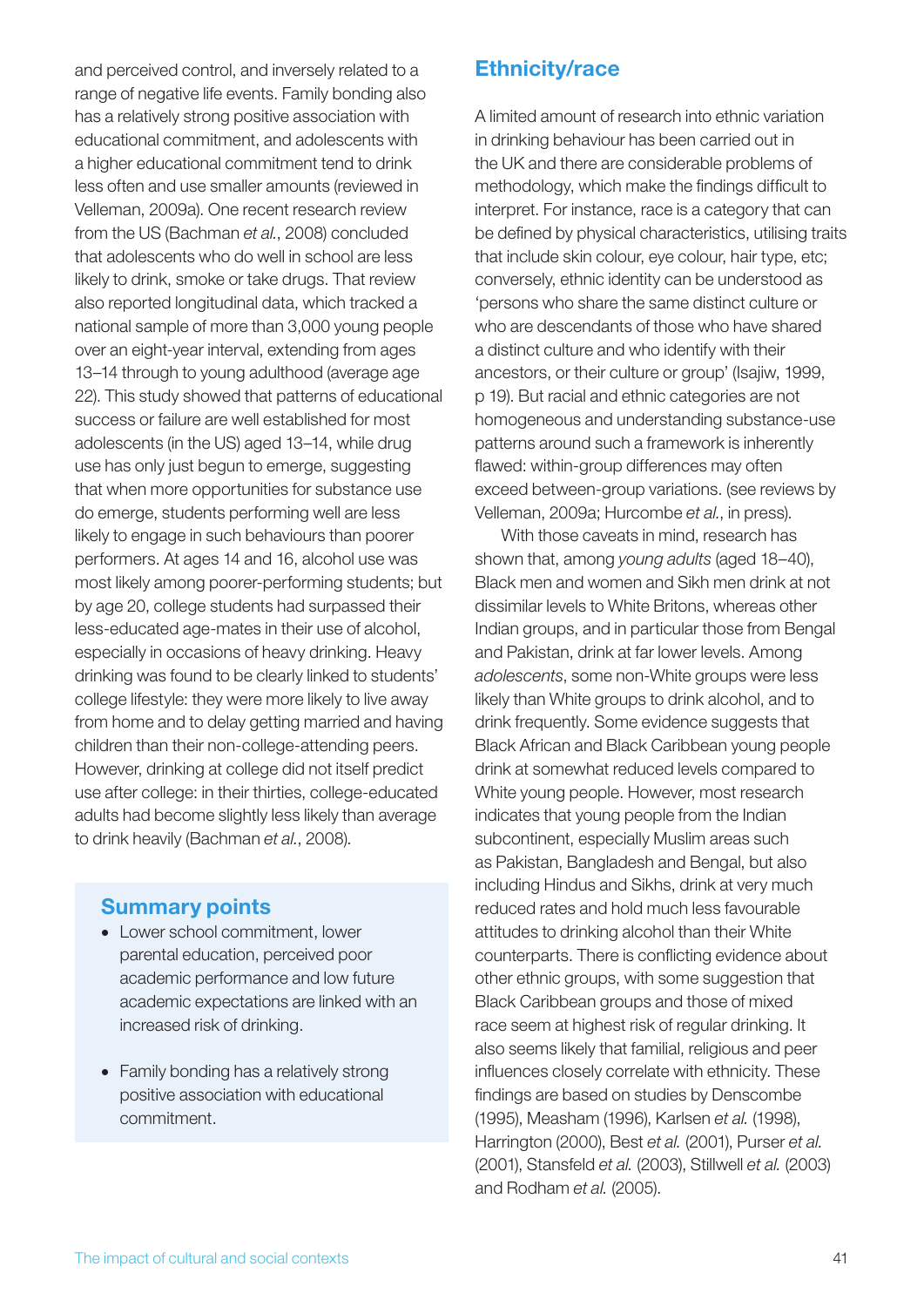Although no research has been found in the UK examining how family, peer and media factors described earlier are influenced by ethnic grouping, some US studies have looked at this. Despite problems in generalising from the US, these studies demonstrate that many of the same family, peer and individual factors identified earlier on in this review are equally important for minority ethnic groups in the US (Heath *et al.*, 1999; Griffin *et al.*, 2000; Li *et al.*, 2000a, 2000b; Bray *et al.*, 2001; DiClemente *et al.*, 2001; Rai *et al.*, 2003; Foley *et al.*, 2004; Clinton-Sherrod *et al.*, 2005; Pomery *et al.*, 2005; Sale *et al.*, 2005).

## Religion

There has been even less research in the UK on the relationship between religion and attitudes and behaviour towards alcohol. Religion, like ethnicity, has very different connotations in the US than in the UK and needs to be treated cautiously. One national survey in the US (Mason and Windle, 2002) found that religion is a prominent influence in the lives of many children, indicating that 93% of adolescents (aged 13–17) reported affiliation with a religious group or denomination: this is very different to the experiences of the majority of young people within the UK. Nevertheless, research from the US and elsewhere can still provide some pointers in understanding the role of religion in the development of alcohol and other substance use. The subsections below look briefly at religious identification in ethnic groups, at religiosity and at how family and peer factors are influenced by religion.

### Religion and ethnicity

Findings from the UK suggest that religious identification is a significant indicator of alcohol use among men (aged 18 years or more) from a variety of minority ethnic groups and is more important than other cultural or social factors. Among drinkers, religious identification is associated with less risky drinking (Purser *et al.*, 2001).

There is a consensus that those identifying as Muslim are significantly less likely to drink regularly; and research among 15- to 16-year-olds in Leicestershire, England, shows some differences in *attitudes* between Hindus, Sikhs and Muslims

(with Muslims exhibiting particular sensitivity to their religion's proscription of drinking alcohol). However, the reported levels of *drinking* by Hindus, Sikhs and Muslims were fairly similar but markedly lower than that of White 15- to 16-year-olds (Denscombe, 1995). Work from other countries among adolescents has also shown that non-drinkers were often from 'non-Western immigrant' backgrounds, and that religion played an important role in the lives of non-drinkers (eg Norway: Pedersen and Kolstad, 2000).

Researchers and commentators seem less clear about religion and culture within the Indian subcontinent. Among South Asians, religion may encourage alcohol abstinence but this view is simplistic and ignores huge variations in nationality, culture and religion contained within this seemingly uniform group (Newburn and Shiner, 2001). A continuum of acceptance of alcohol can be seen, ranging from Sikhism (where alcohol is relatively acceptable) through Hinduism (where alcohol is allowed in moderation) to Islam (where alcohol is proscribed religiously, but some cultural and social norms may make it more acceptable, especially if drank privately).

A range of acceptability has similarly been found among immigrant groups from the Indian subcontinent in the UK (Cochrane, 1989) in which young Muslims also described themselves as non-drinkers despite occasional more hidden drinking. The larger review (Velleman, 2009a) and a forthcoming review on alcohol and ethnicity (Hurcombe *et al.*, in press) give a more detailed account of these issues.

While most research into religion (as opposed to religiosity) and alcohol has concentrated on the interrelationships with minority ethnic groups, there has been a small amount of more qualitative and reflective writing about the role of alcohol in Judaism and Christianity. In Judaism, drinking alcohol is seen as a joyful experience while abstention was seen as sinful in biblical times, and abstinence or temperance are frowned upon in Judaism. Within Judaism, alcohol (wine) is central to many – even most – religious and cultural ceremonies, and all Jewish children are introduced to a sip of wine at an early age within the family, as part of the Sabbath ceremony. Three themes at the heart of Jews' relationship to alcohol are evident: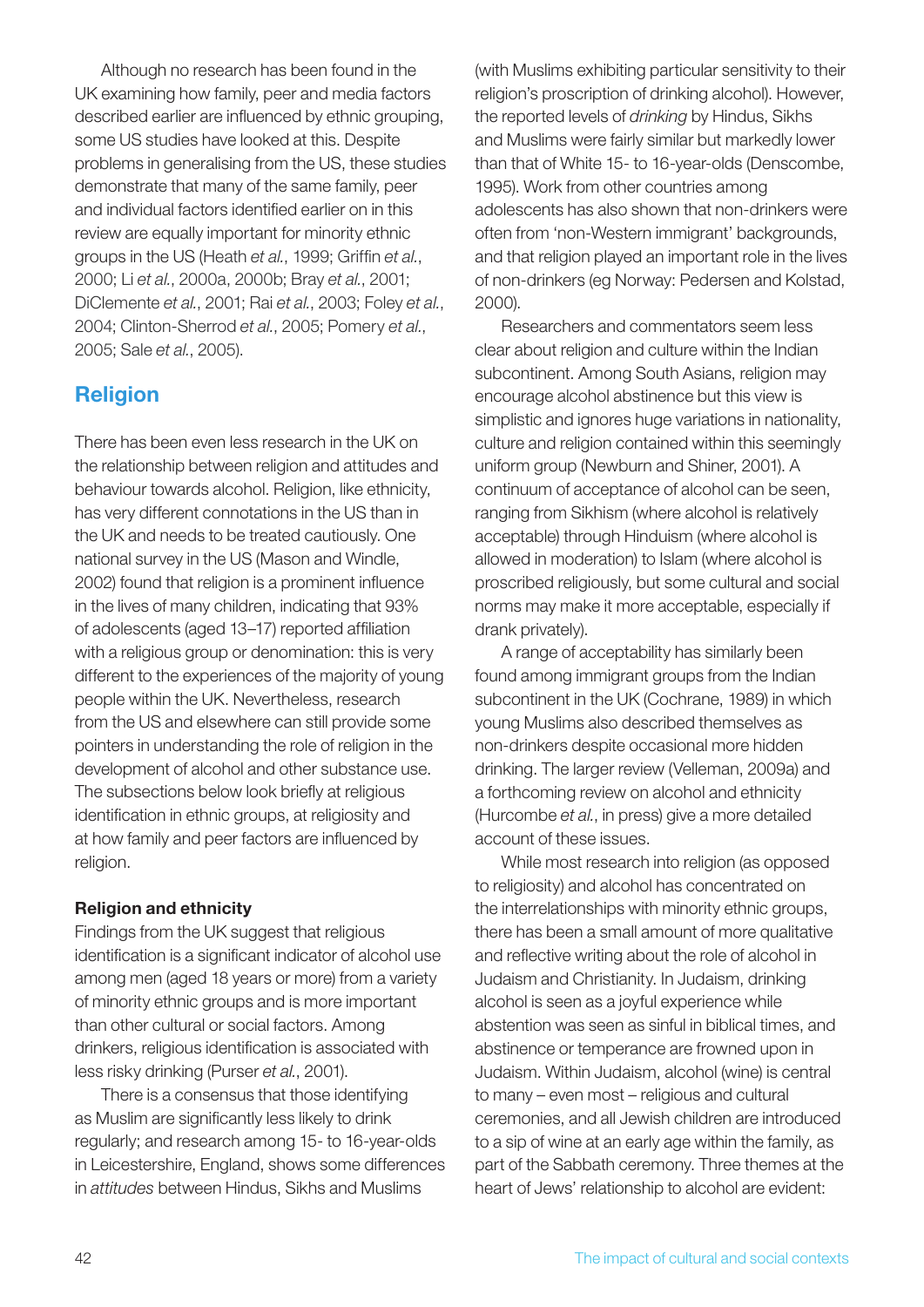*The drinking of alcohol (wine) is central to many rituals and traditional ways of signifying events; drinking alcohol is enshrined both in traditional ritual and religion, and in family life and family rituals; drinking alcohol is normally controlled: there is the controlled consumption of a limited amount of alcohol, within a family, religious and cultural context.* (Velleman, 2002, pp 44–45)

It is suggested that Judaism celebrates the *controlled use* of alcohol. However, there is good evidence that rates of alcohol problems are rising among Jews, probably for several reasons:

- changes in the strength of the traditional family;
- the breakdown of religion and tradition and its educative place in the culture;
- religion and accompanying cultural practices becoming increasingly distant and irrelevant from normal secular life;
- an increase in beer drinking, which is not a traditional alcoholic drink.

There has also been research into various Christian groups that hold different positions on drinking alcohol. Adolescents from proscriptive groups such as Baptists are found to have both higher rates of abstention and higher rates of binge drinking than adolescents from other Christian groups (Kutter and McDermott, 1997). It seems likely that forbidding alcohol does constrain early drinking, but non-followers may lack close role models of low-consuming adults and may therefore be less well equipped to know how to drink moderately. Other studies unrelated to religion also show that young people without experiences of observing moderate drinking, without specific directives concerning drinking and no practice in learning how to drink moderately were more likely to acquire alcohol-related health and social problems (Wilkinson, 1970; Weiss, 2001).

#### **Religiosity**

Some research has examined the degree of religious affiliation (religiosity) within an ethnic group to look independently at the role of religion. Both religiosity and active religious involvement appear to have a protective effect on young people's drinking.

In a longitudinal study examining the effects of religiosity on adolescent alcohol use and alcohol-related problems, Mason and Windle (2002) showed that religious attendance predicted decreases in the quantity and frequency of alcohol use even in the presence of peer, family and school variables, and that religious 'salience' (or personal importance) was associated negatively with later decisions to use alcohol (although this association became non-significant when controlling for peer, family and school influences). Another US study (Heath *et al*., 1999) found that African American adolescents were less likely to become teenage drinkers if they showed greater religious involvement (defined as frequency of attendance at religious services) and stronger religious values (eg belief in relying on their religious beliefs to guide day-to-day living).

### How family and peer factors are influenced by religion

While some studies have examined the direct relationship between religion and alcohol, few studies have explored the interaction of these variables with the various family and peer factors described above. One study of 12- to 15-year-olds from four ethnic groups in inner London found that familial, religious and peer influences were all closely correlated with ethnicity. Compared with young White people, young Bangladeshi people, in particular, showed lower levels of peer and higher levels of religious and familial involvement and lower levels of substance use including drinking. Black African and Black Caribbean young people lay between the two extremes (Karlsen *et al.*, 1998).

### Summary points

- Caution needs to be adopted in interpreting the findings, mainly due to problems in identifying and defining different religions and ethnic status.
- There is little UK research most research findings are from the US.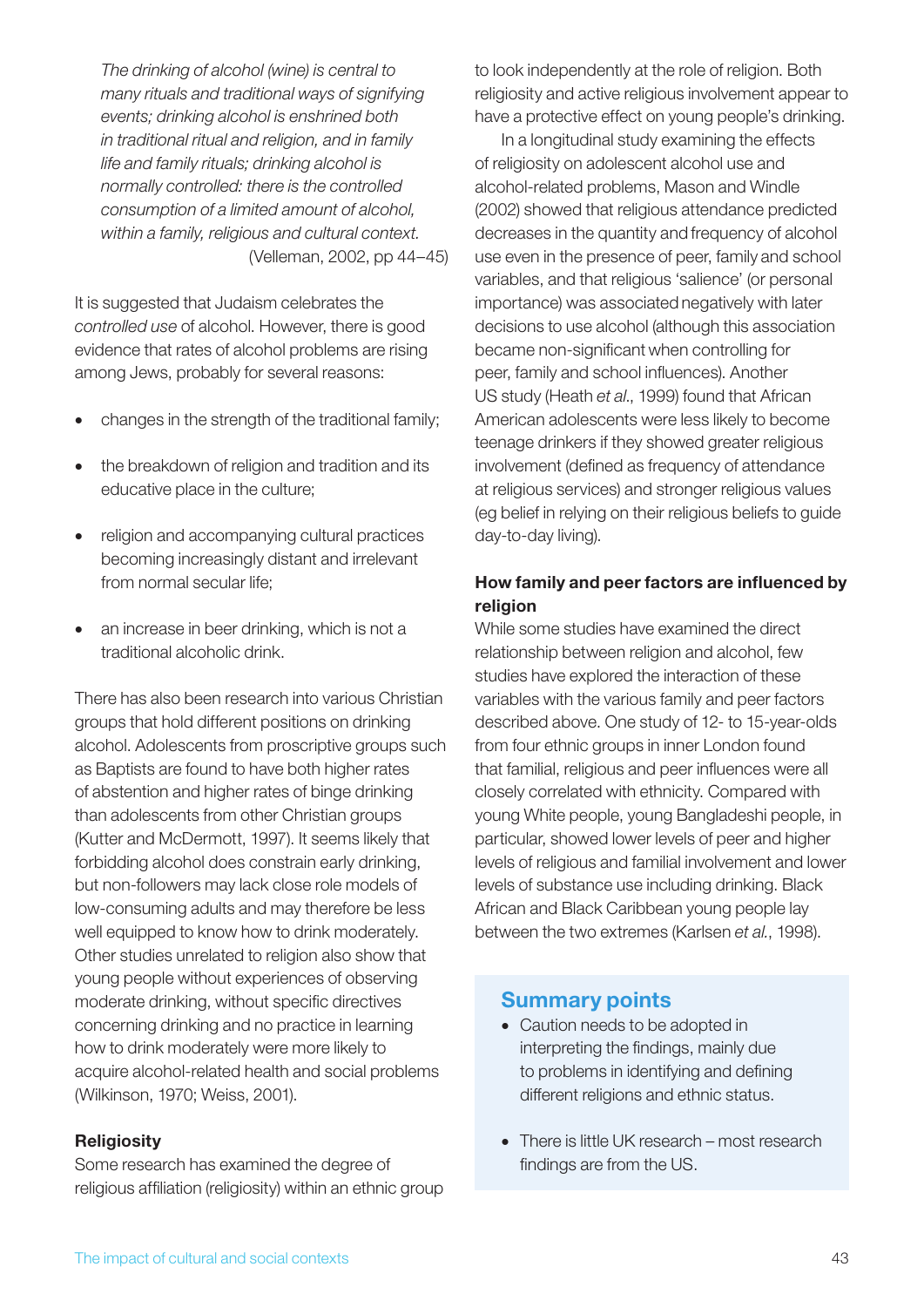- Limited research into the relationship between religion, ethnicity and drinking behaviour shows that religious identification is a significant indicator of whether people drink or not and is often more important than other cultural or social factors.
- Religious identification is associated with less risky drinking. Being a Muslim means that individuals are significantly less likely to drink, for example, and some studies report that members of religions prominent within the Indian subcontinent have markedly lower alcohol consumption than British White people.
- There is some suggestion that young people from the Indian subcontinent may be drinking more than previous generations, and that drinking patterns among young 'non-White' (and Jewish) teenagers may be changing alongside those of their White peers.
- Religion seems to provide resilience against teenage alcohol use; teenagers showing greater religious involvement and stronger religious values have a lower risk of alcohol use.
- Research (mainly from the US) indicates that familial, religious and peer influences are all closely correlated with ethnicity.
- • Religious *attendance* predicts decreases in the quantity and frequency of alcohol use even in the presence of peer, family and school variables; but peer, family and school influences are more important than religious *salience*.

## Socioeconomic status

There is very little primary research into the impact of socioeconomic status or social class on young people's drinking, other than from periodic national surveys of drinking. Although the heaviest male drinkers are in higher-income brackets, evidence shows that problem drinking is twice as common in the poorest socioeconomic groups: one study found that men aged 25–39 in the unskilled manual group were 10 to 20 times more likely than men in professional classes to die from alcohol-related causes, and excess drinking is also higher among socially excluded men: around 30% of homeless people are problem drinkers and around 40% of homeless men have been reported as 'high-risk' drinkers (Thom, 2003).

With young people, there is evidence that binge drinking is most prevalent among young men in manual occupations who have not pursued their education beyond secondary school, and, among 15-year-old school attendees, is most prevalent among those living in a working-class school catchment area (Measham, 1996). A recent systematic review of socioeconomic status in childhood and later alcohol use concluded that there was little consistent evidence to support an association between lower childhood socioeconomic status and later (mis)use of alcohol (Wiles *et al.*, 2007).

### Sport and other extra-curricular activities

Sport and other extra-curricular activities have been found to impact significantly on attitudes and behaviour: in general, young people involved in extra-curricular activities including sport are less likely to have alcohol problems, although evidence exists that youths participating in sports may be more prone to risky drinking practices. Young people who do *not* become involved in such activities are also more likely to drink earlier (Eccles and Barber, 1999; Nelson and Wechsler, 2001, 2003).

One research group suggested that participation in organised sport activities may delay the initiation of drinking and intoxication in younger teenagers and recommended that sports organisations should be included in drinking prevention programmes (Hellandsjo Bu *et al*., 2002). Membership of youth groups is another extracurricular activity found to interact with alcohol use in young people. Youth group/team membership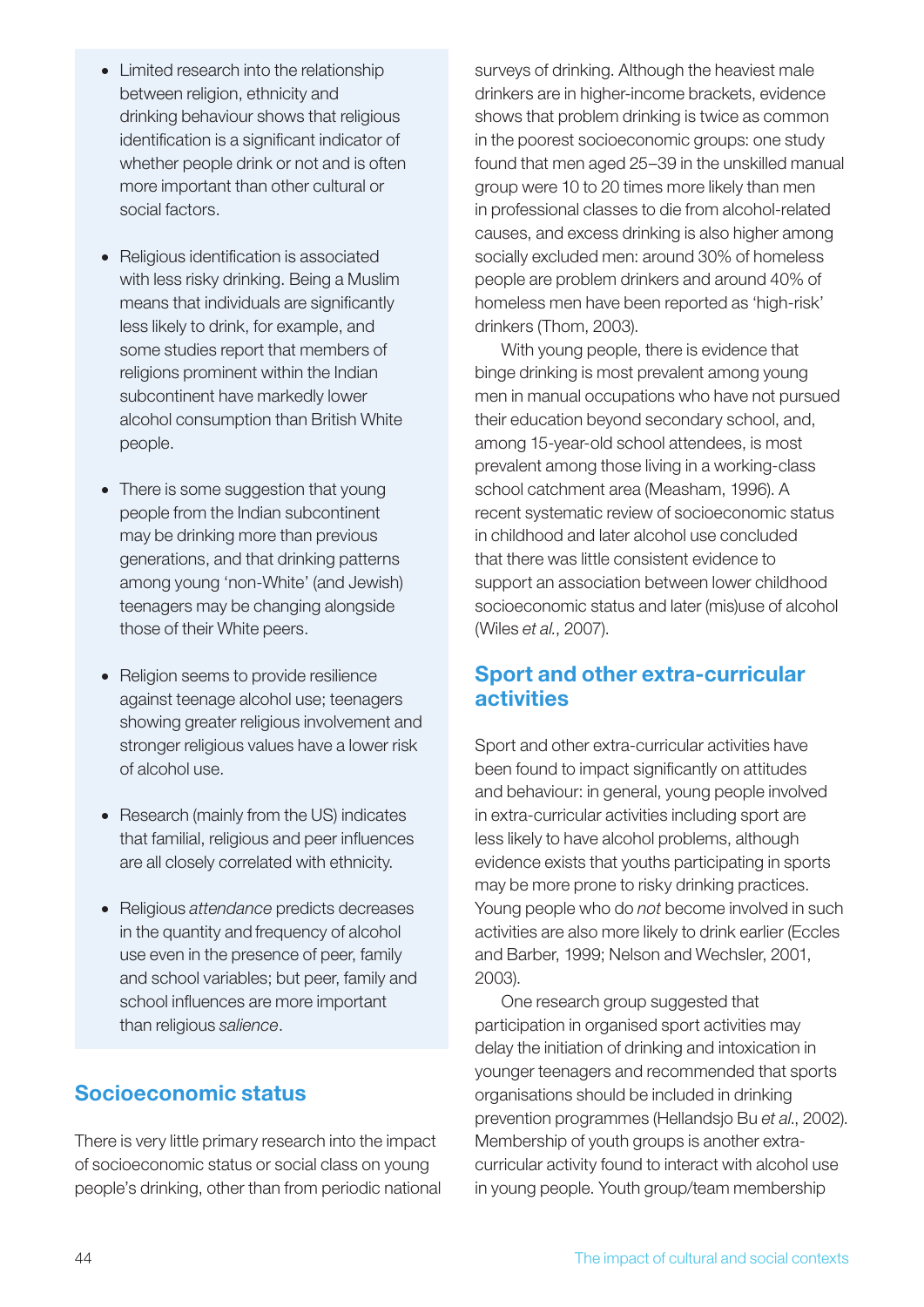has been found to protect against risky drinking despite some association with bingeing and further evidence comes from a study examining protective factors, described as 'youth assets' (Oman *et al.*, 2004).

#### Summary point

In general, young people involved in extracurricular activities including sport and youth groups are less likely to have alcohol problems and involvement in organised sport may delay the onset of drinking and intoxication.

## Protective factors

Oman *et al*. (2004) examined protective factors, which they described as 'youth assets', in a sample of 1,350 adolescents and parents from a low-income, inner-city population. They examined nine youth assets, including non-parental adult role models, use of time (both groups/ sports and religion) and good health practices (exercise/nutrition). They found significant positive relationships between several youth assets and non-use of alcohol and drugs, including the use of time (religion) asset, good health practices, aspirations for the future, and peer role models, as well as family communication. For example, youths with the peer role model asset were nearly 2.5 times more likely to report not drinking compared with youths without the asset, and those with the positive family communication asset were almost 2.0 times more likely. The community involvement asset appeared to serve as a protective factor from alcohol use only for youths living in one-parent households. Finally, females with the responsible choices asset were nearly 4 times more likely to report not drinking compared with females without the asset.

In sum, four assets were particularly important:

- use of time (religion);
- family communication;
- peer role models;
- responsible choices.

Youths possessing all the statistically significant youth assets were 4.44 times more likely to report non-use of alcohol and 5.41 times more likely to report non-use of drugs compared with youths who possessed fewer youth assets. These youth assets can all be seen as factors increasing a young person's resilience, which may protect them from risks they encounter.

Risk, protection and resilience have been highly researched over the past 30 years and reviewed many times, both generally in relation to alcohol and drug misuse prevention in young people, and specifically, in examining the particular circumstances of children living with one or more parents with substance misuse problems. Interestingly, the key issues from all of these reviews are strikingly similar and are summarised in Table 1 (see Appendix).

One study (Scales and Leffert, 1999) investigating resilience more systematically developed a scale of resilience factors (or 'developmental assets'), and looked in one population at how many young people had these factors. These resilience factors, and the percentage of children in that population having them, are shown in Table 2 (see Appendix). As Table 3 shows (see Appendix), there is a clear relationship between the number of resilience factors and a reduced chance of children acting in a risky fashion.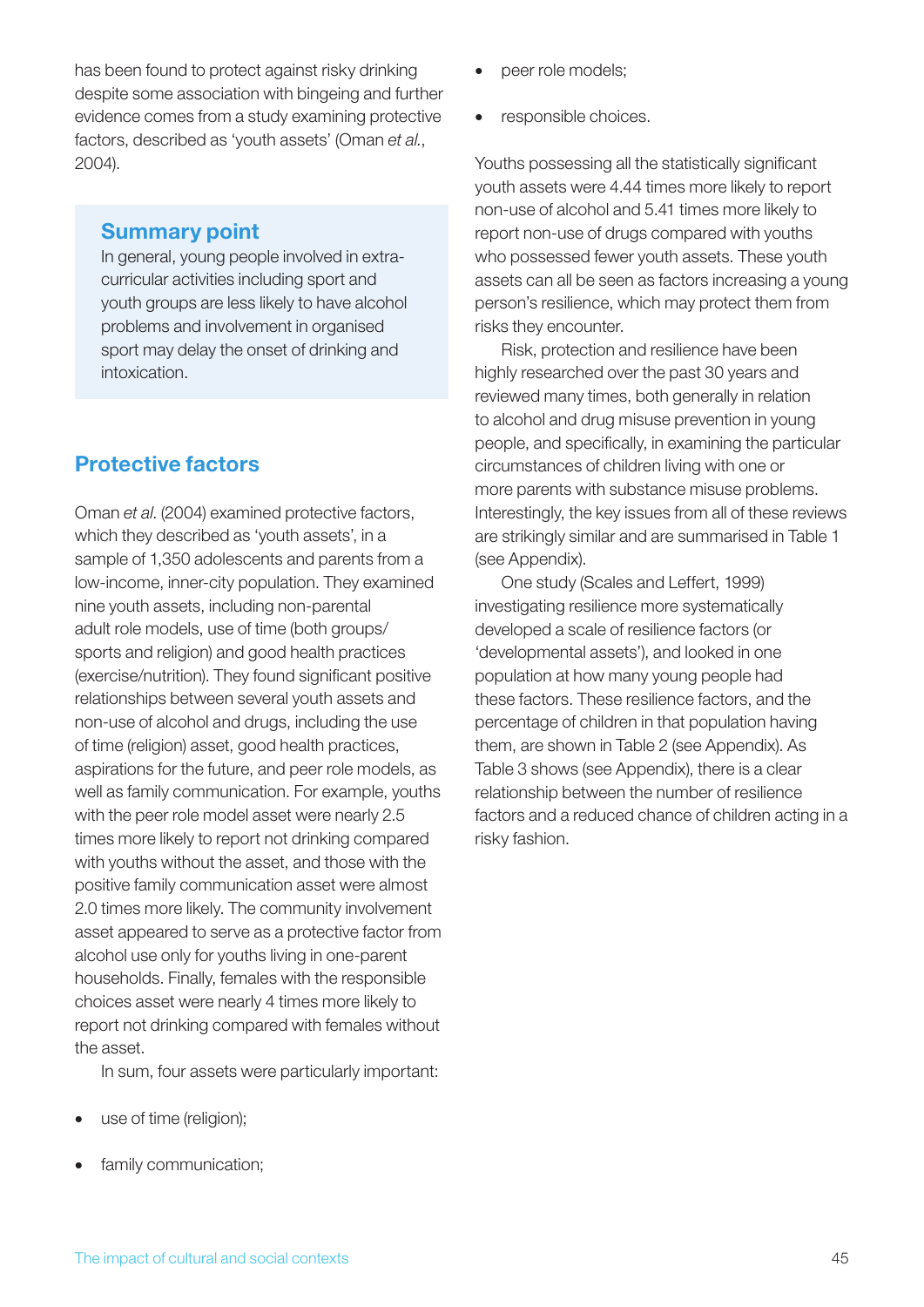In summary, then, we know that children and young people are going to learn about alcohol, and that they do so from an extremely young age. We also know that they learn about alcohol from multiple influences and that this learning will follow a developmental trajectory. They will learn a great deal from the media and other representations, but basic attitudes and intentions will *initially* be most influenced by parents – and, of course, a host of other important family influences, such as grandparents, siblings, etc.

Knowledge and expectancies will not necessarily be so predominantly influenced by parents. They may learn a great deal about alcohol, and acquire expectancies of what will happen if they drink, from the media or from other adults. As children grow, so the primary influence may change, away from parental influence and towards society as a whole, and then towards peer influence; but again, parental and family factors hold huge sway over how much influence these other factors have on the development of knowledge, attitudes and behaviour towards alcohol, and at which stages they begin to predominate. Key family processes and structures shown to influence development include:

- responsive parenting;
- consistent child management practices involving clear and consistent rules that are enforced and high levels of parental supervision/monitoring;
- parental modelling of appropriate alcohol use;
- clear and open communication of expectations about alcohol use and potential disapproval when expectations are unmet;
- higher family cohesion, levels of family bonding and family cooperation;
- satisfactory child–parent relationships and children wanting to emulate parents;
- family support;
- sibling behaviour: older siblings' desire to use and actual use are predictors of younger siblings' later use.

Findings about the importance of peer influence are mixed, but it is clear that young people choose like-minded peers and that a process of mutual influence then occurs. The family plays an important role in enabling young people to select their peers and family and peer groups are increasingly recognised as mutually influential and interdependent. Peer pressure may have been overemphasised in the past and the process and skills needed by young people in negotiating their drinking appear to be complex.

As they grow older, young people's involvement in various aspects of their community (religion, sport, community activism, etc) also plays a prominent role in their relationship towards alcohol, again heavily influenced by the same parental (and later peer) factors already discussed.

Media and other global socialisation influences appear to be important and the direct and indirect marketing and cultural representations of alcohol are found to exert significant influences on the development of young people's knowledge, attitudes and behaviour towards alcohol and its consumption. The impact of media portrayals may be mediated by the parental and family factors already noted in offsetting some media socialisation effects. These influences may also affect family relationships especially with children/young people where family controls are less apparent.

Considerable *detail* about the influence of social and cultural contexts is still unknown (as outlined in sections in this report on ethnicity, religion, socioeconomic and other cultural factors) but a number of important findings emerge. Patterns of drinking in the UK are changing: a significant rise in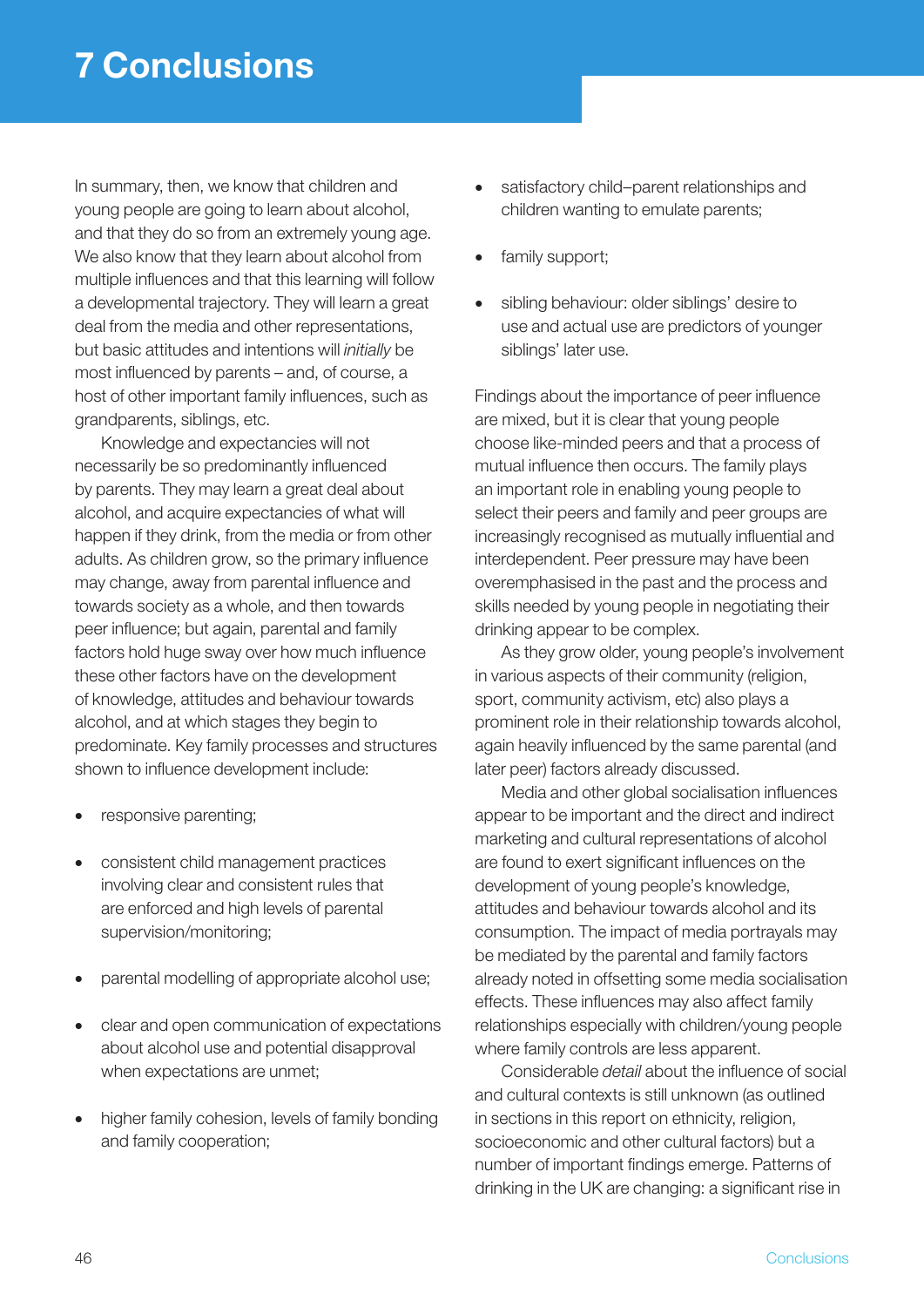consumption levels among young people is evident, exceeding those of other European countries, with young females now outperforming males in getting drunk and 'bingeing'. Young people's choice of alcoholic drinks may be shifting away from more regional and national norms and may reflect the increasing globalisation of alcohol products targeted at them.

Research investigating ethnic variation in drinking attitudes and behaviours among adolescents is limited and there are significant methodological problems in identifying and defining ethnicity. Attitudes to drinking and alcohol consumption are often closely tied to ethnicity and religious beliefs and practices and religion may often be confused with cultural norms. Some research suggests that religious identification is found to protect against drinking among young people, especially those from the Indian subcontinent. However, evidence also suggests that some of these young people may be drinking more than previous generations.

While factors emerging from a psychological perspective such as family, peers and the media are all suggested as the most important influences on young people and their drinking, there are other factors that may be influential and which may mediate some of these findings. There is a lack of research that adequately examines the direct impact of socioeconomic class on how young people learn to drink, for example, but social class may mediate school achievement and parenting style, which in turn will influence attitudes and behaviour.

Similarly, there seem to be few insider accounts of what drinking means and represents to children and young people, particularly in the context of media representations. The positive values of drinking and media representations alongside alcohol's harmful effects need to be understood to target policies and interventions, appropriate to children and young people.

These findings have important implications for policy and preventative programmes and interventions, which may allow the increase in youthful (and national, adult) alcohol consumption (overall and in terms of binging) to be curtailed. These issues are covered in a second review.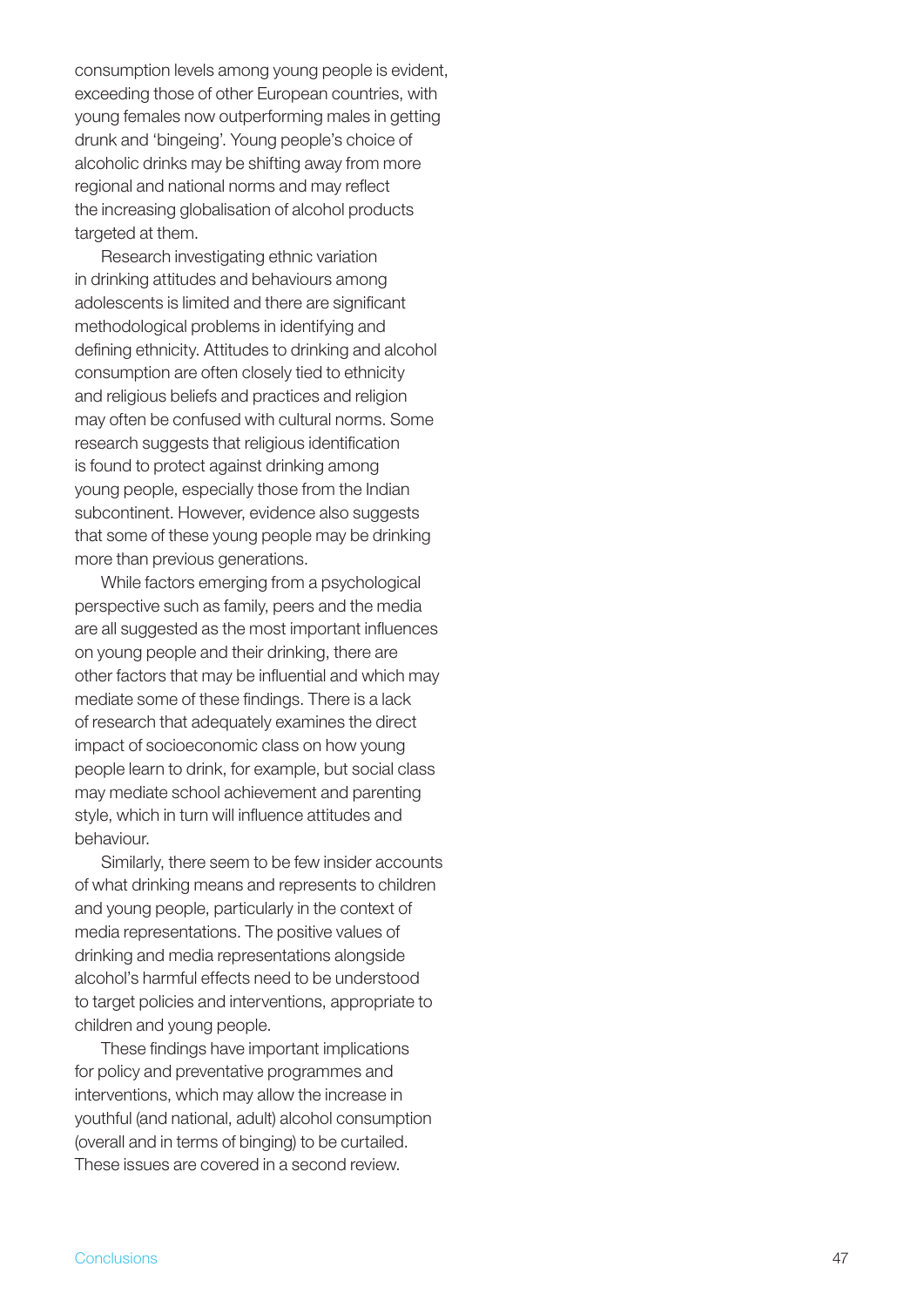## **Note**

- **References**
- Self-efficacy is a person's belief in their ability to succeed in a particular situation.
- Advertising Age (2006) 'A-B under fire for cellphone advertising', *Advertisin*g *Age*, 6 April
- Aitken, P., Leathar, D. and Scott, A. (1988a) 'Ten- to sixteen-year-olds' perceptions of advertisements for alcoholic drinks', *Alcohol*, 23(6), 491–500
- Aitken, P., Eadie, D., Leathar, D., McNeill, R. and Scott, A. (1988b) 'Television advertisements for alcoholic drinks do reinforce under-age drinking', *British Journal of Addiction*, 83, 1399–419
- Ajzen, I. (1988) *Attitudes, personality and behavior*. Milton Keynes: Open University Press
- Ajzen, I. (1991) 'The theory of planned behavior', *Organizational Behavior and Human Decision Processes*, 50, 179–211
- Ajzen, I. and Fishbein, M. (1980) *Understanding attitudes and predicting social behavior*. Englewood Cliffs, NJ: Prentice-Hall
- Alcohol Concern (2007a) *Glass half empty*. London: Alcohol Concern
- Alcohol Concern (2007b) *'Time gentlemen please': A drinks industry action plan to reduce alcohol harm among children*. London: Alcohol Concern.
- Anderson, P. and Baumberg, B. (2006) *Alcohol in Europe, a public health perspective: A report for the European Commission*. London: Institute of Alcohol Studies
- Andrews, J., Tildesley, E., Hops, H., Duncan, S. and Severson, H. (2003) 'Elementary school age children's future intentions and use of substances', *Journal of Clinical Child and Adolescent Psychology*, 32, 556–67
- APA (American Psychological Association) Task Force on the Sexualization of Girls (2007) *Report of the APA Task Force on the Sexualization of Girls.* Washington, DC: APA. Retrieved from www.apa.org/pi/wpo/sexualization.html
- Ary, D., Tildesley, E., Hops, H. and Andrews, J. (1993) 'The influence of parent, sibling and peer modeling and attitudes on adolescent use of alcohol', *International Journal of the* Addictions, 28(9), 853–80
- Aseltine, R. (1995) 'A reconsideration of parental and peer influences on adolescent deviance', *Journal of Health and Social Behaviour*, 36(2), 103–21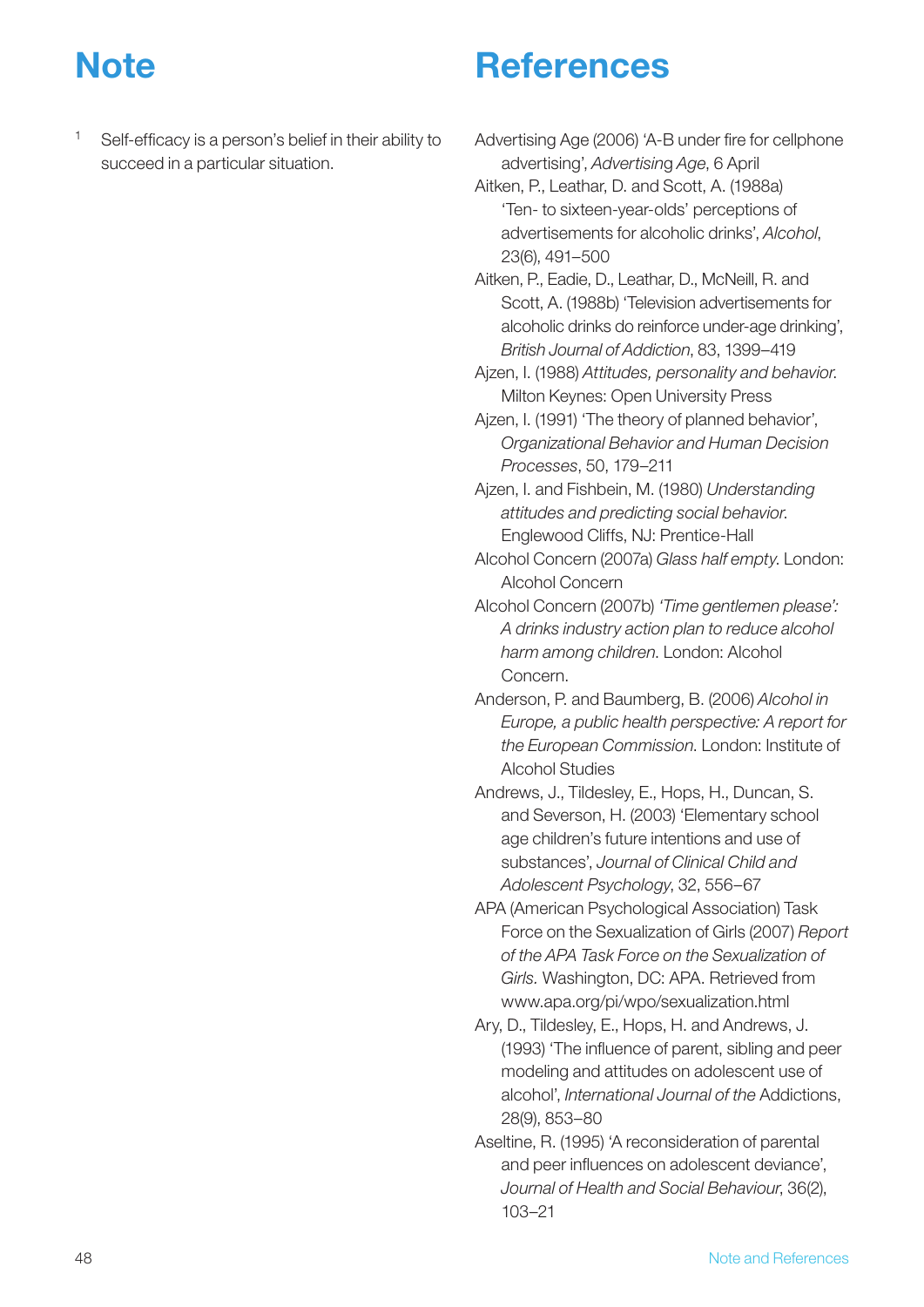Austin, E. and Knaus, C. (2000) 'Predicting the potential for risky behavior among those "too young" to drink as the result of appealing advertising', *Journal of Health Communication*, 5, 13–27

Austin, E., Pinkleton, B. and Fujioka, Y. (2000) 'The role of interpretation processes and parental discussion in the media's effects on adolescents' use of alcohol', *Pediatrics*, 105(2), 343–9

Bachman, J., O'Malley, P., Schulenberg, J., Johnston, L., Freedman-Doan, P. and Messersmith, E. (2008) *The education-drug use connection: How successes and failures in school relate to adolescent smoking, drinking, drug use, and delinquency*. New York, NY: Lawrence Erlbaum Associates/Taylor & Francis

Bandura, A. (1969) *Principles of behavior modification*. New York, NY: Holt, Rinehart & Winston

Bandura, A. (1977) *Social learning theory*. New York, NY: General Learning Press

Bauman, K. and Ennett, S. (1996) 'On the importance of peer influence for adolescent drug use: commonly neglected considerations', *Addictions*, 91(2), 185–98

Baumrind, D. (1985) 'Familial antecedents of adolescent drug use: a developmental perspective, *NIDA Research Monograph Series*, 56, 13–44.

Baumrind, D. (1989) 'Rearing competent children', in W. Damon (ed) *Child development today and tomorrow*. San Francisco, CA: Jossey Bass, 349–78

Best, D., Rawaf, S., Rowley, J., Floyd, K., Manning, V. and Strang, J. (2001) 'Ethnic and gender differences in drinking and smoking among London adolescents', *Ethnicity and Health*, 6(1), 51–7

Bloom, M. and Greenwald, M. (1984) 'Alcohol and cigarette use among early adolescents', *Journal of Drug Education*, 14, 195–205

Bray, J., Adams, G., Getz, J. and Baer, P. (2001) 'Developmental, family, and ethnic influences on adolescent alcohol usage: a growth curve approach', *Journal of Family Psychology*, 15(2), 301–14

Brody, G., Ge, X., Katz, J. and Arias, I. (2000) 'A longitudinal analysis of internalization of parental alcohol-use norms and adolescent alcohol use', *Applied Developmental Science*, 4 (2), 71–9

Buchanan, C., Eccles, J. and Becker, J. (1992) 'Are adolescents the victims of raging hormones? Evidence for the actuational effects of hormones on moods and behaviour at adolescence', *Psychological Bulletin*, 3, 62–107

Cameron, C., Stritzke, W. and Durkin, K. (2003) 'Alcohol expectancies in late childhood: an ambivalence perspective on transitions toward alcohol use', *Journal of Child Psychology and Psychiatry*, 44(5), 687–98

CAMY (Center on Alcohol Marketing and Youth) (2006) *Youth exposure to alcohol advertising on television, 2001–2005*. Washington, DC: CAMY, Georgetown University

CASA (The National Center on Addiction and Substance Abuse at Columbia University) (2004) *The importance of family dinners, I*. New York, NY: CASA

CASA (2005) *The importance of family dinners, II*. New York, NY: CASA

CASA (2006) *The importance of family dinners, III*. New York, NY: CASA

CASA (2007) *The importance of family dinners, IV*. New York, NY: CASA

Casswell, S. and Maxwell, A. (2005) 'Regulation of alcohol marketing: a global view', *Journal of Public Health Policy*, 26, 343–58

Casswell, S. and Zhang, J. (1998) 'Impact of liking for advertising and brand allegiance on drinking and alcohol-related aggression: a longitudinal study', *Addiction*, 93(8), 1209–17

Casswell, S., Gilmore, L., Silva, P. and Brasch, P. (1988) 'What children know about alcohol and how they know it', *British Journal of Addiction*, 83, 223–7

CDCP (Centers for Disease Control and Prevention) (2006) 'Youth risk behavior surveillance, United States, 2005', *Morbidity and mortality weekly report: CDC surveillance summaries*, MMWR 55(SS-5), 1-108. Atlanta, GA: CDCP

Christiansen, B., Roehling, P., Smith, G. and Goldman, M. (1989) 'Using alcohol expectancies to predict adolescent drinking behavior after one year', *Journal of Consulting & Clinical Psychology*, 57(1), 93–9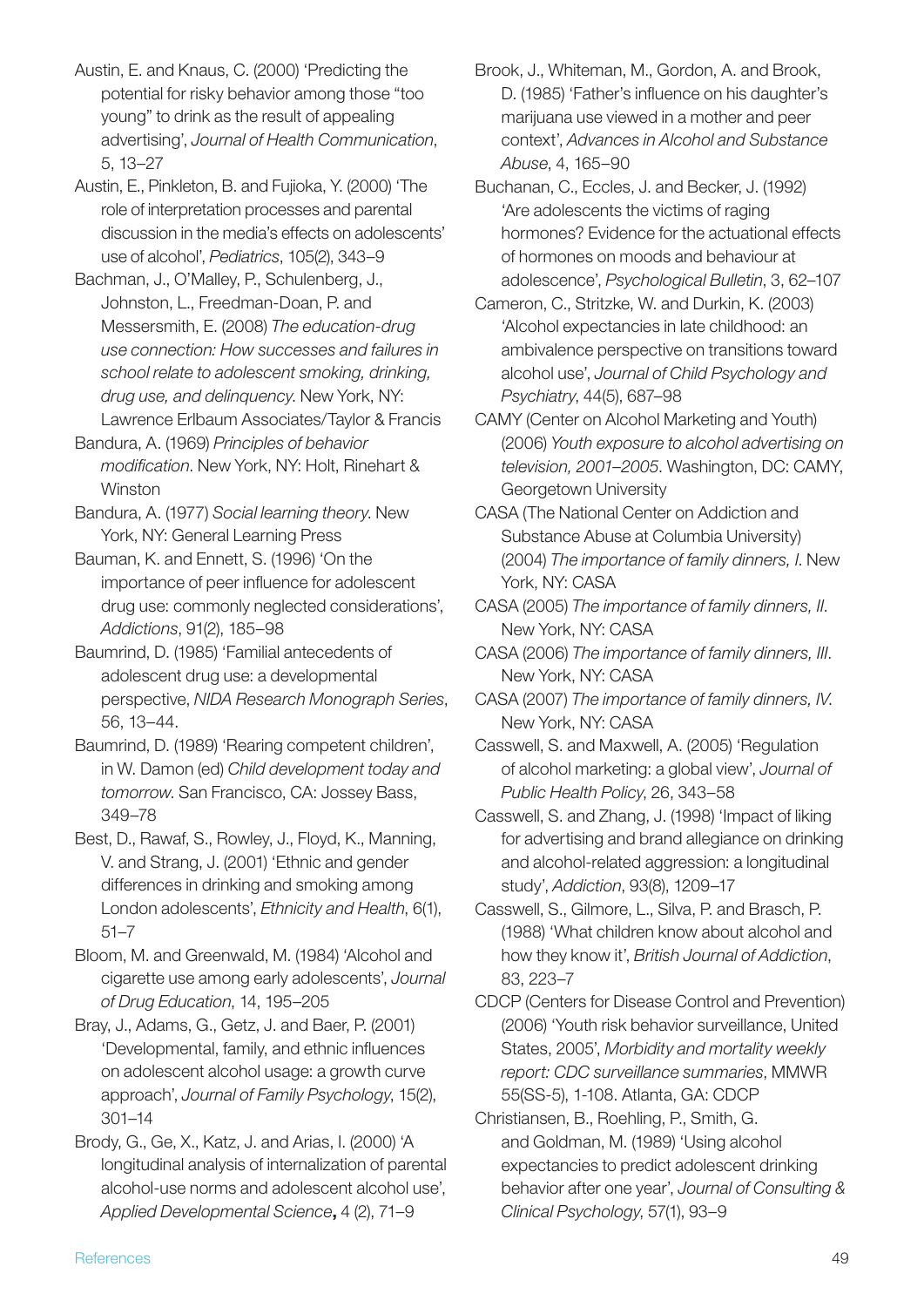Clemens, S., Jotangia, D., Lynch, S., Nicholson, S. and Pigott, S. (2008) *Drug use, smoking and drinking among young people in England in 2007.* London: NHS Information Centre

Clinton-Sherrod, M., Sobeck, J., Abbey, A., Agius, E. and Terry, K. (2005) 'The role of psychosocial factors in the transition to substance use: are they protective among urban minority adolescents?', *The Journal of Primary Prevention*, 26(6), 511–28

Cochrane, R. (1989) *Drinking problems in minority ethnic groups*. Birmingham: School of Psychology, University of Birmingham

Coggans, N. and McKellar, S. (1994) 'Drug use amongst peers: peer pressure or peer preference?', *Drugs: Education, Prevention and Policy*, I(I), 15–26

Coie, J., Watt, N., West, S., Hawkins, J., Asarnow, J., Markman, H., Ramsey, S., Shure, M. and Long, B. (1993) 'The science of prevention: a conceptual framework and some directions for a national research program', *American Psychologist*, 48, 1013–22

Coleman. L. and Cater, S. (2005) *Underage 'risky' drinking: Motivations and outcomes*, York: Joseph Rowntree Foundation

Connolly, G., Casswell, S., Jia-Zhang, J. and Silva, P. (1994) 'Alcohol in the mass media and drinking by adolescents: a longitudinal study', *Addiction*, 89(10), 1255–63

Cox, L., Sherriff, N., Coleman, L. and Roker, D. (2006) *Parent–young people communication about alcohol*. London: AERC

Dalton, M., Adachi-Mejia, A., Longacre, M., Titus-Ernstoff, L., Gibson, J., Martin, S., Sargent, J. and Beach, M. (2006) 'Parental rules and monitoring of children's movie viewing associated with children's risk for smoking and drinking', *Pediatrics*, 118(5), 1932–42

Dalton, M., Ahrens, M., Sargent, J., Mott, L., Beach, M., Tickle, J. and Heatherton, T. (2002) 'Relation between parental restrictions on movies and adolescent use of tobacco and alcohol', *Effective Clinical Practice*, 5(1), 1–10. Comment in *Effective Clinical Practice*, 2002 Jan–Feb; 5(1), 29–30 and 31–4

Dalton, M., Bernhardt, A., Gibson, J., Sargent, J., Beach, M., Adachi-Mejia, A., Titus-Ernstoff, L. and Heatherton, T. (2005) 'Use of cigarettes and alcohol by preschoolers while role-playing as adults – "Honey, have some smokes"', *Archives of Pediatrics & Adolescent Medicine*, 159(9), 854-9

Deacon, L., Hughes, S., Tocque, K. and Bellis, M. (2007) *Indications of public health in the English regions 8: Alcohol*. York: Association of Public Health Observatories (APHO)

Denscombe, M (1995) 'Ethnic group and alcohol consumption: the case of 15-16-year-olds in Leicestershire', *Public Health*, 109, 133–42

Derry, S. (1996) 'Cognitive schema theory in the constructivist debate', *Educational Psychologist*, 31(3/4), 163–74

DiClemente, R., Wingood, G., Crosby, R., Sionean, C., Cobb, B., Harrington, K., Davies, S., Hook, E. and Oh, M. (2001) 'Parental monitoring: association with adolescents' risk behaviors', *Pediatrics*, 107(6), 1363–8

Donovan, J. (2004) 'Adolescent alcohol initiation: a review of psychosocial risk factors', *Journal of Adolescent Health*, 35, 529

Donovan, J. E., Leech, S. L., Zucker, R. A., Loveland-Cherry, C. J., Jester, J. M., Fitzgerald, H. E. *et al.* (2004) 'Really underage drinkers: alcohol use among elementary students', *Alcoholism: Clinical and Experimental Research*, 28, 341–9

DrugScope (1999) *The right responses: Managing and making policy for drug related incidents in schools*. London: Drugscope

Duffy, J. (2007) 'Calls for tighter ad controls as 13-year-olds demonstrate savvy for alcohol brands', *Sunday Herald*, 19 May

Duncan, S., Duncan, T., Biglan, A. and Ary, D. (1998) 'Contributions of the social context to the development of adolescent substance use: a multivariate latent growth modeling approach', *Drug and Alcohol Dependence*, 50, 57–71

Duncan, S., Duncan, T. and Strycker, L. (2006) 'Alcohol use from ages 9 to 16: a cohortsequential latent growth model', *Drug and Alcohol Dependence*, 81, 71–81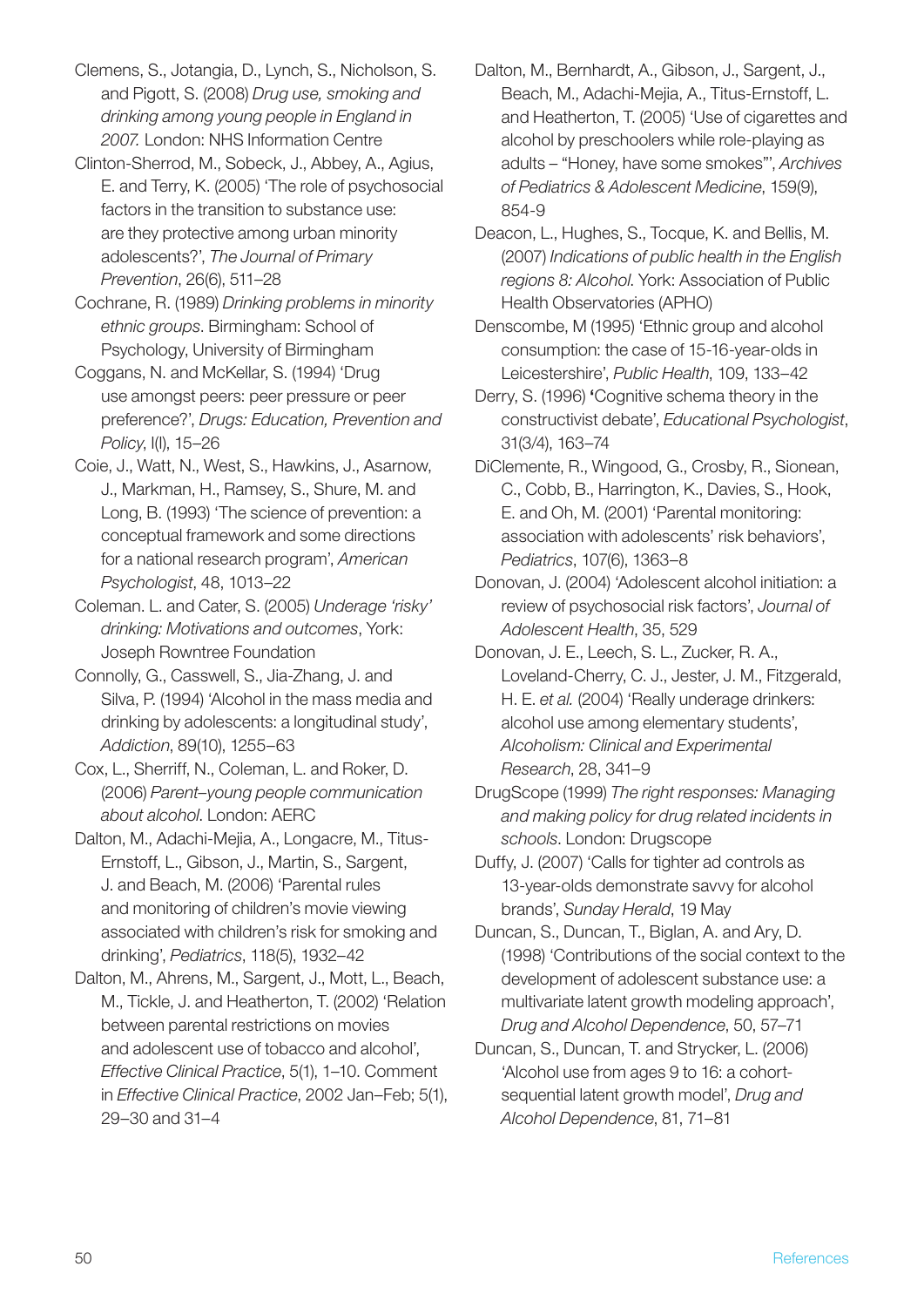Duncan, T., Tildesley, E., Duncan, S. and Hops, H. (1995) 'The consistency of family and peer influences on the development of substance use in adolescence', *Addiction*, 90(12), 1647–60

- Eccles, J. and Barber, B. (1999) 'Student council, volunteering, basketball, or marching band: what kind of extracurricular involvement matters?', *Journal of Youth and Adolescence*, 6, 281–94
- Elkind, D. (1967) 'Egocentrism in adolescence', *Child Development*, 38, 1025–35
- Ellickson, P., Collins, R., Hambarsoomians, K. and McCaffrey, D. (2005) 'Does alcohol advertising promote adolescent drinking? Results from a longitudinal assessment', *Addiction*, 100(2), 235–46. Erratum in *Addiction*, 2005, 100(8), 1201. Comment in *Addiction*, 2005, 100(2), 258–9
- Engels, R. and Knibbe, R. (2000) 'Alcohol use and intimate relationships in adolescence: when love comes to town', *Addictive Behaviors*, 25(3), 435–9
- Engels, R. and van der Vorst, H. (2003) 'The role of parents in adolescent and peer alcohol consumption', *The Netherlands' Journal of Social Sciences*, 39, 53–68
- Engels, R. and Willemsen, M. (2004) 'Communication about smoking in Dutch families: associations between antismoking socialization and adolescent smoking-related cognitions', *Health Education Research*, 19, 227–38
- Engels, R., Scholte, R., van Lieshout, C., de Kemp, R. and Overbeek, G. (2006) 'Peer group reputation and smoking and alcohol consumption in early adolescence', *Addictive Behaviors*, 31, 440–9
- Ennett, S., Bauman, K., Hussong, A., Faris, R., Foshee, V., Cai, L. and DuRant, R. (2006) 'The peer context of adolescent substance use: findings from social network analysis', *Journal of Research on Adolescence*, 16(2), 159–86
- Fillmore, M.T. and Vogel-Sprott, M. (1998) 'Behavioural impairment under alcohol: cognitive and pharmacokinetic factors', *Alcoholism: Clinical and Experimental Research*, 22(7), 1476–82
- Foley, K., Altman, D., Durant, R. and Wolfson, M. (2004) 'Adults' approval and adolescents' alcohol use', *Journal of Adolescent Health*, 34, e17–e26
- Forney, M., Forney, P. and Ripley, W. (1989) 'Predictor variables of adolescent drinking', *Advances in Alcohol Substance Abuse*, 8(2), 97–117
- Fossey, E. (1993) 'Identification of alcohol by smell among young children: an objective measure of early learning in the home', *Drug and Alcohol Dependence*, 34, 29–35
- Foxcroft, D. and Lowe, G. (1991) 'Adolescent drinking behaviour and family socialisation factors: a meta-analysis', *Journal of Adolescence*, 14, 255–73
- Furnham, A., Ingle, H., Gunter, B. and McClelland, A. (1997) 'A content analysis of alcohol portrayal and drinking in British television soap operas', *Health Education Research*, 12, 519–29
- Gaines, L., Brooks, P., Maisto, S., Dietrich, M. and Shagena, M. (1989) 'The development of children's knowledge of alcohol and the role of drinking', *Journal of Applied Developmental Psychology*, 7, 441–57
- Gerrard, M., Gibbons, F., Zhao, L., Russell, D. and Reis-Bergan, M. (1999) 'The effect of peers' alcohol consumption on parental influence: a cognitive mediational model', *Journal of Studies on Alcohol* (suppl 13), 32–44
- Goldman, M., Del Boca, F. and Darkes, J. (1999) 'Alcohol expectancy theory: the application of cognitive neuroscience', in K. E. Leonard and H. T. Blane (eds) *Psychological theories of drinking and alcoholism* , (pp 203–46)*.* New York, NY: Guilford Press
- Grant, B. and Dawson, D. (1997) 'Age at onset of alcohol use and its association with DSM–IV alcohol abuse and dependence: results from the National Longitudinal Alcohol Epidemiologic Survey', *Journal of Substance Abuse*, 9, 103–10
- Greenberg, G., Zucker, R. and Noll, R. (1985) 'The development of cognitive structures about alcoholic beverages among preschoolers', Paper presented at the annual meeting of the American Psychological Association, Los Angeles, CA, August, cited in *Zucker et al* (1995)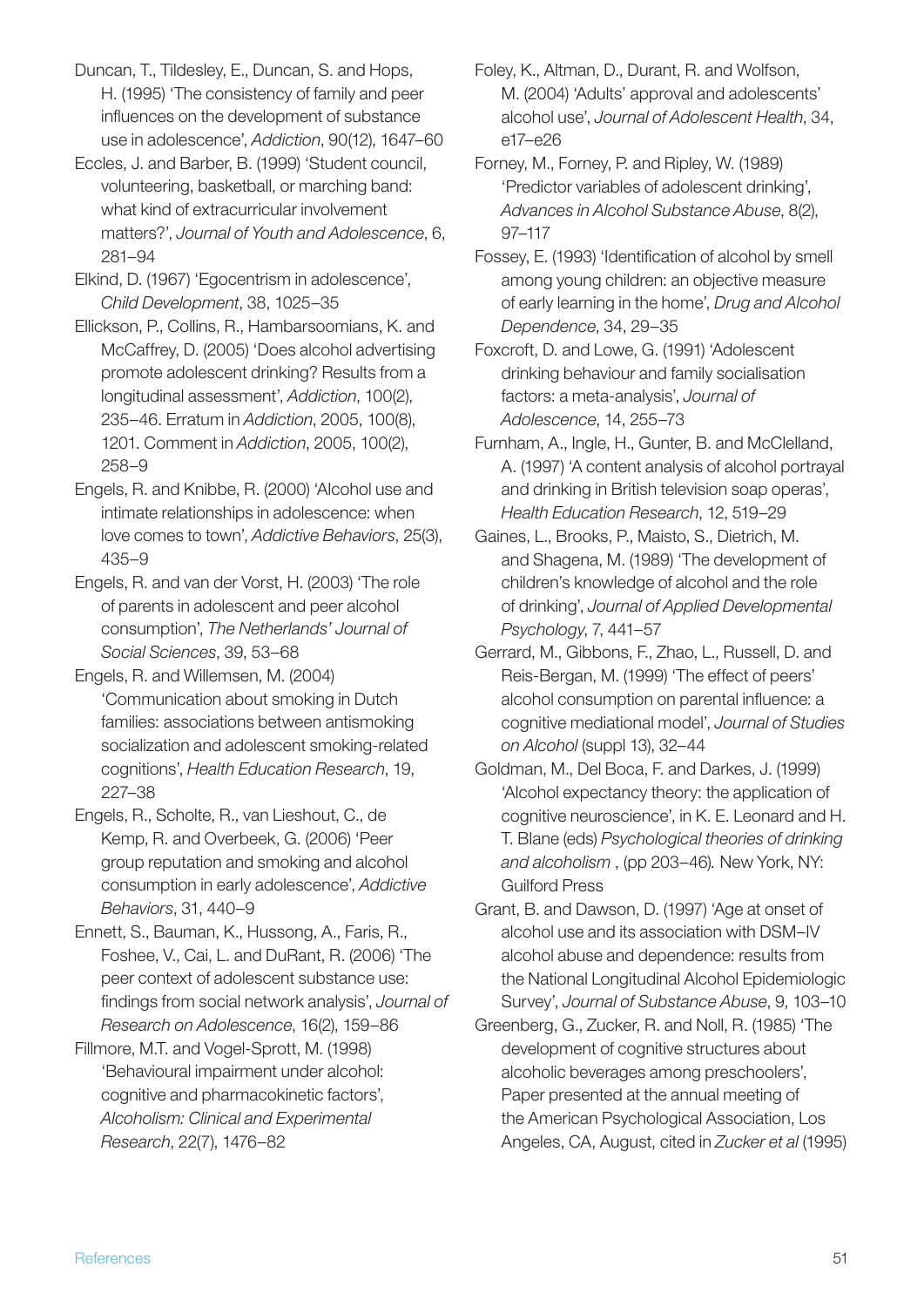Greene, K., Rubin, D., Walters, L. and Hale, J. (1996) 'The utility of understanding adolescent egocentrism in designing health promotion messages', *Health Communication*, 8, 131–52

- Griffin, K., Scheier, L., Botvin, G. and Diaz, T. (2000) 'Ethnic and gender differences in psychosocial risk, protection, and adolescent alcohol use', *Prevention Science*, 1(4), 199–212
- Grube, J. (1993) 'Alcohol portrayals and alcohol advertising on television', *Alcohol Health and Research World*, 17, 6166
- Grube, J. (2004) 'Alcohol in the media: drinking portrayals, alcohol advertising, and alcohol consumption among youth', in National Research Council and Institute of Medicine, *Reducing underage drinking: A collective responsibility, background papers* [CD-ROM]. Committee on Developing a Strategy to Reduce and Prevent Underage Drinking, Division of Behavioral and Social Sciences and Education. Washington, DC: The National Academies Press.
- Grube, J. and Waiters, E. (2005) 'Alcohol in the media: content and effects on drinking beliefs and behaviors among youth', *Adolescent Medicine Clinics*, 16(2), 327–43
- Grube, J. and Wallack, L. (1994) 'Television beer advertising and drinking knowledge, beliefs, and intentions among school children', *American Journal of Public Health*, 84, 254–9
- Guo, J., Hill, K., Hawkins, J., Catalano, R. and Abbott, R. (2002) 'A developmental analysis of sociodemographic, family, and peer effects on adolescent illicit drug initiation', *Journal of the Academy of Child and Adolescent Psychiatry*, 41(7), 838–45
- Hahn, E., Hall, L., Rayens, M., Burt, A., Corley, D. and Sheffel, K. (2000) 'Kindergarten children's knowledge and perceptions of alcohol, tobacco, and other drugs', *Journal of School Health*, 70(2), 51–5
- Harakeh, Z., Scholte, R., De Vries, H. and Engels, R. C. M. E. (2005) 'Parental rules and communication: their association with adolescent smoking', *Addiction*, 100(6), 862–70
- Harnett, R., Thom, B., Herring, R. and Kelly, M. (2000) 'Alcohol in transition: towards a model of young men's drinking styles, *Journal of Youth Studies*, 3(1), 61–77
- Harrington, V. (2000) *Underage drinking: Findings from the 1998–1999 Youth Lifestyles Survey*. Home Office Research Findings No. 125. London: Home Office
- Harrop, E., Addis, S., Elliott, E. and Williams, G. (2006) *Resilience, coping and salutogenic approaches to maintaining and generating health: A review*. Cardiff: Cardiff Institute of Society, Health and Ethics.
- Hastings, G. (2007) *Social marketing: why should the devil have all the best tunes?* London: Butterworth-Heinemann
- Hastings, G., Anderson, S., Cooke, E. and Gordon, R. (2005) 'Alcohol marketing and young people's drinking: a review of the research', *Journal of Public Health Policy*, 26, 296–311
- Hawkins, J., Lishner, D. and Catalano, R. (1987) 'Childhood predictors of adolescent substance abuse', *Journal of Children in Contemporary Society*, 18, 1–65
- Heath, A., Madden, P., Grant, J., McLaughlin, T., Todorov, A. and Bucholz. K. (1999) 'Resiliency factors protecting against teenage alcohol use and smoking: influences of religion, religious involvement and values, and ethnicity in the Missouri Adolescent Female Twin Study', *Twin Research*, 2(2), 145–55
- Hellandsjo Bu, E. T., Watten, R. G., Foxcroft, D. R., Ingebrigtsen, J. E. and Relling, G. (2002) 'Teenage alcohol and intoxication debut: the impact of family socialization factors, living area and participation in organized sports', *Alcohol and Alcoholism*, 37, 74–80
- Herd, D. (2005) 'Changes in the prevalence of alcohol use in rap song lyrics, 1979–97', *Addiction*, 100(9), 1258–69
- Hibell, B., Andersson, B., Ahlström, S., Balakireva, O., Bjarnason, T., Kokkevi, A. and Morgan, M. (2000) *The 1999 ESPAD report: Alcohol and other drug use among students in 30 European countries*. Stockholm, Sweden: Swedish Council for Information on Alcohol and Other Drugs, CAN Council of Europe, cooperation group to combat drug abuse and illicit trafficking in drugs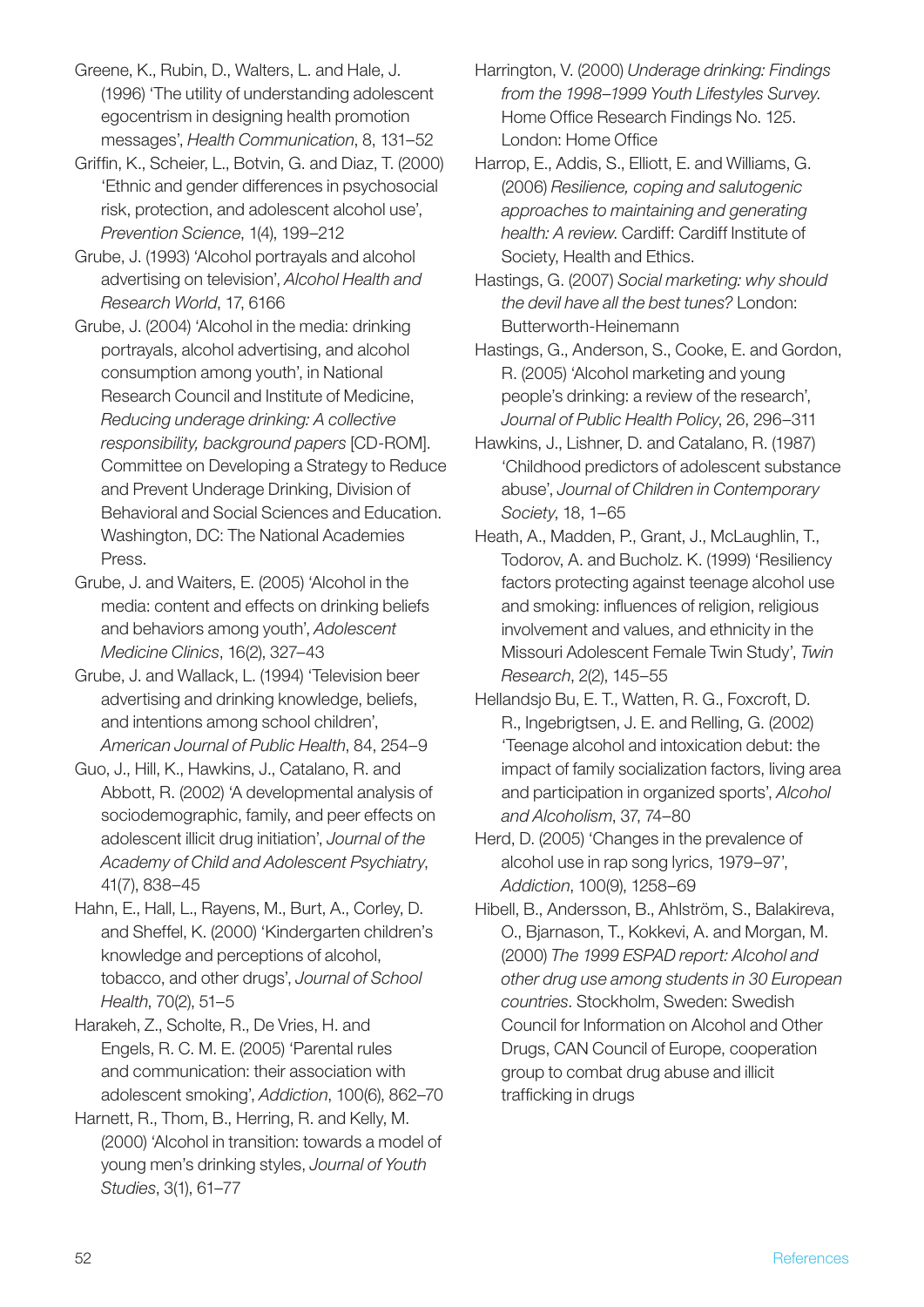Hibell, B., Andersson, B., Bjarnason, T., Ahlström, S., Balakireva, O., Kokkevi, A. and Morgan, M. (2004) *The ESPAD report 2003: Alcohol and other drug use among students in 35 European countries*. Stockholm, Sweden: Swedish Council for Information on Alcohol and Other Drugs, CAN

Hibell, B., Andersson, B., Bjarnason, T., Kokkevi, A., Morgan, M. and Narusk, A. (1997) *The 1995 ESPAD report: Alcohol and other drug use among students in 26 European countries*. Stockholm, Sweden: Swedish Council for Information on Alcohol and Other Drugs, CAN Council of Europe, cooperation group to combat drug abuse and illicit trafficking in drugs

Hibell, B., Guttormsson, U., Ahlström, S., Balakireva, O., Bjarnason, T., Kokkevi, A. and Kraus, L. (2009) *The ESPAD Report 2007: Substance use among students in 35 European countries*. Stockholm: The Swedish Council for Information on Alcohol and Other Drugs, CAN.

Hingson, R., Heeren, T., Jamanka, T. and Howland, J. (2000) 'Age of drinking onset and unintentional injury involvement after drinking', *Journal of the American Medical Association*, 284, 1527–31

Hingson, R., Heeren, T. and Zakocs, R. (2001) 'Age of drinking onset and involvement in physical fights', *Pediatrics*, 108, 872–7

Hogg, C., McGuire, C. and Barker, R. (eds) (1996) *Health promotion and the family: Messages from four research studies*. London: Health Education Authority

Hurcombe, R., Bayley, M. and Goodman, A. (in press) *Ethnicity and alcohol: A review of the literature*. York: Joseph Rowntree Foundation

Hutton, J. (1996) 'Integrated marketing communications and the evolution of marketing thought', *Journal of Business Research*, 37, 155–62

IAG (Independent Advisory Group on Sexual Health and HIV) (2007) *Sex, drugs, alcohol and young people: A review of the impact drugs and alcohol have on young people's sexual behaviour.* London: Department of Health.

Ilari, B. (2003) 'Music and babies: a review of research with implications for music educators', *Applications of Research in Music Education* (online), 21(2), 1.

Isajiw, W. W. (1999) *Understanding diversity: Ethnicity and race in the Canadian context*. Toronto: Thompson Educational Publishing.

Jackson, C. (2002) 'Perceived legitimacy of parental authority and tobacco and alcohol use during early adolescence', *Journal of Adolescent Health*, 31(5), 425–32

Jahoda, G. and Cramond, J. (1972) *Children and alcohol*. London: HMSO.

Jahoda, G., Davies, J. and Tagg, S. (1980) 'Parents' alcohol consumption and children's knowledge of drinks and usage patterns', *Addiction*, 75, 297–303

Jefferson, T., Jones, L. and Bellis, M. (2007) *Interventions delivered in primary and secondary schools to prevent and/or reduce alcohol use by young people under 18 years old: Epidemiology review and development of an epidemiological model*. NICE: PHIAC 14.3c Alcohol and Schools – Epidemiology Review. Liverpool: National Collaborating Centre for Drug Prevention

Jernigan, D. (2001) *Global status report: Alcohol and young people.* Geneva: World Health Organization.

Jessor, R. and Jessor, S. L. (1977) *Problem behavior and psychosocial development: A longitudinal study of youth.* New York, NY: Academic Press

Jones, N. (2001) 'Babies' musical memories formed in womb', *New Scientist*, 11 July

Kaplan, P. (1993) *The human odyssey: Life-span development* (2nd edition). New York, NY: West Publishing

Karlsen, S., Rogers, A. and McCarthy, M. (1998) 'Social environment and substance misuse: a study of ethnic variations among inner London adolescents', *Ethnicity and Health*, 3(4), 265–73

Kessler, D. (2005) 'Alcohol marketing and youth: the challenge for public health', *Journal of Public Health Policy*, 26, 292–5

Krosnick, J. and Judd, C. (1982) 'Transitions in social influence at adolescence: who induces smoking?', *Developmental Psychology*, 18, 359–68

Kumpfer, K. and Turner, C. (1991) 'The social ecology model of adolescent substance abuse: implications for prevention', *The International Journal of the Addictions*, 25(4A), 435–63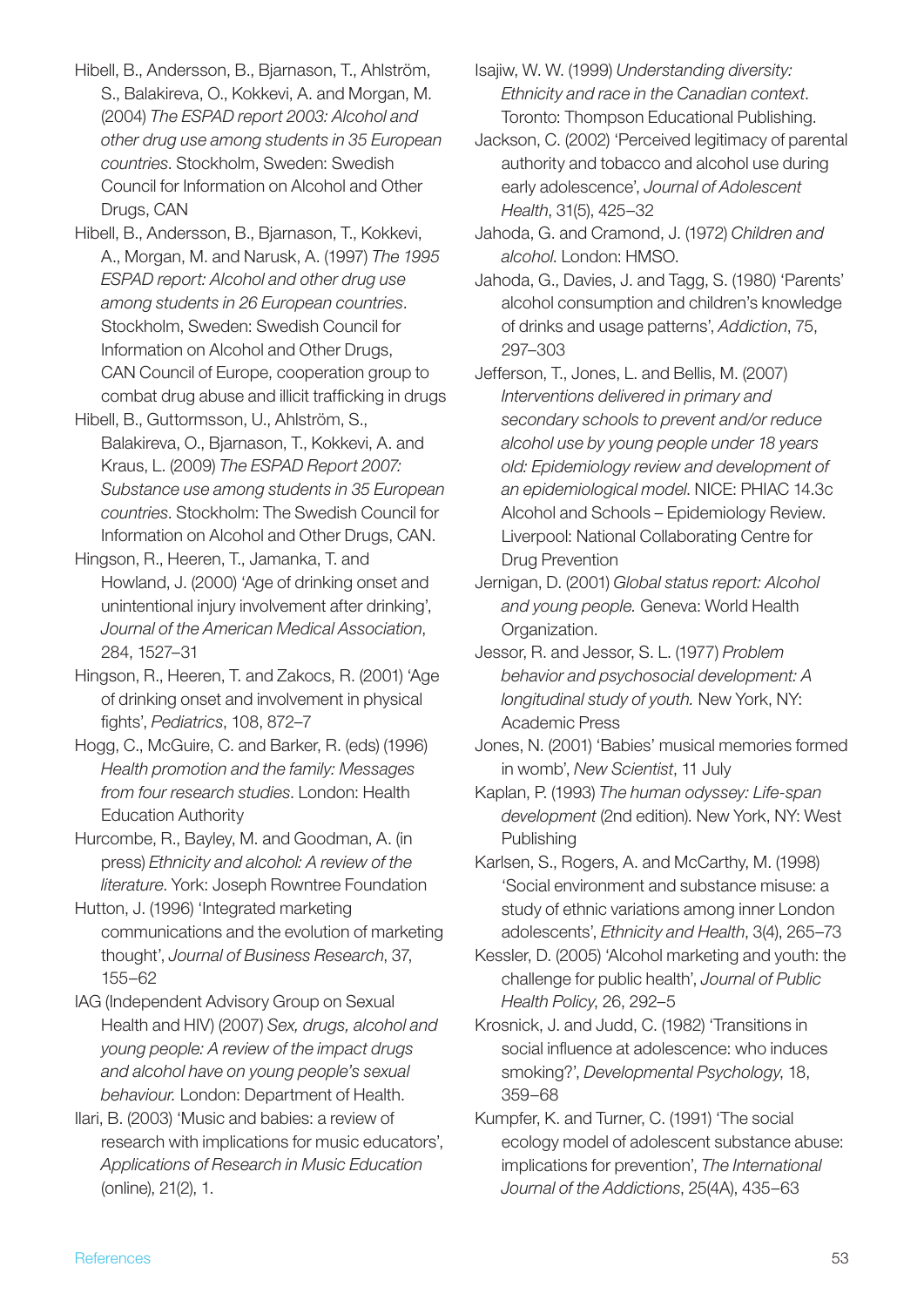Kutter, C. and McDermott, D. (1997) 'The role of the church in adolescent drug education', *Journal of Drug Education*, 27, 293–305

Lamborn, S. D., Mounts, N. S., Steinberg, L. D. and Dornbusch, S. M. (1991) 'Patterns of competence and adjustment among adolescents from authoritative, authoritarian, indulgent, and neglectful families', *Child Development*, 62, 1049–65

Ledoux, S., Miller, P., Choquet, M. and Plant, M. (2002) 'Family structure, parent–child relationships, and alcohol and other drug use among teenagers in France and the United Kingdom', *Alcohol and Alcoholism*, 37(1), 52–60

Leffert, N., Petersen, A., Scales, P., Sharma, A., Drake, D. and Blythe, D. (1998) 'Developmental assets: measurement and prediction of risk behaviors among adolescents', *Applied Developmental Science*, 2(3), 138-159

Levin, D. E. (2005) 'So sexy, so soon: the sexualization of childhood', in S. Olfman (ed) *Childhood lost: How American culture is failing our kids* (pp 137–53). Westport: CT: Praeger Press

Lewin, K. (1951) *Field theory in social science: Selected theoretical papers*, D. Cartwright (ed). New York, NY: Harper & Row.

Li, X., Feigelman, S. and Stanton, B. (2000a) 'Perceived parental monitoring and health risk behaviors among urban low-income African-American children and adolescents', *Journal of Adolescent Health*, 27, 43–8

Li, X., Feigelman, S. and Stanton, B. (2000b) 'Impact of perceived parental monitoring on adolescent risk behavior over 4 years', *Journal of Adolescent Health*, 27, 49–56

Marsden, J., Boys, A., Farrell, M., Stillwell, G., Hutchings, K., Hillebrand, J. and Griffiths, P. (2005) 'Personal and social correlates of alcohol consumption among mid-adolescents', *British Journal of Developmental Psychology*, 23, 427–50

Marshall, M.P. and Chassin, L. (2000) 'Peer influence on adolescent alcohol use: the moderating role of parental support and discipline', *Applied Developmental Science*, 4, 80–88.

Martin, S., Snyder, L., Hamilton, M., Fleming-Milici, F., Slater, M., Stacy, A., Chen, M. and Grube, J. (2002) 'Alcohol advertising and youth', *Alcoholism: Clinical and Experimental Research*, 26(6), 900–6

Martino, S., Collins, R., Ellickson, P., Schell, T. and McCaffrey, D. (2006) 'ocio-environmental influences on adolescents' alcohol outcome expectancies: a prospective analysis', *Addiction*, 101, 971–83

Mason, W. and Windle, M. (2002) 'A longitudinal study of the effects of religiosity on adolescent alcohol use and alcohol related problems', *Journal of Adolescent Research*, 17(4), 346–63

McGee, R., Williams, S. and Reeder, A. (2006) 'Parental tobacco smoking behaviour and their children's smoking and cessation in adulthood', *Addiction*, 101, 1193–201

McIntosh, J., MacDonald, F. and McKeganey, N. (2006) 'Why do children experiment with illegal drugs? The declining role of peer pressure with increasing age', *Addiction Research and Theory*, 14(3), 275–87

McIntosh, W., Bazzini, D., Smith, S. *et al.* (1999) 'Alcohol in the movies: characteristics of drinkers and nondrinkers in films from 1940 to 1989', *Journal of Applied Social Psychology*, 29, 1191– 9

Measham, F. (1996) 'The "big bang" approach to sessional drinking: changing patterns of alcohol consumption among young people in North West England', *Addiction Research*, 4(3), 283–99

Mennella, J. and Beauchamp, G. (1998) 'The infant's response to scented toys: effects of exposure', *Chemical Senses*, 23, 11–17

Mennella, J. and Garcia, P. (2000) 'Children's hedonic response to the smell of alcohol: effects of parental drinking habits', *Alcoholism: Clinical and Experimental Research*, 24(8), 1167–71

Mentor (2007) *First measures: A guide to alcohol misuse prevention work with children*. London: The Mentor Foundation

MORI (2005) *Young people and alcohol advertising*. London: Advertising Standards Authority, www.asa.org.uk/NR/rdonlyres/CC8127C7- D1AE-4092-99B0-335FE2F2A221/0/alcohol\_ research\_2005.pdf. Downloaded 12th October 2007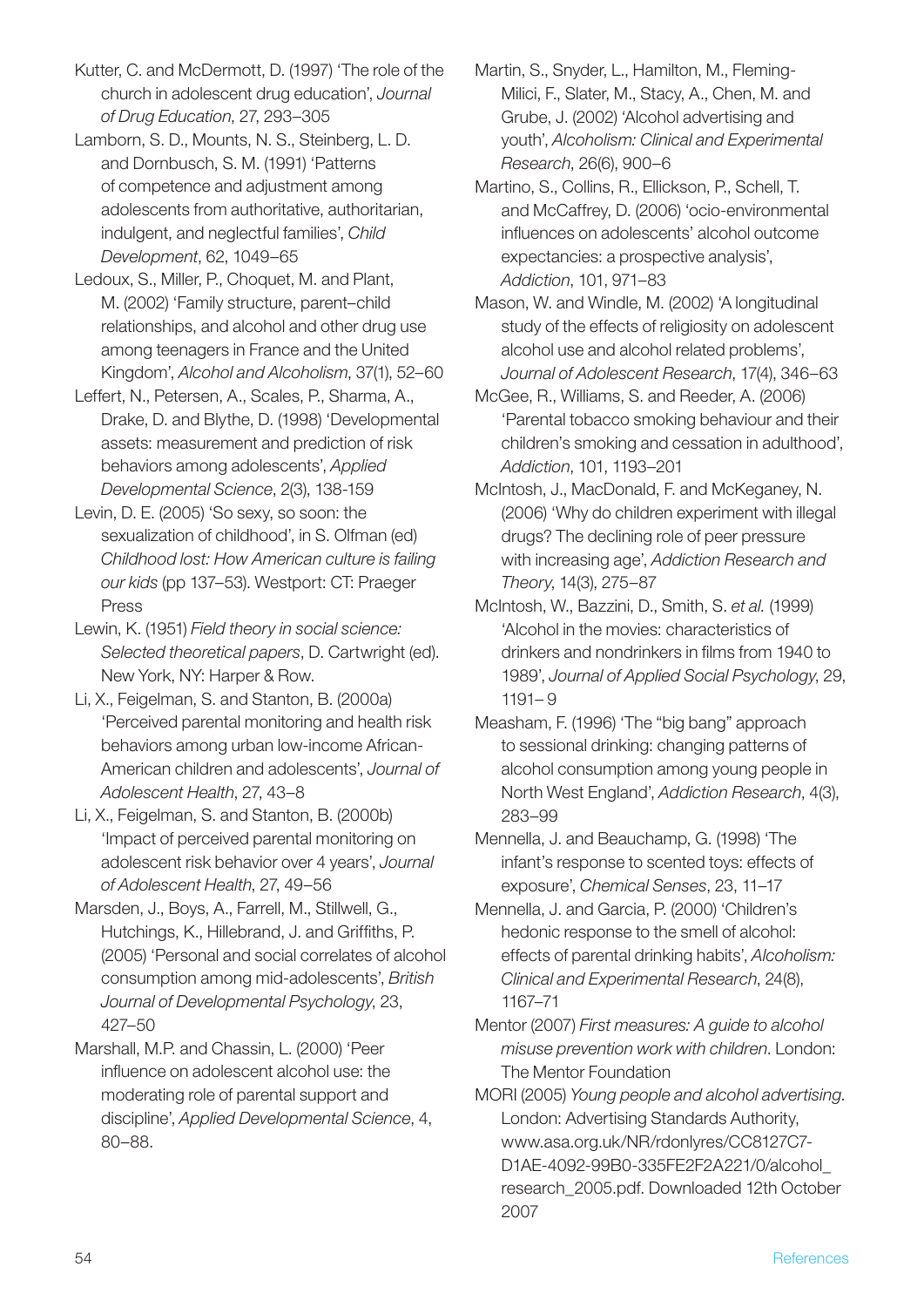Mosher, J. and Johnsson, D. (2005) 'Flavored alcoholic beverages: an international marketing campaign that targets youth', *Journal of Public Health Policy*, 26, 326–42

Nash, S., McQueen, A. and Bray, J. (2005) 'Pathways to adolescent alcohol use: family environment, peer influence, and parental expectations', *Journal of Adolescent Health*, 37(1), 19–28

NCSR and NFER (National Centre for Social Research and the National Foundation for Educational Research) (2007) *Smoking, drinking and drug use among young people in England in 2006.* London: Information Centre for Health and Social Care, Lifestyle Statistics.

Nelson, T. and Wechsler, H. (2001) 'Alcohol and college athletes', *Medicine and Science in Sports and Exercise*, 33, 43–7

Nelson, T. and Wechsler, H. (2003) 'School spirits: alcohol and collegiate sports fans', *Addictive Behaviors*, 28, 1–11

Newburn, T. and Shiner, M. (2001) *Teenage kicks? Young people and alcohol: A review of the literature*, York: Joseph Rowntree Foundation

NIDA (National Institute on Drug Abuse) (1997) *Preventing drug use among children and adolescents: A research-based guide*. Publication No. 97–4212. Bethesda, MA: National Institute of Health

Noll, R. and Zucker, R. (1983) 'Developmental findings from an alcoholic vulnerability study: the preschool years', Paper presented at the annual meeting of the American Psychological Association, Anaheim, CA, August, cited in Zucker *et al*., 1995

Noll, R., Zucker, R. and Greenberg, G. (1990) 'Identification of alcohol by smell among preschoolers: evidence for early socialization about drugs in the home', *Child Development*, 61, 1520–7

Norman, P. and Conner, M. (2006) 'The theory of planned behaviour and binge drinking: assessing the moderating role of past behaviour within the theory of planned behaviour', *British Journal of Health Psychology*, 11, 55–70

O'Callaghan, F. V., Chant, D. C., Callan, V. J. and Baglioni, A. (1997) 'Models of alcohol use by young adults: an examination of various attitude-behavior theories', *Journal of Studies on Alcohol*, 58(5), 502–7

Oei, T. and Morawska, A. (2004) 'A cognitive model of binge drinking: the influence of alcohol expectancies and drinking refusal self-efficacy', *Addictive Behaviour*, 29(1), 159–79

OFCOM/ASA (2007) *Young people and alcohol advertising: An investigation of alcohol advertising following changes to the Advertising Code*. London: Ofcom

Oman, R., Vesely, S., Aspy, C., McLeroy, K., Rodine, S. and Marshall, L. (2004) 'The potential protective effect of youth assets on adolescent alcohol and drug use', *American Journal of Public Health*, 94(8), 1425–30

Oygard, L., Klepp, K., Tell, G. and Vellar, O. (1995) 'Parental and peer influences among young adults: ten-year follow-up of the Oslo youth study participants', *Addiction*, 90(4), 561–69

Padget, A., Bell, M., Shamblen, S. and Ringwalt, C. (2006) 'Does learning about the effects of alcohol on the developing brain affect children's alcohol use?', *Prevention Science*, 7, 293–302

Parke, R. and Ladd, G. (eds) (1992) *Family–peer relationships: Modes of linkages*. Hillsdale, NJ: Lawrence Erlbaum Associates

Parncutt, R. (2006) 'Prenatal development', in G. E. McPherson (ed) *The child as musician: A handbook of musical development*, Oxford: Oxford University Press

Pearce, J. and Garrett, H. D. (1970) 'A comparison of the drinking behavior of delinquent youth versus non-delinquent youth in the states of Idaho and Utah', *Journal of School Health*, 40, 131–5

Pedersen, W. and Kolstad, A. (2000) 'Adolescent alcohol abstainers: traditional patterns in new groups', *Acta Sociologica*, 43, 219–33

Pendleton, L., Smith, C. and Roberts, J. (1991) 'Drinking on television: a content analysis of recent alcohol portrayal', *British Journal of Addiction*, 86, 769–74

Penrose, G. B. (1978) 'Perceptions of five- and sixyear-old children concerning cultural drinking norms', PhD thesis, University of California, Berkeley, CA.

Petersen, A. (1993) 'Presidential address: creating adolescents: the role of context and process in developmental trajectories', *Journal of Research into Adolescence*, 3, 1–18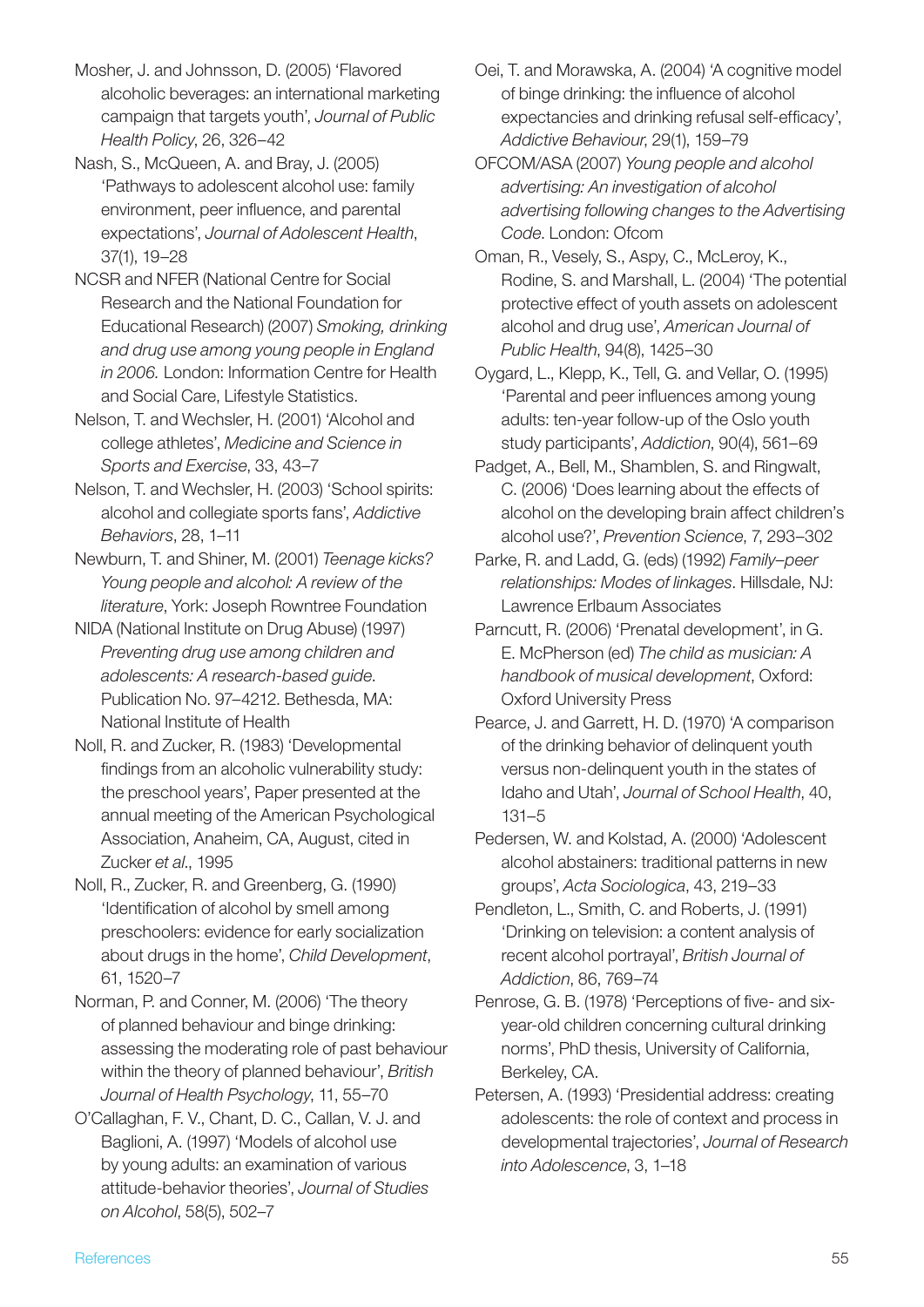PMSU (Prime Minister's Strategy Unit) (2003) *National alcohol harm reduction strategy: Interim analytical report*. London: PMSU

Pomery, E., Gibbons, F., Gerrard, M., Cleveland, M., Brody, G. and Wills, T. (2005) 'Families and risk: prospective analyses of familial and social influences on adolescent substance use', *Journal of Family Psychology*, 19(4), 560–70

Purser, B., Davis, P., Johnson, M. and Orford, J. (2001) *Drinking in second and subsequent generation Black and Asian communities in the English Midlands.* London: Alcohol Concern

Quinn, L. (1996) 'Mobilising parents', *Druglink*, 11(2), 9–10

Rai, A., Stanton, B., Wu, Y., Li, X., Galbraith, J., Cottrell, L., Pack, R., Harris, C., D'Alessandri, D. and Burns, J.(2003) 'Relative influences of perceived parental monitoring and perceived peer involvement on adolescent risk behaviors: an analysis of six cross-sectional data sets', *Journal of Adolescent Health*, 33(2), 108–18

Roberts, D. F., Christensen, P. G., Henriksen, L. and Bandy, E. (2002) *Substance use in popular music videos.* Washington, DC: Office of National Drug Control Policy, www. eric.ed.gov/ERICDocs/data/ericdocs2sql/ content\_storage\_01/0000019b/80/16/d0/04. pdf; www.scenesmoking.org/research/ SubstanceUseIinMusic.pdf

Roberts, D. F., Henriksen, L. and Christensen, P. G. (1999) *Substance use in popular movies and music.* Washington, DC: Office of National Drug Control Policy, www.eric.ed.gov/ ERICDocs/data/ericdocs2sql/content\_storage\_ 01/0000019b/80/16/d0/04.pdf

Robinson, T., Chen, H. and Killen, J. (1998) 'Television and music video exposure and risk of adolescent alcohol use', *Pediatrics*, 102, e54–e59

Roche, A. (2001) 'Drinking behavior: a multifaceted and multiphasic phenomenon', in E. Houghton and A. Roche (eds) *Learning about drinking* (pp 1–34). Philadelphia, PA: Brunner-Routledge

Rodham, K., Hawton, K., Evans, E. and Weatherall, R. (2005) 'Ethnic and gender differences in drinking, smoking and drug taking among adolescents in England: a self-report schoolbased survey of 15 and 16 year olds', *Journal of Adolescence*, 28(1), 63–73

Saffer, H. and Dave, D. (2006) 'Alcohol advertising and alcohol consumption by adolescents', *Health Economics*, 15(6), 617–37.

Sale, E., Sambrano, S., Springer, J., Pena, C., Pan, W. and Kasim, R. (2005) 'Family protection and prevention of alcohol use among Hispanic youth at high risk', *American Journal of Community Psychology*, 36(3–4), 195–205

SAMHSA (Substance Abuse and Mental Health Services Administration, Office of Applied Studies) (2005) *Most in treatment for alcohol abuse started drinking early.* SAMHSA Press Release. 14 April. Rockville, MD: SAMHSA.

SAMHSA (2007). *The OAS report: A day in the life of American adolescents: Substance use facts*. Rockville, MD: SAMHSA.

Sargent, J. and Dalton, M. (2001) 'Does parental disapproval of smoking prevent adolescents from becoming established smokers?', *Pediatrics*, 108(6), 1256–62

Sargent, J., Beach, M., Dalton, M., Ernstoff, L., Gibson, J., Tickle, J. and Heatherton, T. (2004) 'Effect of parental R-rated movie restriction on adolescent smoking initiation: a prospective study', *Pediatrics*, 114(1), 149–56

Scales, P. and Leffert, N. (1999) *Developmental assets: A synthesis of the scientific research on adolescent development*. Minneapolis, MN: Search Institute

Sebald, H. (1986) 'Adolescent's shifting orientation towards parents and peers: a curvilinear trend over recent decades', *Journal of Marriage and the Family*, 48, 5–13

Seljamo, S., Aromaa, M., Koivusilta, L., Rautava, P., Sourander, A., Helenius, H. and Sillanpää, M. (2006) 'Alcohol use in families: a 15-year prospective follow-up study', *Addiction*, 101, 984–92

SHEU (Schools Health Education Unit) (2007) *Young people into 2007: Alcohol & Drugs.* Exeter: SHEU

Sieving, R., Perry, C. and Williams, C. (2000) 'Do friendships change behaviors, or do behaviors change friendships? Examining paths of influence in young adolescents' alcohol use', *Journal of Adolescent Health*, 26(1), 27–35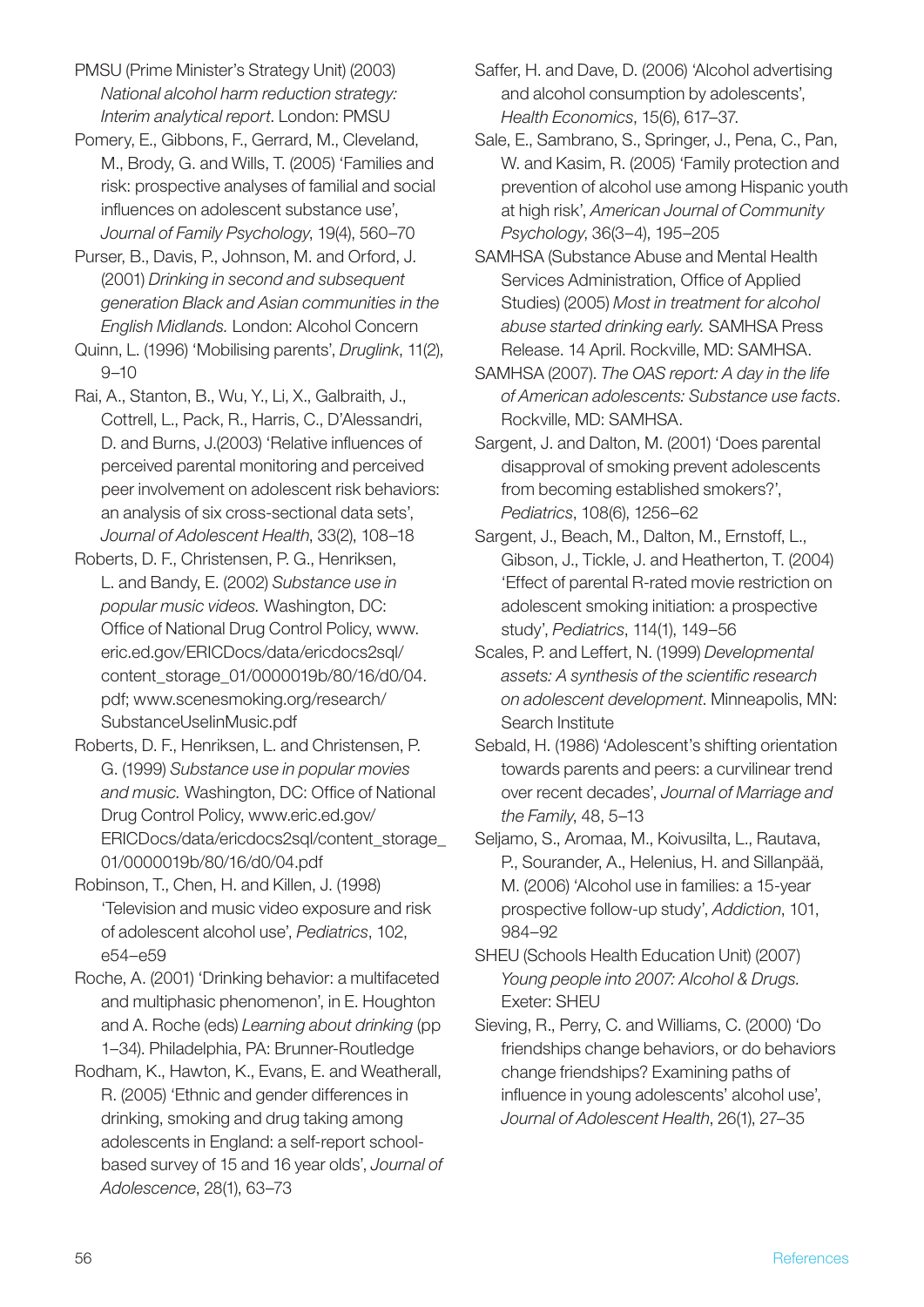Simons-Morton, B. (2004) 'Prospective association of peer influence, school engagement, drinking expectancies, and parent expectations with drinking initiation among sixth graders', *Addictive Behaviors*, 29(2), 299–309

Snyder, L., Fleming-Milici, F., Mitchell, E. and Proctor, D. (2000) 'Media, product differences, and seasonality in alcohol advertising in 1997', *Journal of Alcohol Studies*, 61, 896–906

Snyder, L., Milici, F., Slater, M., Sun, H. and Strizhakova, Y. (2006) 'Effects of alcohol advertising exposure on drinking among youth', *Archives of Pediatrics and Adolescent Medicine*, 160, 18–24

Spiegler, D. (1983) 'Children's attitudes toward alcohol', *Journal of Studies on Alcohol*, 44, 545–52

Spijkerman, R., van den Eijnden, R., Overbeek, G. and Engels, R. (2007) 'The impact of peer and parental norms and behavior on adolescent drinking: the role of drinker prototypes', *Psychology and Health*, 22(1), 7

Spijkerman, R., van den Eijnden, R., Vitale, S. and Engels, R. (2004) 'Explaining adolescents' smoking and drinking behavior: the concept of smoker and drinker prototypes in relation to variables of the theory of planned behavior', *Addictive Behaviour*, 29(8), 1615–22

Stacy, A. W., Zogg, J. B., Unger, J. B. and Dent, C. W. (2004) 'Exposure to televised alcohol ads and subsequent adolescent alcohol use', *American Journal of Health Behaviour*, 28, 498–509

Stansfeld, S., Haines, M., Booy, R., Taylor, S., Viner, R., Head, J., Bhui, K., Hillier, S., Isenwater, W., Choudhry-Dormer, S., Brentnall, S., Klineberg, E. and Ahmed, G. (2003) *Health of young people in East London: The Relachs study 2001*. London: Institute of Community Health **Sciences** 

Steinberg, L., Fletcher, A. and Darling, N. (1994) 'Parental monitoring and peer influences on adolescent substance use', *Pediatrics*, 93(6 pt 2), 1060–4

Stillwell, G., Boys, A. and Marsden, J. (2003) 'Alcohol use by young people from different ethnic groups: consumption, intoxication and negative consequences', *Ethnicity & Health*, 9(2), 171–87

Sutherland, I. and Shepherd, J. (2001) 'Social dimensions of adolescent substance use', *Addiction,* 96, 445–58

Thom, E. (2003) *Risk-taking behaviour in men: Substance use and gender*, London: Health Development Agency.

Thompson, K. and Yokota, F. (2001) 'Depiction of alcohol tobacco and other substances in G-rated animated feature films', *Pediatrics*, 107, 1369–73

Trim, R., Leuthe, E. and Chassin, L. (2006) 'Sibling influence on alcohol use in a young adult, highrisk sample', *Journal of Studies on Alcohol*, 67(3), 391–8

Unicef (United Nations Children's Fund) (2007) *Child poverty in perspective: An overview of child well-being in rich countries*. Innocenti Report Card 7. Florence: UNICEF

Valentine, G., Holloway, S., Jayne, M. and Knell, C. (2007) *Drinking places: Where people drink and why*, York: Joseph Rowntree Foundation

van Dalen, W. (2003) 'Hidden television advertising in the Netherlands', *The Globe (Global Alcohol Policy Alliance)*, 2, 10

van den Bluck, J. and Beullens, K. (2005) 'Television and music video exposure and adolescent alcohol use while going out', *Alcohol and Alcoholism*, 40(3), 249–53

van der Vorst, H., Engels, R., Meeus, W. and Deković, M. (2006) 'The impact of alcoholspecific rules, parental norms about early drinking and parental alcohol use on adolescents' drinking behavior', *Journal of Child Psychology and Psychiatry*, 47(12), 1299–306

van der Vorst, H., Engels, R., Meeus, W., Dekovic, M. and van Leeuwe, J. (2005) 'The role of alcohol-specific socialization in adolescents' drinking behaviour', *Addiction*, 100(10), 1464–76

van der Vorst, H., Engels, R., Meeus, W., Deković, M. and van Leeuwe, J. (2007) 'Similarities and bi-directional influences regarding alcohol consumption in adolescent sibling pairs', *Addict Behaviours*, 32(9), 1814–25

Velleman, R. (2002) 'Jews & booze: Judaism and drinking, intoxication, drunkenness and drinking problems', *New Directions in the Study of Alcohol*, 26, 41–50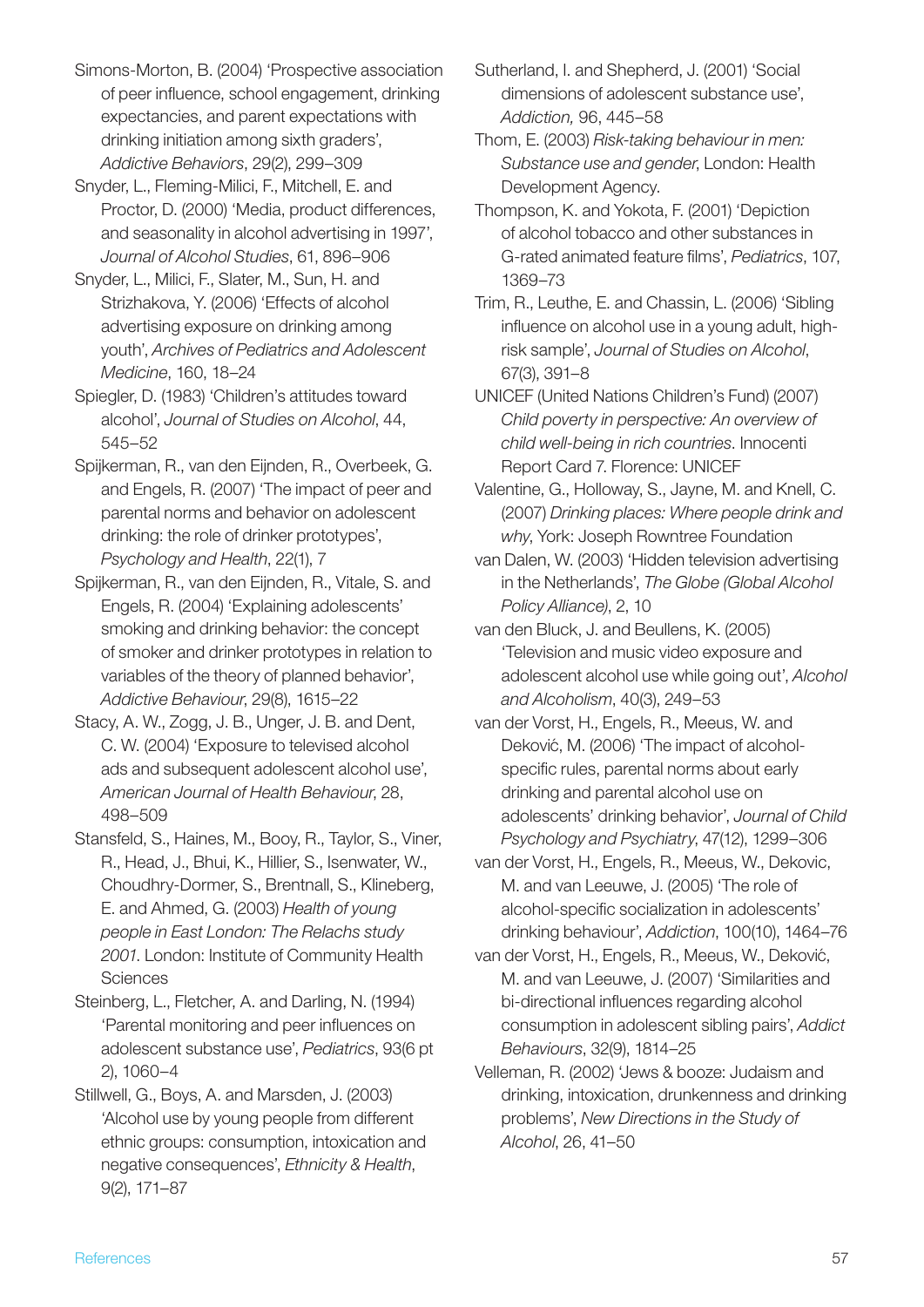- Velleman, R. (2003) *Drugs prevention: A template based on the European Union Experience. Occasional Paper for the European Union and TACIS Project on developing drug prevention programmes in southern Russia.* Brussels: European Union and TACIS.
- Velleman, R. (2009a) *How do children and young people learn about alcohol: A major review of the literature for the Joseph Rowntree Foundation*. Bath: University of Bath. Available online only, from http://www.bath.ac.uk/health/ mhrdu/
- Velleman, R. (2009b) *Prevention programmes: What they tell us about how children and young people learn about alcohol*. York: Joseph Rowntree Foundation. Available online from www.jrf.org.uk/publications
- Velleman, R. and Orford, J. (1999) *Risk and resilience: Adults who were the children of problem drinkers*. Reading: Harwood Academic Publishers.
- Velleman, R. and Templeton, L. (2007) 'Understanding and modifying the impact of parental substance misuse on children', *Advances in Psychiatric Treatment*, 13, 79-89.
- Velleman, R., Templeton, L. and Copello, A. (2005) 'The role of the family in preventing and intervening with substance use and misuse: a comprehensive review of family interventions, with a focus on young people', *Drug & Alcohol Review*, 24, 93–109
- Wakefield, M., Flay, B., Nichter, M. and Giovino, G. (2003) 'Role of the media in influencing trajectories of youth smoking', *Addiction*, 98(s1), 79–103
- Weiss, S. (2001) 'Religious influences on drinking: illustrations from select groups', in E. Houghton and A. Roche (eds) *Learning about drinking*  (pp 109–27). Philadelphia, PA: Brunner-Routledge
- Wiers, R., Gunning, W. and Sergeant, J. (1998) 'Do young children of alcoholics hold more positive or negative alcohol-related expectancies than controls?', *Alcoholism: Clinical and Experimental Research*, 22, 1855–63

Wiles, N., Lingford-Hughes, A., Daniel, J., Hickman, M., Farrell, M., Macleod, J., Haynes, J., Skapinakis, P., Araya, R. and Lewis, G. (2007) 'Socioeconomic status in childhood and later alcohol use: a systematic review', *Addiction*, 102(10), 1546–63

- Wilkinson, R. (1970) *The prevention of drinking problems: Alcohol control and cultural influences*. New York, NY: Oxford University Press
- Wilks, J. (1986) 'The relative importance of family and friends in adolescent decision making', *Journal of Youth and Adolescence*, 15, 323–5
- Windle, M. (2000) 'Parental, sibling, and peer influences on adolescent substance use and alcohol problems', *Applied Developmental Science*, 4, 98–110
- Wingood, G., DiClemente, R., Bernhardt, J., Harrington, K., Davies, S. L., Robillard, A. and Hook, III, E. W. (2003) 'A prospective study of exposure to rap music videos and African American female adolescents' health', *American Journal of Public Health*, 98, 437–9
- Wood, M. (2007) 'Parenting practices and adolescent alcohol use', Editorial, *Addiction*, 102, 1019–20
- Wood, M., Read, J., Mitchell, R. and Brand, N. (2004) 'Do parents still matter? Parent and peer influences on alcohol involvement among recent high school graduates', *Psychology of Addictive Behaviors*, 18(1), 19–30
- Yoshikawa, H. (1994) 'Prevention as cumulative protection: effects of early family support and education on chronic delinquency and its risks', *Psychological Bulletin*, 115, 28–54
- Yu, J. (2003) 'The association between parental alcohol-related behaviors and children's drinking', *Drug and Alcohol Dependence*, 69(3), 253–62
- Zucker, R., Kincaid, S., Fitzgerald, H. and Bingham, C. (1995) 'Alcohol schema acquisition in preschoolers: differences between children of alcoholics and children of nonalcoholics, *Alcoholism: Clinical and Experimental Research*, 19(4), 1011–17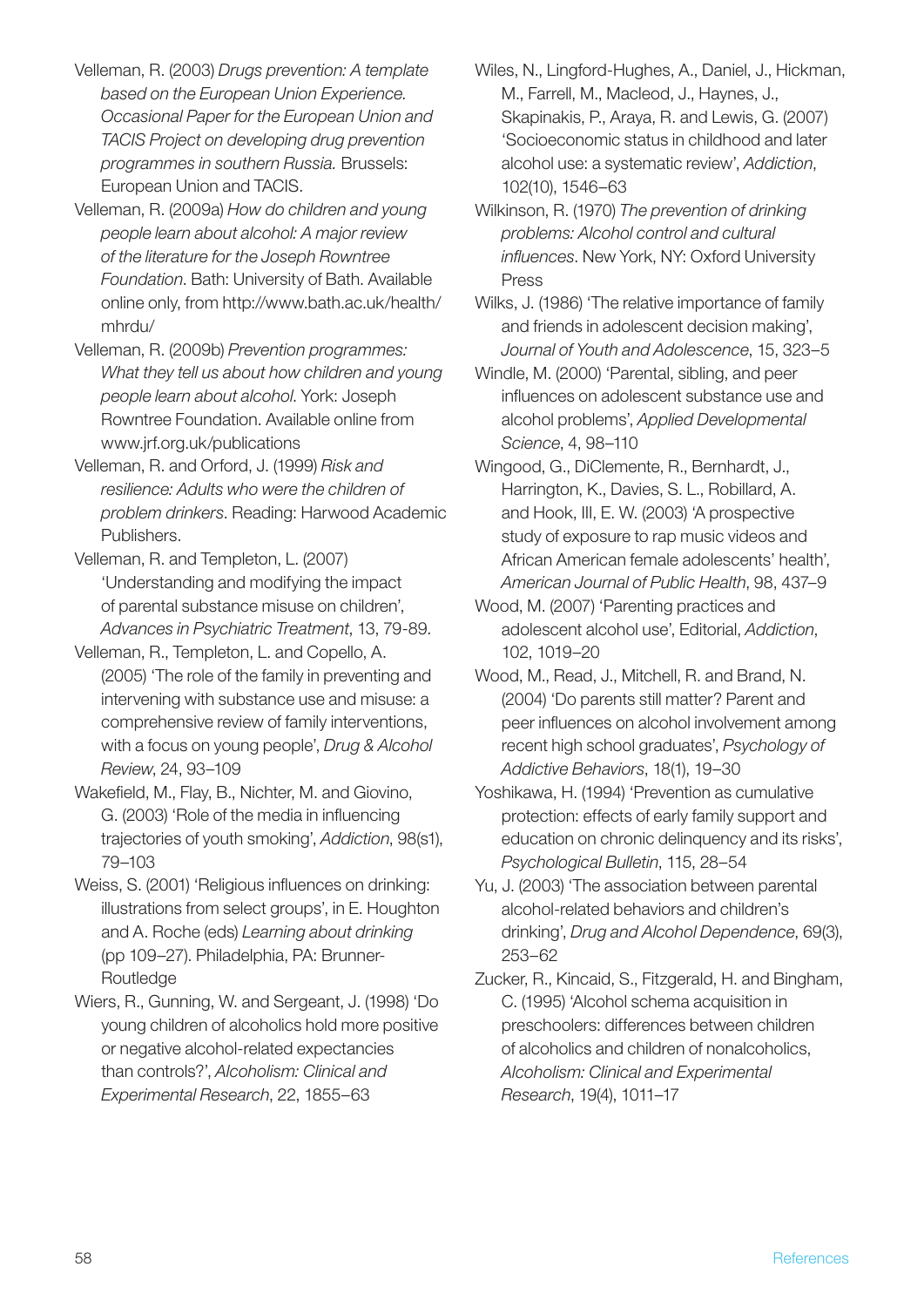## Appendix

#### Table 1: Risk, protective and resilience factors for children

#### General risk factors

- high levels of family disharmony;
- the presence of domestic violence;
- physical, sexual or emotional abuse;
- inconsistent, ambivalent or neglectful parenting;
- lack of an appropriate balance between 'care' and 'control' in upbringing;
- lack of parental nurturing;
- a chaotic home environment;
- the absence of a stable adult figure (such as a non-using parent, another family member or a teacher);
- parental loss following separation or divorce;
- sibling's (lack of) willingness to drink and actual drinking;
- material deprivation and neglect;
- the family not seeking help;
- parent(s) who misuse drugs/alcohol or suffer from mental health problems.

#### Substance-specific factors for children of substance misusers

- both parents being substance misusers;
- substance misuse taking place in the home;
- greater severity of the problem.
- Parental drug (as opposed to alcohol) problem specific
- exposure to and awareness of criminal activity (eg drug dealing);
- presence of the child (although not necessarily in the same room) when drugs are taken;
- witnessing someone inject drugs and seeing drug paraphernalia (eg lying around the home).

#### Risk factors related to the individual

- early age of first alcohol/drug use (not sip);
- concurrent use of any substance;
- truancy:
- having been suspended from school;
- perceived poor academic performance;
- low future academic expectations;
- low commitment to school;
- having been in trouble with the police;
- poor coping skills;
- a lack of religious belief;
- friendship with deviant peers;
- favouring peer over family opinion;
- and conduct or antisocial behaviour problems, at home or at school.

#### Protective factors

- the presence of a stable adult figure (usually a nonsubstance misuser);
- a close positive bond with at least one adult in a caring role (including parents, older siblings and grandparents);
- affection from members of extended families;

#### Protective factors (continued)

- a good support network beyond this;
- low levels of separation from the primary carer in the first year of life;
- positive family environments;
- characteristics and positive care style of parents (a balance between the two dimensions of 'care' and 'control', where 'care' includes parental support, warmth, nurturance, attachment, acceptance, cohesion and love; and 'control' includes parental discipline, punishment, supervision, and monitoring); this balance means being responsive, expecting a lot from their children, but also being authoritative (as opposed to permissive, authoritarian or indifferent);
- utilisation of rules and consequences, including having clear alcohol-specific rules, and experiencing strong parental supervision or monitoring of behaviour related to those rules;
- parents having high expectations of them, and clear and open communication of both expectations (in this case about alcohol use or non-use, but also generally for expectations) and potential disapproval if expectations are not met;
- parental self-efficacy;
- spending significant time together as a family;
- parental modelling of the behaviours expected of or wished for from their children;
- having family responsibilities:
- family observing traditions and rituals (cultural, religious, familial);
- being raised in a small family;
- larger age gaps between siblings;
- having a hobby or a creative talent or engagement in outside activities or interests (such as sport, singing, dancing, writing, drama, painting, etc) – anything that can provide an experience of success and/or approbation from others for the child's efforts;
- successful school experience;
- strong bonds with local community/community involvement;
- easy temperament and disposition:
- self-monitoring skills and self-control;
- intellectual capacity;
- a sense of humour;
- religion or faith in God;
- positive opportunities at times of life transition;
- living in a community where there is a sense of caring/ mutual protection;
- further, much research shows that, if family cohesion and harmony can be maintained in the face of substance misuse (or domestic violence or serious mental health problems), then there is a high chance that the child will *not* go on to have any problems.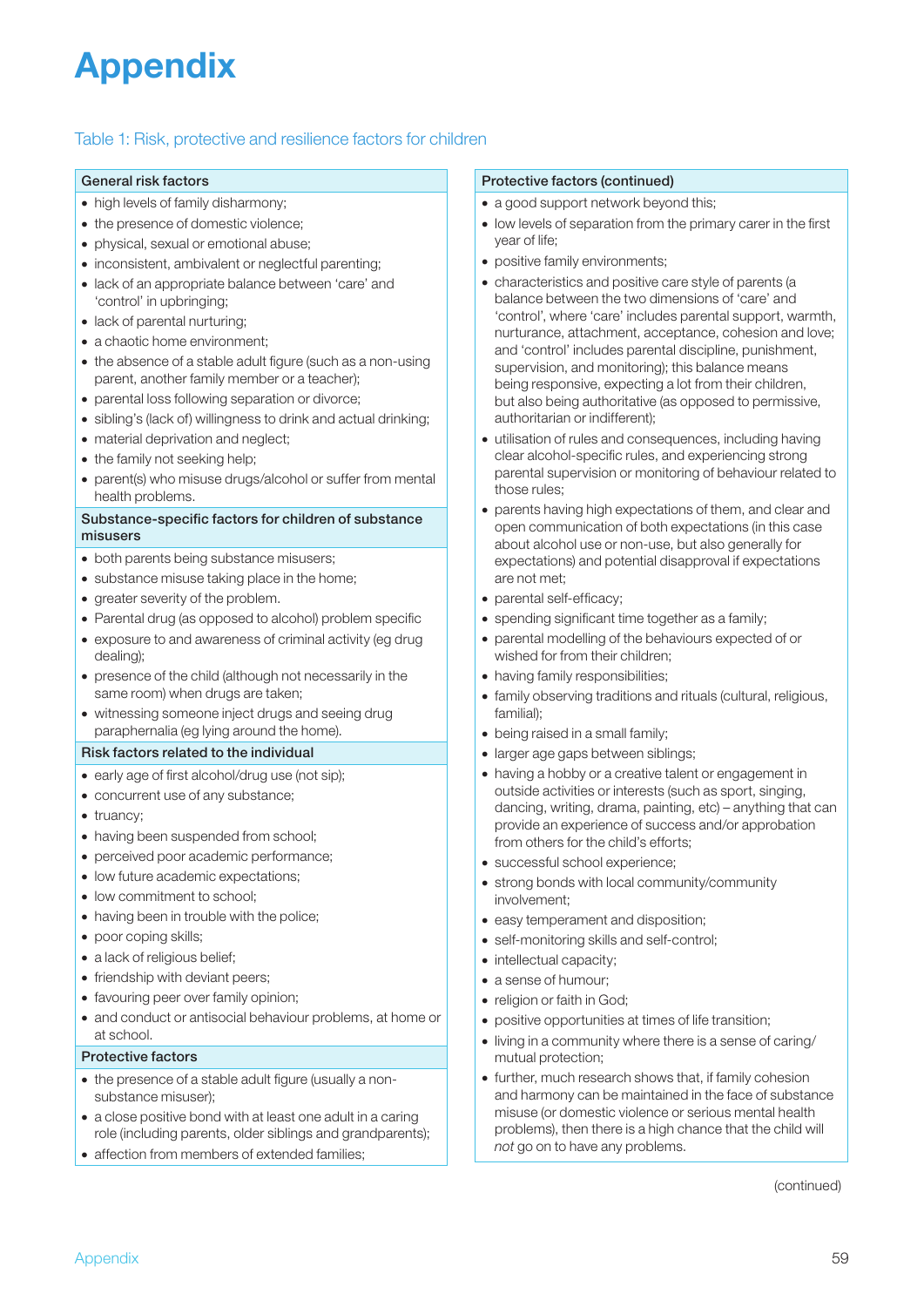#### Substance-specific factors for children of substance misusers

- deliberate planning by the child such that their adult life will be different;
- high self-esteem and confidence;
- a sense of direction or mission;
- self-efficacy;
- an ability to deal with change;
- skills and values that lead to efficient use of personal ability;

#### Substance-specific factors for children of substance misusers (continued)

- a good range of social problem-solving skills;
- aspirations for the future;
- the young person feeling that they have/had choices;
- the young person feeling that they are/were in control of their lives;
- previous experience of success and achievement.

*Sources: DrugScope (1999), Velleman and Orford (1999), Sutherland and Shepherd (2001), Velleman (2003), Mentor (2007), Velleman and Templeton (2007) and this review*

#### Table 2: Developmental assets

| <b>EXTERNAL ASSETS</b>                                                                                      | % with<br>assets |
|-------------------------------------------------------------------------------------------------------------|------------------|
| Support                                                                                                     |                  |
| 1. Family support - family life provides a high<br>level of love and support                                | 64               |
| 2. Positive family communication - young<br>person and parents are able to communicate<br>positively        | 26               |
| 3. Other adult relationships - young person<br>receives support from three or more non-parent<br>adults     | 41               |
| 4. Caring neighbourhood - young person<br>experiences caring neighbours                                     | 40               |
| 5. Caring school climate - school provides a<br>caring, encouraging environment                             | 24               |
| 6. Parent involvement in school - parents are<br>actively involved in helping child succeed in school       | 29               |
| Empowerment                                                                                                 |                  |
| 7. Community values youth - young person<br>perceives that adults in the community value<br>youth           | 20               |
| 8. Youth as resources - young people are given<br>useful roles in the community                             | 24               |
| 9. Service to others - young person serves in<br>the community one hour or more per week                    | 50               |
| 10. Safety – young person feels safe at home, at<br>school and in the neighbourhood                         | 55               |
| Boundaries and expectations                                                                                 |                  |
| 11. Family boundaries - family has clear rules<br>and consequences, and monitors children's<br>whereabouts  | 43               |
| 12. School boundaries - school provides clear<br>rules and consequences                                     | 46               |
| 13. Neighbourhood boundaries - neighbours<br>take responsibility for monitoring young people's<br>behaviour | 46               |
| 14. Adult role models - parents and other adults<br>model positive, responsible behaviour                   | 27               |
| 15. Positive peer influence - young person's<br>best friends model responsible behaviour                    | 60               |
| 16. High expectations - both parents and<br>teachers encourage the young person to do well                  | 41               |

| <b>EXTERNAL ASSETS</b>                                                                                                                        | $%$ with<br>assets |  |  |
|-----------------------------------------------------------------------------------------------------------------------------------------------|--------------------|--|--|
| Constructive use of time                                                                                                                      |                    |  |  |
| 17. Creative activities - young person spends<br>three or more hours per week in lessons/practice<br>in music, theatre or the arts            | 19                 |  |  |
| 18. Youth programmes - young person spends<br>three or more hours per week in sports, clubs or<br>organisations at school or in the community | 59                 |  |  |
| 19. Religious community - young person spends<br>one or more hours per week in religious activities                                           | 64                 |  |  |
| 20. Time at home - young person is out with<br>friends 'with nothing special to do' two or fewer<br>nights per week                           | 50                 |  |  |
| <b>INTERNAL ASSETS</b>                                                                                                                        | % with<br>assets   |  |  |
| Commitment to learning                                                                                                                        |                    |  |  |
| 21. Achievement motivation - young person is<br>motivated to do well in school                                                                | 63                 |  |  |
| 22. School engagement - young person is<br>actively engaged in learning                                                                       | 64                 |  |  |
| 23. Homework - young person reports doing at<br>least one hour of homework each school day                                                    | 45                 |  |  |
| 24. Bonding to school - young person cares<br>about their school                                                                              | 51                 |  |  |
| 25. Reading for pleasure - young person reads<br>for pleasure three or more hours per week                                                    | 24                 |  |  |
| Positive values                                                                                                                               |                    |  |  |
| 26. Caring - young person places a high value on<br>helping other people                                                                      | 43                 |  |  |
| 27. Equality and social justice - young person<br>places a high value on promoting equality and<br>reducing hunger and poverty                | 45                 |  |  |
| 28. Integrity – young person acts on convictions<br>and stands up for beliefs                                                                 | 63                 |  |  |
| 29. Honesty - young person tells the truth, even<br>when it is not easy                                                                       | 63                 |  |  |
| 30. Responsibility - young person accepts and<br>takes personal responsibility                                                                | 60                 |  |  |
| 31. Restraint - young person believes it is<br>important not to be sexually active or to use<br>alcohol and drugs                             | 42                 |  |  |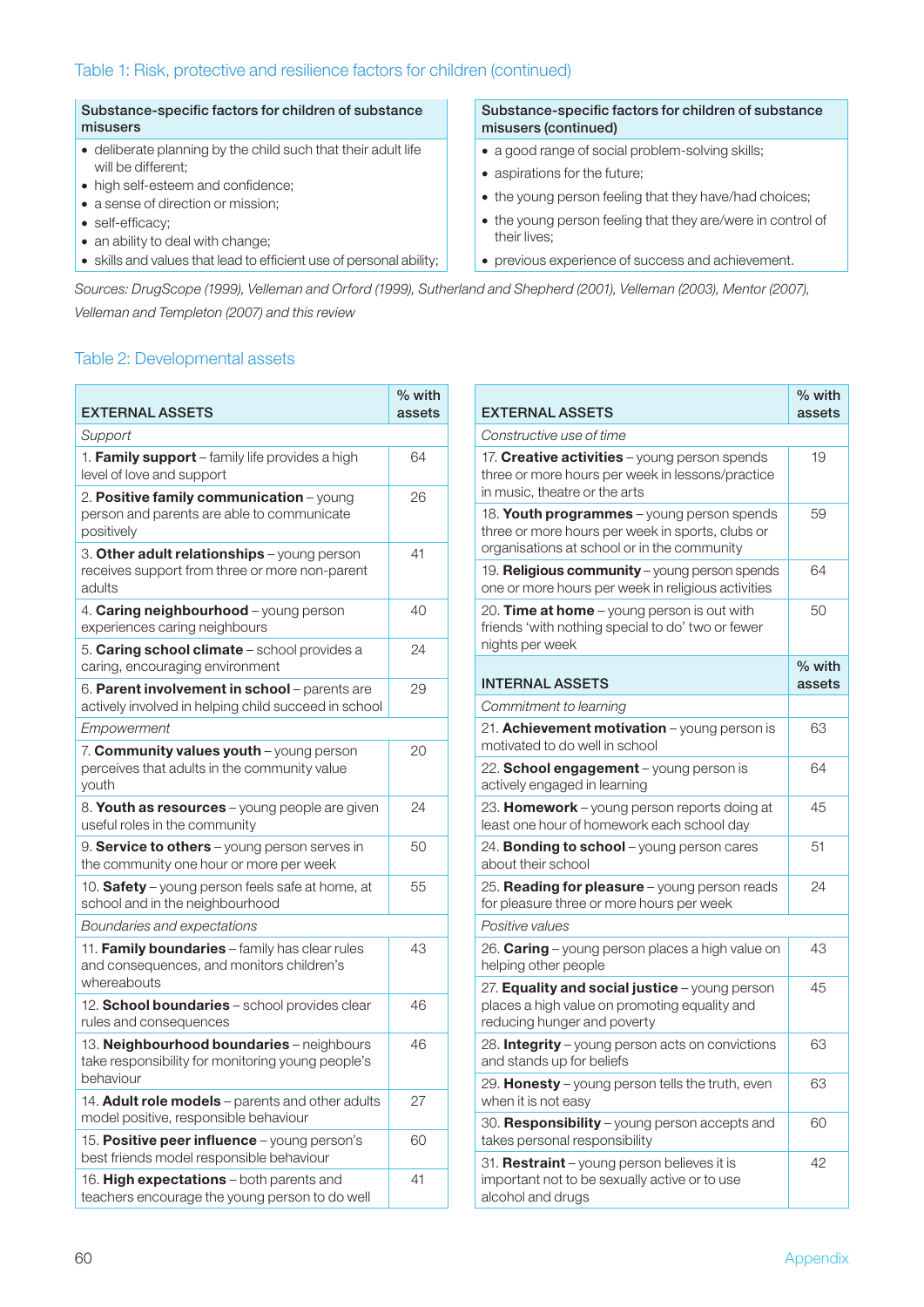| <b>INTERNAL ASSETS</b>                                                                                                                       | $%$ with<br>assets |  |  |
|----------------------------------------------------------------------------------------------------------------------------------------------|--------------------|--|--|
| Social competencies                                                                                                                          |                    |  |  |
| 32. Planning and decision making - young<br>person knows how to plan ahead and make<br>choices                                               | 29                 |  |  |
| 33. Interpersonal competence - young person<br>has empathy, sensitivity and friendship skills                                                | 43                 |  |  |
| 34. <b>Cultural competence</b> – young person has<br>knowledge of and comfort with people of different<br>cultural/racial/ethnic backgrounds | 35                 |  |  |
| 35. Resistance skills - young person can resist<br>negative peer pressure and dangerous situations                                           | 37                 |  |  |
| 36. Peaceful conflict resolution - young<br>person seeks to resolve conflict non-violently                                                   | 44                 |  |  |
| Positive identity                                                                                                                            |                    |  |  |
| 37. Personal power - young person feels control<br>over 'things that happen to me'                                                           | 45                 |  |  |
| 38. Self-esteem – young person reports having<br>high self-esteem                                                                            | 47                 |  |  |
| 39. Sense of purpose - young person reports<br>that 'my life has a purpose'                                                                  | 55                 |  |  |
| 40. Positive view of personal future - young<br>person is optimistic about his/her personal future                                           | 70                 |  |  |

## Table 2: Developmental assets (continued) Table 3: Relation of assets to high-risk behaviour

|                      | % of young people<br>demonstrating high risk<br>behaviours for each range of<br>assets |           |           |           |
|----------------------|----------------------------------------------------------------------------------------|-----------|-----------|-----------|
| <b>Behaviour</b>     | $0 - 10$                                                                               | $11 - 20$ | $21 - 30$ | $31 - 40$ |
| Violence             | 61%                                                                                    | 35%       | 16%       | 6%        |
| Alcohol use          | 53%                                                                                    | 30%       | 11%       | 3%        |
| Antisocial behaviour | 52%                                                                                    | 23%       | 7%        | 1%        |
| Tobacco              | 45%                                                                                    | 21%       | 6%        | 1%        |
| School problems      | 43%                                                                                    | 19%       | 7%        | $2\%$     |
| Driving and alcohol  | 42%                                                                                    | 24%       | 10%       | 4%        |
| Illicit drugs        | 42%                                                                                    | 19%       | 6%        | $1\%$     |
| Depression           | 40%                                                                                    | 25%       | 13%       | 4%        |
| Gambling             | 34%                                                                                    | 23%       | 13%       | 6%        |

*Source:* Leffert *et al.* (1998)

*Source: Scales and Leffert, 1999*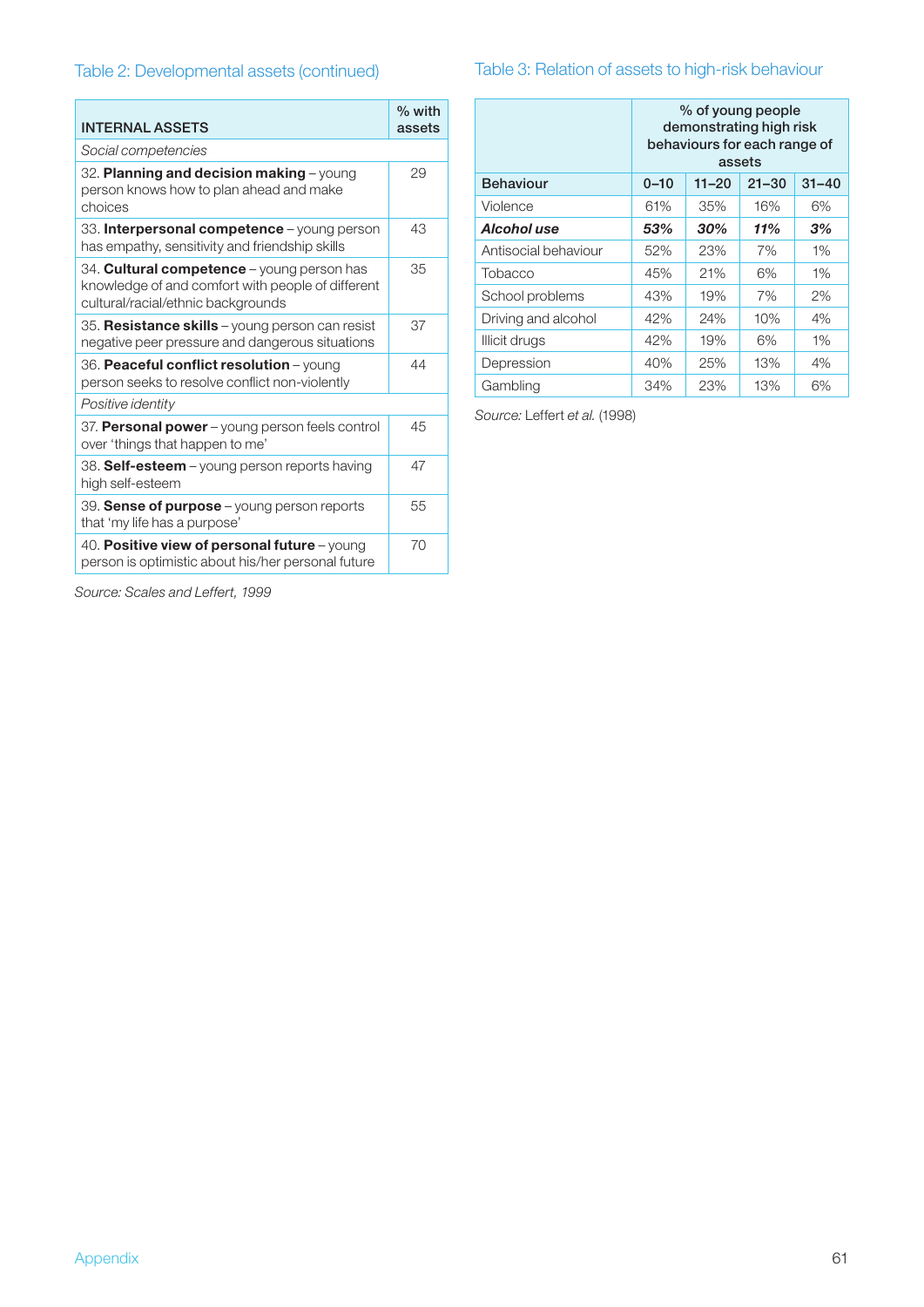## Acknowledgements

I would like to thank the Joseph Rowntree Foundation for supporting this research project. In particular, I am very grateful to Charlie Lloyd and Betsy Thom for their encouragement and advice throughout the project, and especially to Charlie's editorial excellence.

I am very grateful to Dr Anthony Hewitt, Asa Viles and Hao Li, who all helped in tracking down research papers and other publications for this review, and for the larger review (Velleman, 2009a, available online and for downloading from the University of Bath website [http://www.bath.ac.uk/ health/mhrdu/]) from which this is drawn.

I am also grateful to Mariana Bayley for helping to edit this report down to a manageable length.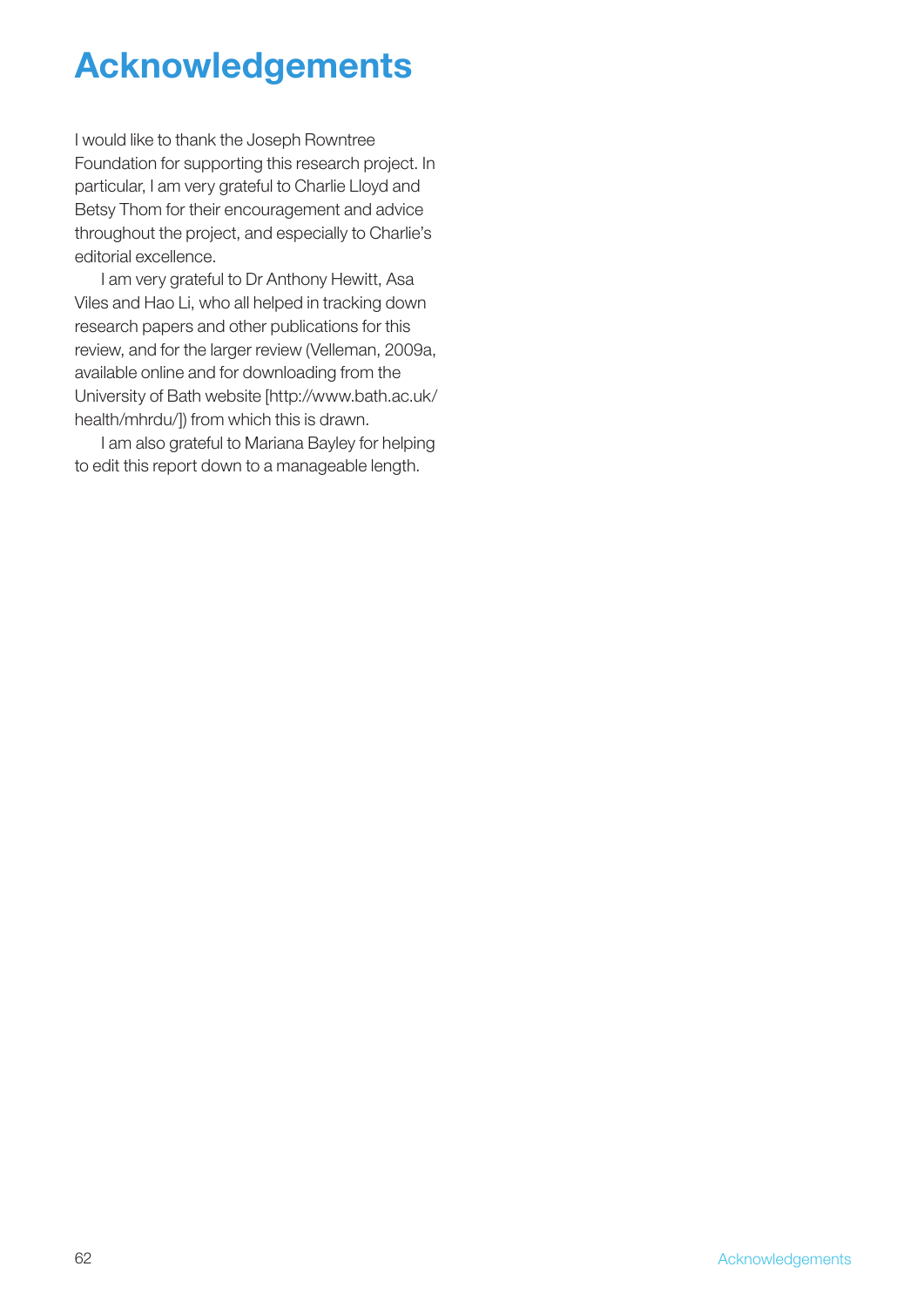The Joseph Rowntree Foundation has supported this project as part of its programme of research and innovative development projects, which it hopes will be of value to policy makers, practitioners and service users. The facts presented and views expressed in this report are, however, those of the author and not necessarily those of the Foundation.

Joseph Rowntree Foundation The Homestead 40 Water End York YO30 6WP www.jrf.org.uk

Further copies of this report, or any other JRF publication, can be obtained from the JRF website (www.jrf.org.uk/bookshop).

A CIP catalogue record for this report is available from the British Library

© Richard Velleman 2009

First published 2009 by the Joseph Rowntree Foundation

All rights reserved. Reproduction of this report by photocopying or electronic means for non-commercial purposes is permitted. Otherwise, no part of this report may be reproduced, adapted, stored in a retrieval system or transmitted by any means, electronic, mechanical, photocopying, or otherwise without the prior written permission of the Joseph Rowntree Foundation.

ISBN 978 1 85935 715 6 (pdf)